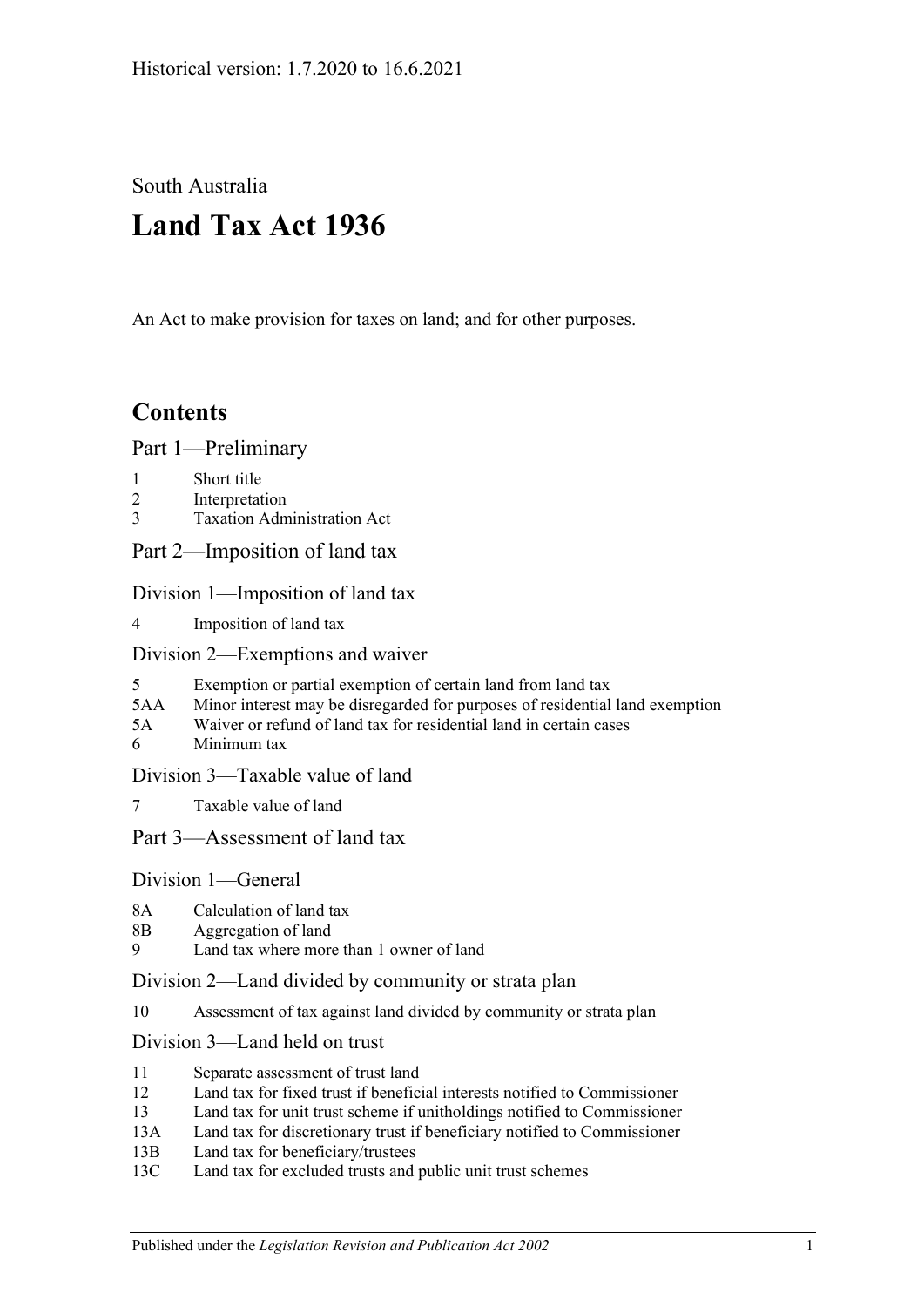[Division 4—Miscellaneous trust land provisions](#page-36-1)

13D [Requirements for trustees to notify Commissioner](#page-36-2)

#### [Division 5—Land held on implied, constructive or resulting trust](#page-37-0)

- 13E [Land held on implied, constructive or resulting trust](#page-37-1)
- 13F [Trustee's right to reimbursement under implied, constructive or resulting trust](#page-37-2)

#### [Division 6—Grouping of related corporations](#page-37-3)

- 13G [What are related](#page-37-4) corporations?
- 13H [What is a controlling interest in a corporation?](#page-38-0)
- 13I [Further provisions for determining whether corporations are related corporations](#page-39-0)
- 13J [Grouping of related corporations](#page-40-0)

#### [Part 4—Persons liable to land tax](#page-41-0)

- 14 [Person liable to tax](#page-41-1)
- 15 [Change of ownership](#page-41-2)
- 16 [Liability for tax to be joint and several](#page-41-3)
- 17 [Distribution of burden](#page-41-4)

#### [Part 5—Enforcement](#page-41-5)

- 18 [Contracts etc to evade land tax](#page-41-6)
- 19 [Time for payment of tax](#page-42-0)
- 20 [Power to let or sell land liable to tax](#page-43-0)
- 21 [Transfer of land in satisfaction of tax liability](#page-43-1)
- 22 [Tax first charge on land](#page-44-0)
- 23 [Certificates in respect of liability to tax](#page-44-1)
- 24 [Alterations to valuations](#page-44-2)

#### [Part 6—Miscellaneous](#page-44-3)

- 25 [Service](#page-44-4)
- 26 [Regulations](#page-45-0)

## [Schedule 1—Calculation of land tax \(tables\)](#page-45-1)

#### Part 1—Interpretation

1 [Interpretation](#page-45-2)

#### Part 2—Scales of land tax

- 2 [2020/2021 and 2021/2022](#page-45-3)
- 3 [2022/2023 and subsequent years](#page-46-0)

#### Part 3—Scales of land tax for trusts

- 4 [2020/2021 and 2021/2022 \(trusts\)](#page-46-1)
- 5 [2022/2023 and subsequent years \(trusts\)](#page-46-2)

#### [Legislative history](#page-48-0)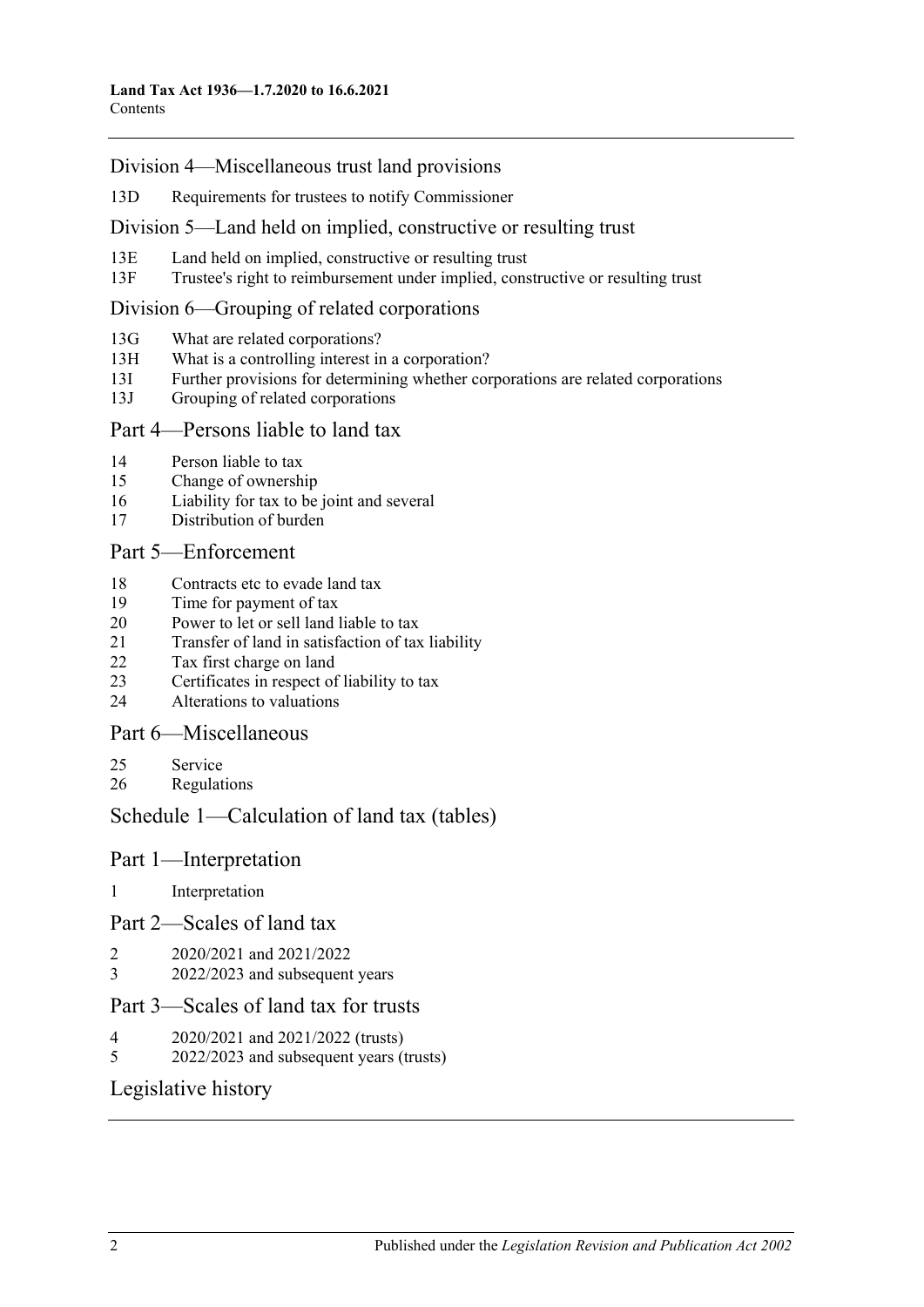### <span id="page-2-0"></span>**The Parliament of South Australia enacts as follows:**

# **Part 1—Preliminary**

#### <span id="page-2-1"></span>**1—Short title**

This Act may be cited as the *Land Tax Act 1936*.

#### <span id="page-2-3"></span><span id="page-2-2"></span>**2—Interpretation**

(1) In this Act, unless the contrary intention appears—

*administration trust* means a trust under which the assets of a deceased person are held by a personal representative, but only during the period ending on the earlier of—

- (a) the completion of administration of the deceased estate; or
- (b) the third anniversary of the death of the deceased person or the further period (if any) approved by the Commissioner under [subsection](#page-6-0) (1a);

*assessment* or *reassessment* means an assessment or reassessment by the Commissioner under Part 3 of the *[Taxation Administration Act](http://www.legislation.sa.gov.au/index.aspx?action=legref&type=act&legtitle=Taxation%20Administration%20Act%201996) 1996*;

*association* includes—

- (a) a group consisting of 2 or more persons (whether or not incorporated); and
- (b) any person, or group of persons, holding land on trust (whether or not incorporated);

*beneficiary* of a discretionary trust means a person, or a member of a class of persons, in whom, by the terms of the trust, the whole or any part of the trust property may be vested—

- (a) in the event of the exercise of a power or discretion in favour of the person (whether or not that power is presently exercisable); or
- (b) in the event that a discretion conferred under the trust is not exercised;

*business of primary production* means the business of agriculture, pasturage, horticulture, viticulture, apiculture, poultry farming, dairy farming, forestry or any other business consisting of the cultivation of soils, the gathering in of crops, the rearing of livestock or the propagation and harvesting of fish or other aquatic organisms and including the intensive agistment of declared livestock;

*child maintenance land* means land held on trust that was transferred to the trustee for the benefit of a beneficiary as the result of a family breakdown within the meaning of section 102AGA of the *Income Tax Assessment Act 1936* of the Commonwealth;

*the Commissioner* means the person appointed or acting as the Commissioner of State Taxation, and includes a person appointed or acting as a Deputy Commissioner of State Taxation (see Part 9 of the *[Taxation Administration Act](http://www.legislation.sa.gov.au/index.aspx?action=legref&type=act&legtitle=Taxation%20Administration%20Act%201996) 1996*);

*Commonwealth Superannuation Act* means the *Superannuation Industry (Supervision) Act 1993* of the Commonwealth;

*company* includes any corporate body;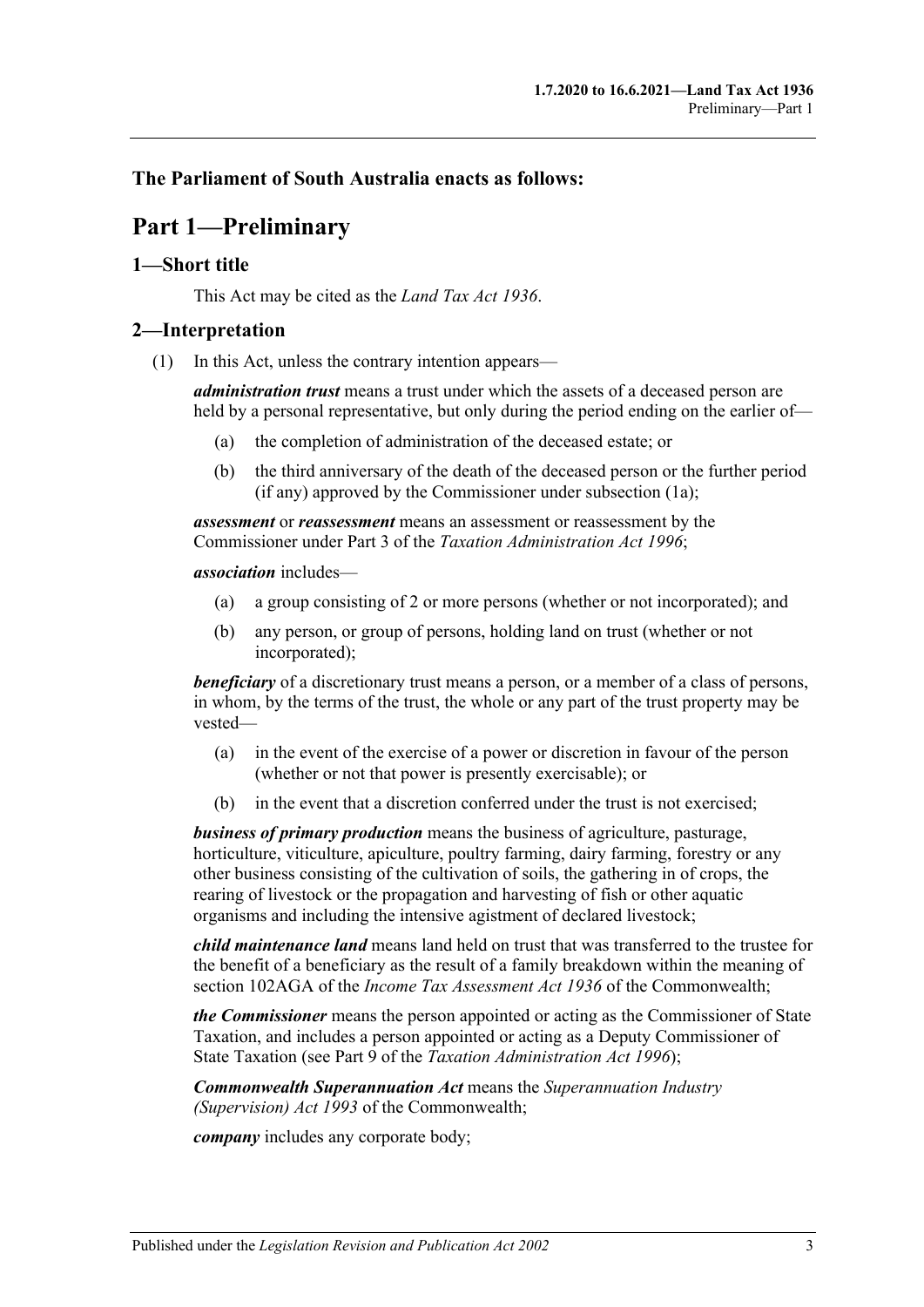#### *concessional trust* means—

- (a) a trust of which each beneficiary is—
	- (i) a person in respect of whom a guardianship order or an administration order is in force under the *[Guardianship and](http://www.legislation.sa.gov.au/index.aspx?action=legref&type=act&legtitle=Guardianship%20and%20Administration%20Act%201993)  [Administration Act](http://www.legislation.sa.gov.au/index.aspx?action=legref&type=act&legtitle=Guardianship%20and%20Administration%20Act%201993) 1993*; or
	- (ii) a person with a disability within the meaning of the *[Disability](http://www.legislation.sa.gov.au/index.aspx?action=legref&type=act&legtitle=Disability%20Services%20Act%201993)  [Services Act](http://www.legislation.sa.gov.au/index.aspx?action=legref&type=act&legtitle=Disability%20Services%20Act%201993) 1993*; or
- (b) a trust created under an order of a court or tribunal, or otherwise created under an Act, for the benefit of a person under disability; or
- (c) a special disability trust (within the meaning of [section](#page-10-1) 5);
- (d) a trust of a kind prescribed by the regulations;

*controlling interest*—see [section](#page-38-0) 13H;

*corporation* has the same meaning as in section 9 of the *Corporations Act 2001* of the Commonwealth;

*declared livestock* means—

- (a) cattle, sheep, pigs or poultry; or
- (b) any other kind of animal prescribed by the regulations for the purposes of this definition;

*defined rural area* means an area declared by the Governor by proclamation to be a defined rural area;

*defined shack-site area* means an area declared by the Governor by proclamation to be a defined shack-site area;

*determination of site value* in relation to land means a determination or assessment of site value in force under the *[Valuation of Land Act](http://www.legislation.sa.gov.au/index.aspx?action=legref&type=act&legtitle=Valuation%20of%20Land%20Act%201971) 1971*;

*discretionary trust* means a trust under which the vesting of the whole or any part of the trust property—

- (a) is required to be determined by a person either in respect of the identity of the beneficiaries or the quantum of interest to be taken, or both; or
- (b) will occur in the event that a discretion conferred under the trust is not exercised,

but does not include an excluded trust;

*document* means book, account, paper (including a security or any instrument) or any record of information, whether in writing or accessible only through the use of a computer or other device;

*excluded trust* means each of the following:

- (a) a charitable trust;
- (b) a concessional trust;
- (c) a trust the sole beneficiary or beneficiaries of which is or are an association referred to in [section](#page-7-4) 4(1);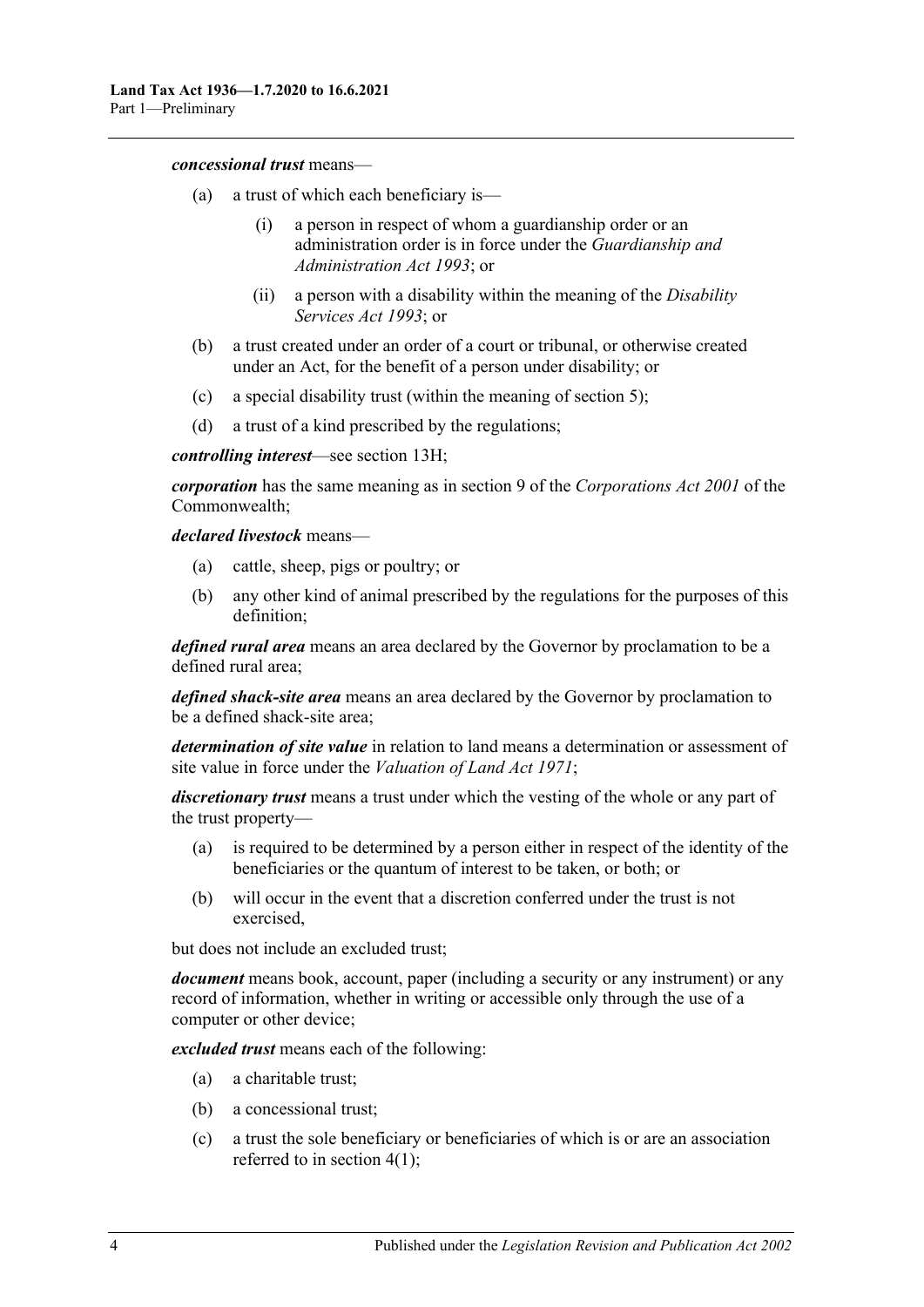- (d) a trust, for any tax year in relation to which it is a superannuation trust;
- (e) a trust established by a superannuation trust solely for the purposes of an arrangement of a kind authorised under section 67A of the Commonwealth Superannuation Act;
- (f) a trust that holds child maintenance land;
- (g) an administration trust;

*fixed trust* means a trust that is not an excluded trust, a discretionary trust or a trust to which a unit trust scheme relates;

*land used for primary production* means land of not less than 0.8 hectare in area as to which the Commissioner is satisfied that the land is used wholly or mainly for the business of primary production;

*land tax* means any tax imposed by this Act;

*listed trust* has the same meaning as in the *[Stamp Duties Act](http://www.legislation.sa.gov.au/index.aspx?action=legref&type=act&legtitle=Stamp%20Duties%20Act%201923) 1923*;

*notice* means any notice, written or printed, or partly written or partly printed;

*owner*—

- (a) in relation to land alienated from the Crown by grant in fee simple means any person (other than a mortgagee of the land)—
	- (i) who holds; or
	- (ii) who is entitled to; or
	- (iii) who is entitled to purchase or acquire,

a legal or equitable estate of fee simple in the land or any other estate or interest (other than an estate or interest of leasehold) in the land conferring a right to possession of the land; and

- (b) in relation to land of the Crown subject to any agreement for sale, or right of purchase, means the person entitled to the benefit of that agreement or right of purchase; and
- (c) in relation to land held under perpetual lease, means the holder of that lease; and
- (d) in relation to land held under a shack site lease, means the holder of that lease; and
- (e) in relation to land in a defined shack-site area, means the occupier of the land; and
- (f) in any case, includes a person who is deemed by this Act to be an owner;

*public unit trust scheme* means a listed trust or a widely held trust;

*related corporations*—see [section](#page-37-4) 13G;

*residential land exemption* means an exemption under section [5\(10\)\(a\),](#page-11-0) [\(ab\),](#page-11-1) [\(ac\),](#page-11-2) [\(ad\),](#page-12-0) [\(b\),](#page-13-0) [\(ba\)](#page-13-1) or [\(bb\);](#page-13-2)

*retirement village* means retirement village as defined in the *[Retirement Villages](http://www.legislation.sa.gov.au/index.aspx?action=legref&type=act&legtitle=Retirement%20Villages%20Act%201987)  Act [1987](http://www.legislation.sa.gov.au/index.aspx?action=legref&type=act&legtitle=Retirement%20Villages%20Act%201987)*;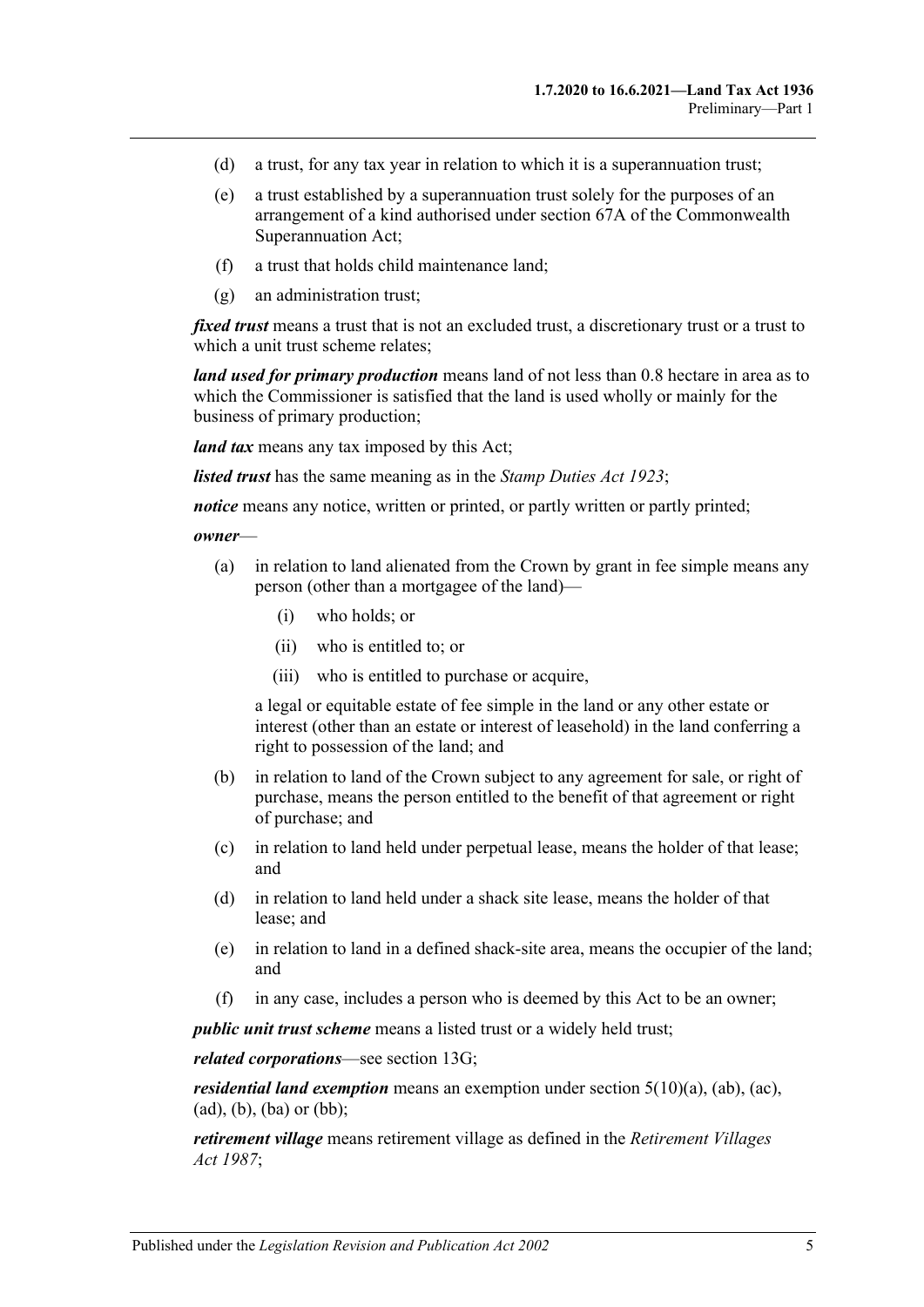*shack site lease* means a lease for the occupation of land for holiday, recreational or residential purposes where—

- (a) the land is situated on or adjacent to the banks of the River Murray, a tributary of the River Murray, or a lake or lagoon connected with the River Murray or a tributary of the River Murray; and
- (b) the lease was, as at midnight on 30 June, 1989, registered over the relevant land; and
- (c) the term of the lease is at least 40 years;

*site value* in relation to land has the meaning assigned by the *[Valuation of Land](http://www.legislation.sa.gov.au/index.aspx?action=legref&type=act&legtitle=Valuation%20of%20Land%20Act%201971)  Act [1971](http://www.legislation.sa.gov.au/index.aspx?action=legref&type=act&legtitle=Valuation%20of%20Land%20Act%201971)*;

*superannuation trust* means, in relation to a financial year, a trust established before the start of the financial year that, in relation to the year of income ending in that financial year, is—

- (a) a complying superannuation fund (within the meaning of section 42 or 42A of the Commonwealth Superannuation Act); or
- (b) a complying approved deposit fund (within the meaning of section 43 of the Commonwealth Superannuation Act); or
- (c) a pooled superannuation trust (within the meaning of section 44 of the Commonwealth Superannuation Act);

<span id="page-5-0"></span>*tax* in respect of land means land tax in respect of the land, and includes—

- (a) penalty tax payable under Part 5 of the *[Taxation Administration Act](http://www.legislation.sa.gov.au/index.aspx?action=legref&type=act&legtitle=Taxation%20Administration%20Act%201996) 1996* in respect of failure by the taxpayer to pay, in accordance with this Act, the whole or part of the land tax; and
- (b) interest payable under Part 5 of the *[Taxation Administration Act](http://www.legislation.sa.gov.au/index.aspx?action=legref&type=act&legtitle=Taxation%20Administration%20Act%201996) 1996* in respect of a failure referred to in [paragraph](#page-5-0) (a), or a failure to pay penalty tax referred to in that paragraph;

*taxable value*—see [section](#page-23-2) 7;

*taxpayer* includes every person who is liable to pay tax;

*trade* includes profession, trade, business, and avocation.

*trust*—

- (a) includes an administration or testamentary trust under which property of a deceased person is held by a personal representative or trustee (but only once the personal representative or trustee is actually holding the property); and
- (b) does not include an implied, constructive or resulting trust, except where expressly provided by this Act;

*trustee* includes trustee, executor, administrator, guardian, liquidator and any person having or taking upon themselves the possession, administration, or control of land, income, or other property of any description affected by any trust, or having the possession, control, or management of land of a person under any legal or other disability;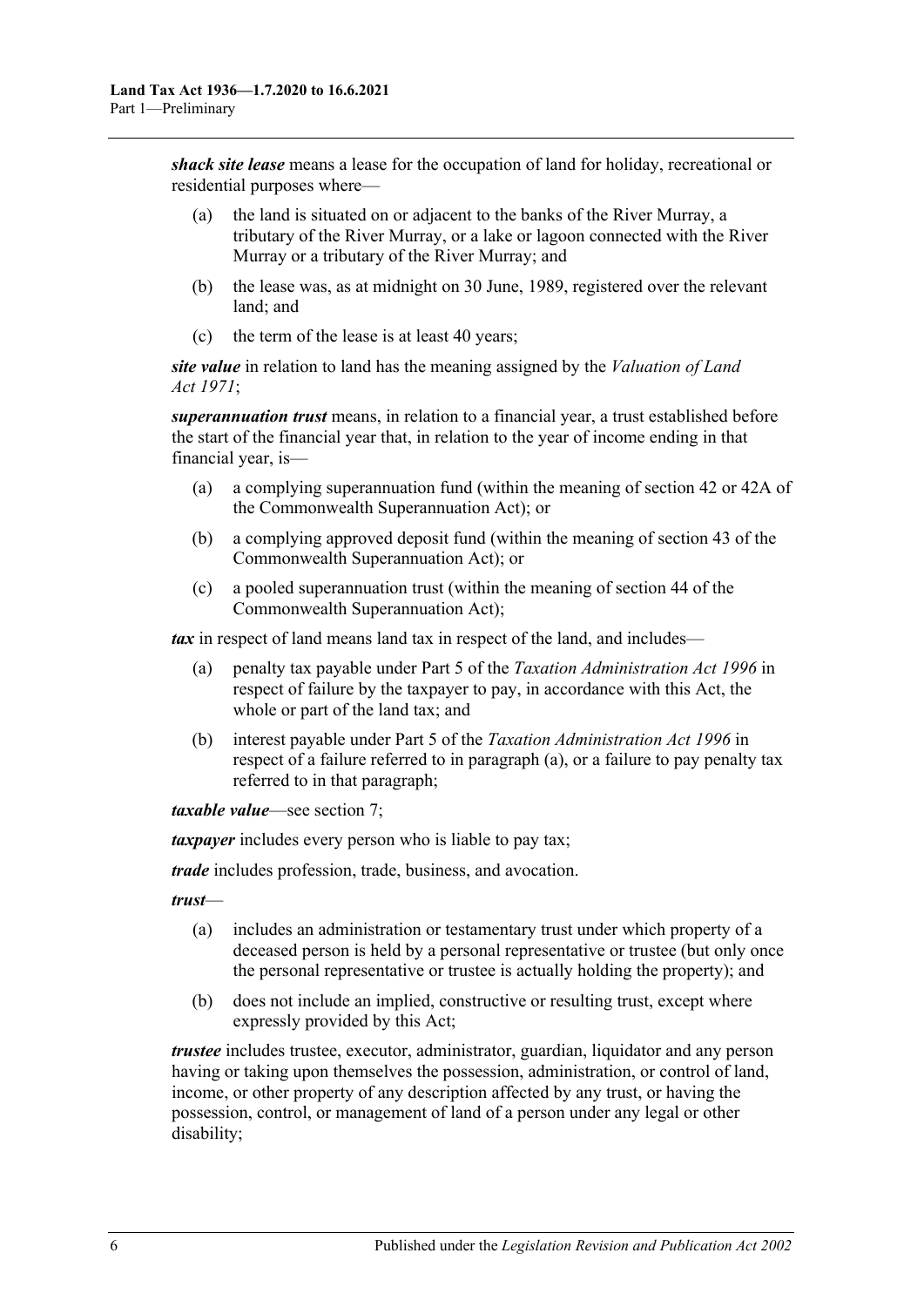*unit* in a unit trust scheme, means—

- (a) a right or interest (whether described as a unit or a sub-unit or otherwise) of a beneficiary under the scheme; or
- (b) a right to any such right or interest,

that entitles the beneficiary to participate proportionately with other unitholders in a distribution of the property of the trust on its vesting;

*unit trust scheme* means an arrangement made for the purpose, or having the effect, of providing facilities for participation by a person, as a beneficiary under a trust, in any profit or income arising from the acquisition, holding, management or disposal of property under the trust, but does not include an excluded trust;

*widely held trust* has the same meaning as that term would have in the *[Stamp Duties](http://www.legislation.sa.gov.au/index.aspx?action=legref&type=act&legtitle=Stamp%20Duties%20Act%201923)  Act [1923](http://www.legislation.sa.gov.au/index.aspx?action=legref&type=act&legtitle=Stamp%20Duties%20Act%201923)* if a reference in section 97(1) of that Act to "300 unitholders" were a reference to "50 unitholders".

- <span id="page-6-0"></span>(1a) For the purposes of paragraph (b) of the definition of *administration trust* in [subsection](#page-2-3) (1), the Commissioner may approve a further period in any particular case.
- (1b) A proclamation made for the purposes of the definition of *defined rural area* or *defined shack-site area* in [subsection](#page-2-3) (1)—
	- (a) may be varied or revoked by subsequent proclamation by the Governor; and
	- (b) is effective from a day (which may be antecedent or subsequent to the day on which it is made) determined by the Governor.
- (1c) For the purposes of this Act, the various *capacities* in which a person may be the owner of land are as follows:
	- (a) as legal owner;
	- (b) as equitable owner;
	- (c) as prospective owner (ie a person who has entered into a contract to purchase or acquire an estate or interest in the land);
	- (d) as lessee under a perpetual lease or a shack-site lease;
	- (e) if the land is in a defined shack-site area—as occupier.
- (1d) For the purposes of this Act, a trustee's right of indemnity from the trust property is taken not to be a beneficial interest in the land subject to the trust.
- $(2)$  If—
	- (a) the whole of the land owned by a company consists of a group of dwellings and land appurtenant to those dwellings; and
	- (b) all the issued shares of the company are owned by shareholders who acquire exclusive rights to occupy land of the company by virtue of their shareholdings in the company; and
	- (c) each dwelling owned by the company is occupied (or able to be occupied) by a shareholder in the company or a person deriving rights of occupancy from a shareholder in the company; and
	- (d) the scheme of company ownership and shareholder occupation of the dwellings was established before 22 February 1968,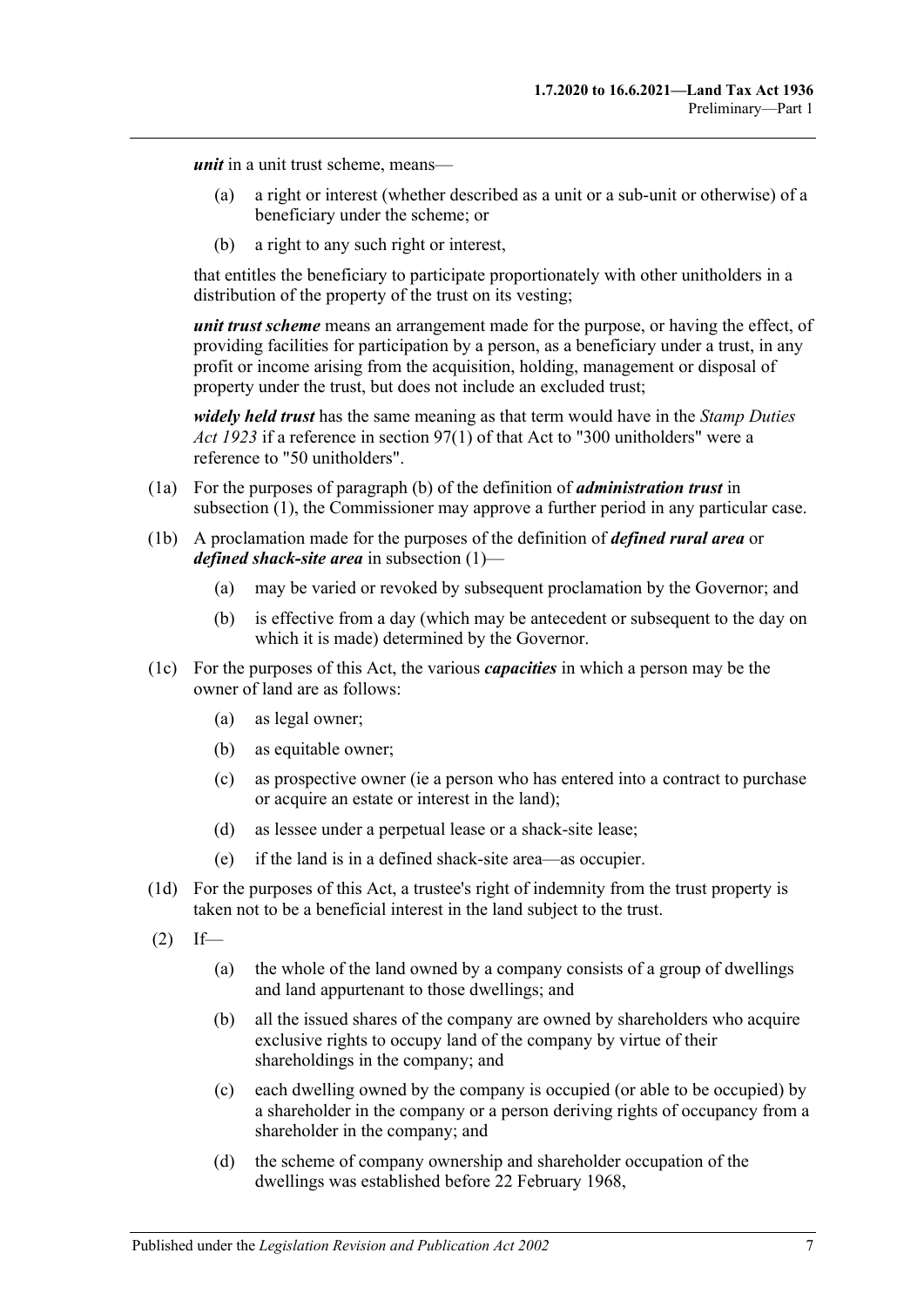then each dwelling will be taken to be a separate parcel of land and, despite the definition of *owner* in [subsection](#page-2-3) (1), the shareholder who is entitled to occupy the dwelling (and not the company) will be taken to be the legal owner of the land on which the dwelling is situated.

 $(3)$  If—

- (a) land is held under a tenancy in common; and
- (b) the land is divided into separate portions and the owner of each undivided share in the land is entitled under a lease registered over the title to the land to occupy a particular portion of the land,

then the land will not be treated as a single parcel of land in multiple ownership but rather each owner of an undivided share in the land will be regarded as the owner of the portion of the land that the owner is entitled to occupy under the lease.

**Note—**

1 See section 8(2).

### <span id="page-7-0"></span>**3—Taxation Administration Act**

This Act should be read together with the *[Taxation Administration Act](http://www.legislation.sa.gov.au/index.aspx?action=legref&type=act&legtitle=Taxation%20Administration%20Act%201996) 1996* which makes provision for the administration and enforcement of this Act and other taxation laws.

# <span id="page-7-1"></span>**Part 2—Imposition of land tax**

## <span id="page-7-2"></span>**Division 1—Imposition of land tax**

#### <span id="page-7-4"></span><span id="page-7-3"></span>**4—Imposition of land tax**

- <span id="page-7-5"></span>(1) Taxes are imposed on all land in the State, with the following exceptions:
	- (a) land of the Crown that is not subject to—
		- (i) a perpetual lease; or
		- (ii) an agreement for sale or right of purchase;
	- (b) park land, public roads, public cemeteries, and other public reserves;
	- (ba) land that is subject to a heritage agreement under the *[Native Vegetation](http://www.legislation.sa.gov.au/index.aspx?action=legref&type=act&legtitle=Native%20Vegetation%20Act%201991)  Act [1991](http://www.legislation.sa.gov.au/index.aspx?action=legref&type=act&legtitle=Native%20Vegetation%20Act%201991)* that is noted against the relevant instrument of title, or against the land, in accordance with section 23B(3) of that Act;
	- (c) land used solely for religious purposes, or used solely for the purposes of a hospital subsidised by the Government of the State, or used by any library or other institution administered by the Libraries Board of South Australia;
	- (d) land that is—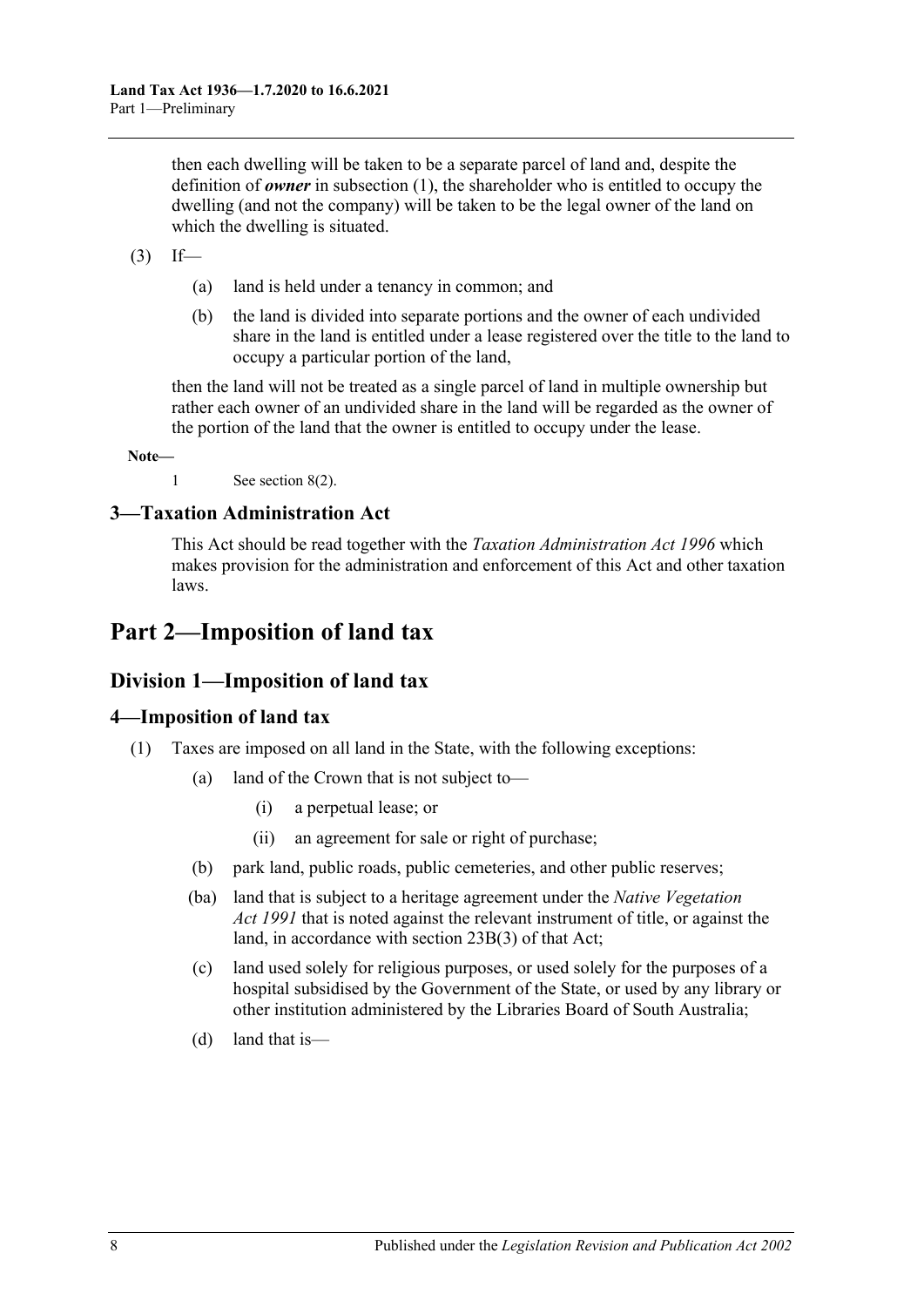- (i) owned by an association whose objects are or include the supplying to necessitous or helpless persons of living accommodation, food, clothing, medical treatment, nursing, pre-maternity or maternity care, or other help, either without cost to such persons or in return for payments or services the amount or value of which is in the Commissioner's opinion substantially less than the value of the accommodation, food, clothing, treatment, nursing, care or help supplied; and
- (ii) solely or mainly used for all or any such purposes;
- <span id="page-8-0"></span>(e) land that is—
	- (i) owned by an association which receives an annual grant or subsidy from money voted by Parliament; and
	- (ii) in the Commissioner's opinion, solely or mainly used for the purposes for which the grant or subsidy is made;
- (f) land that is let to or occupied by an association of the kind mentioned in [paragraph](#page-7-5) (d) or [\(e\),](#page-8-0) and that is used solely or mainly for purposes mentioned in those paragraphs, and for which the association pays either no rent or other sum or a rent or other sum that in the Commissioner's opinion is a nominal one;
- (g) land that—
	- (i) is owned by an association whose object is, or whose objects include, the conservation of native fauna and flora; and
	- (ii) is in the opinion of the Commissioner used, without profit to the association or any other person, solely or mainly as a reserve for the purpose of conserving native fauna or flora;
- (h) land that is owned or occupied without payment by any person or association carrying on an educational institution otherwise than for pecuniary profit, and that is occupied and used solely or mainly for the purposes of such an institution (but this exemption does not extend to land or buildings held as an investment and not being the site or grounds of the institution);
- (i) land that is owned by—
	- (i) a municipal or district council; or
	- (ii) a controlling authority established under Part 19 of the *[Local](http://www.legislation.sa.gov.au/index.aspx?action=legref&type=act&legtitle=Local%20Government%20Act%201934)  [Government Act](http://www.legislation.sa.gov.au/index.aspx?action=legref&type=act&legtitle=Local%20Government%20Act%201934) 1934*; or
	- (iii) the Renmark Irrigation Trust;
- (j) land that is owned by an association that is established for a charitable, educational, benevolent, religious or philanthropic purpose (whether or not the purpose is charitable within the meaning of any rule of law) and is declared by the Commissioner to be exempt from land tax on the ground—
	- (i) that the land is or is intended to be used wholly or mainly for that purpose; or
	- (ii) that the whole of the net income (if any) from the land is or will be used in furtherance of that purpose;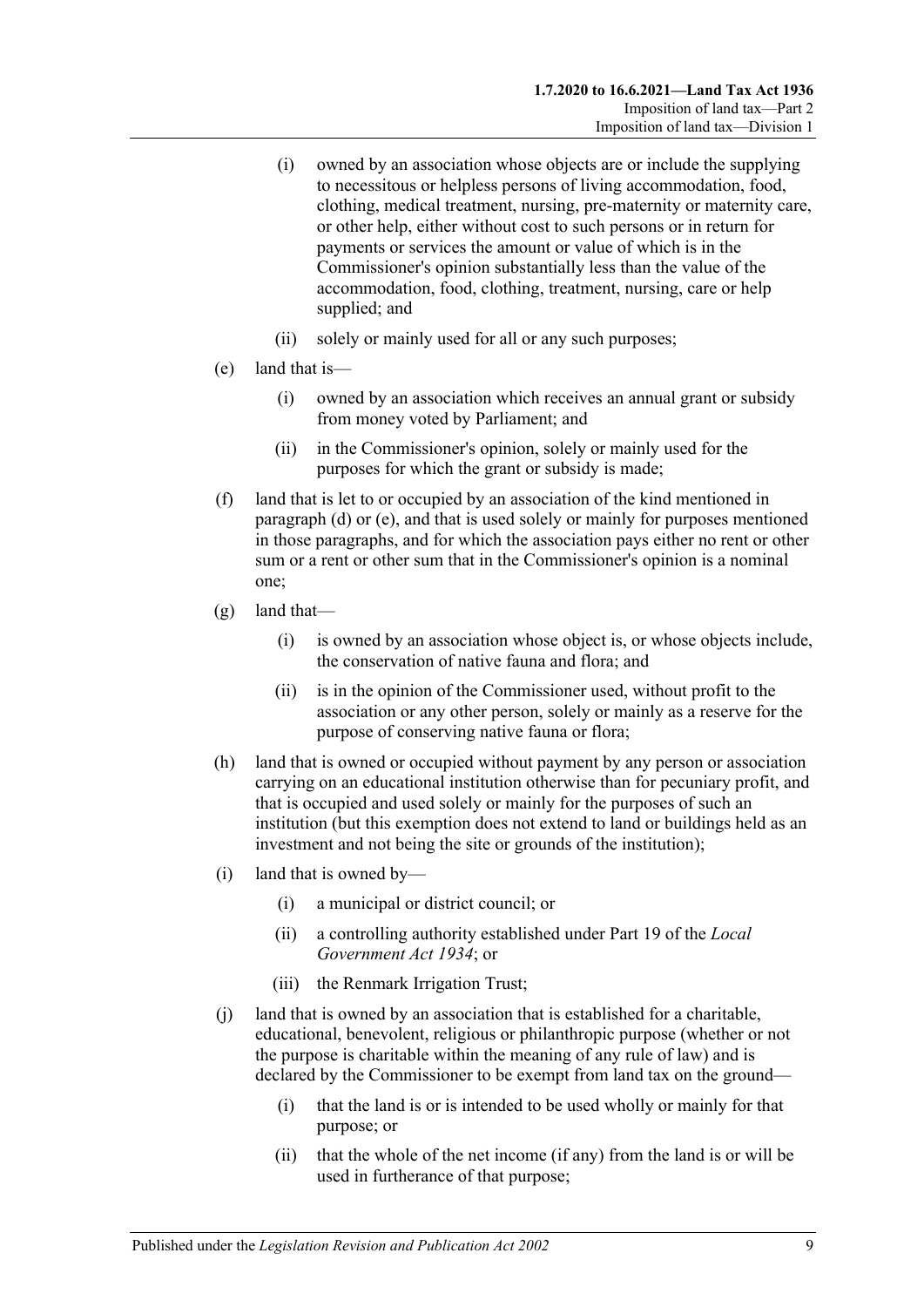- (k) land that is owned by—
	- (i) an association that is established for the purpose of, or that holds the land wholly or mainly for the purpose of, playing cricket, football, tennis, golf or bowling or other athletic sports or exercises (other than vacant land or land used for residential purposes); or
	- (ii) an association that is established for the purpose of, or that holds the land wholly or mainly for the purpose of, horse racing, trotting, dog racing, motor racing or other similar contests (other than vacant land or land used for residential purposes); or
	- (iii) an association of former members of the armed forces or of dependants of former members of the armed forces that holds the land for the social or recreational purposes of its members; or
	- (iv) an association of employers or employees, registered under a law of the Commonwealth or of the State relating to industrial conciliation and arbitration that occupies the land for the purposes of the association; or
	- (v) an association that holds the land wholly or mainly for the recreation of the local community; or
	- (vi) an association that holds the land for the purpose of agricultural shows, and exhibitions of a similar nature; or
	- (vii) an association that holds the land for the purpose of preserving buildings or objects of historical value on the land; or
	- (viii) a prescribed association or an association of a prescribed kind,

and is declared by the Commissioner to be exempt from land tax on the ground that the whole of the net income (if any) from the land is used in furtherance of the objects of the association and not for securing a pecuniary profit for the association or any of its members;

- (l) land used for primary production other than such land that is situated within a defined rural area;
- (m) land that is owned by a prescribed body and used for the benefit of the Aboriginal people;
- (n) land that is wholly exempt from land tax under section 5.
- (2) The taxes are imposed and payable in respect of every financial year and liability to the taxes arises at the commencement of every financial year.
- (3) The taxes so imposed for a particular financial year will, subject to this Act, be calculated as at midnight on 30 June immediately preceding that financial year on the basis of circumstances then existing.
- (4) Land of the Crown, subject to any agreement for sale or right of purchase, is liable to taxation, whether that agreement or right is absolute or conditional, and whether it is capable of completion or exercise immediately or at any future time.
- (5) Nothing in this Act interferes with any exemption, by special legislation, of land from taxation.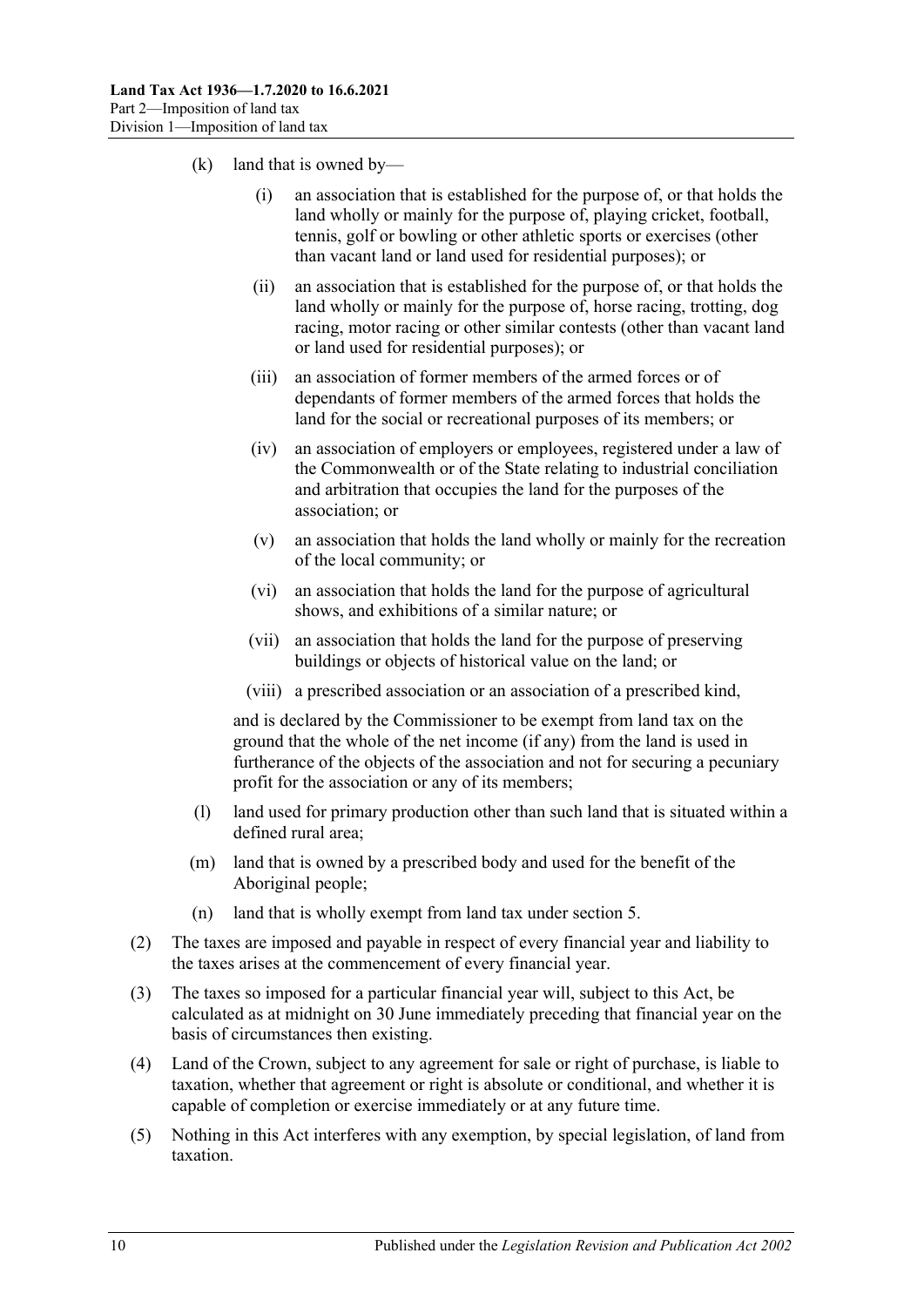## <span id="page-10-0"></span>**Division 2—Exemptions and waiver**

#### <span id="page-10-1"></span>**5—Exemption or partial exemption of certain land from land tax**

- (1) Land is wholly exempt from land tax under this section if—
	- (a) proper grounds for the exemption exist; and
	- (b) such an exemption has been granted, and remains in force, under this section.
- (2) Land is partially exempt from land tax under this section if—
	- (a) proper grounds for the partial exemption exist; and
	- (b) a partial exemption has been granted, and remains in force, under this section.
- <span id="page-10-2"></span>(3) An owner of land may apply, in a form approved by the Commissioner, for an exemption or partial exemption from land tax.
- (4) A person must not make any false or misleading statement or representation in an application made, or purporting to be made, under [subsection](#page-10-2) (3). Maximum penalty: \$10 000.
- (5) The Commissioner may, if satisfied that proper grounds exist for doing so, wholly or partially exempt land from land tax (whether or not an application for exemption has been made).
- <span id="page-10-3"></span>(6) The Commissioner must, on exempting land wholly or partially from land tax under this section, give notice to an owner of the land—
	- (a) stating the day (which may be antecedent or subsequent to the date on which the exemption is granted) as from which the exemption is to be effective; and
	- (b) stating the extent of the exemption; and
	- (c) setting out the grounds on which the exemption is granted.
- (7) If the factual basis of an exemption as stated in a notice under [subsection](#page-10-3) (6) is wrong or inaccurate, the owner to whom the notice is given must, within 21 days after receipt of the notice, notify the Commissioner of the error or inaccuracy.

Maximum penalty: \$5 000.

Expiation fee: \$315.

- <span id="page-10-4"></span> $(8)$  If—
	- (a) land is exempted wholly or partially from land tax under this section; and
	- (b) circumstances change so that—
		- (i) proper grounds for an exemption cease to exist; or
		- (ii) proper grounds for an exemption continue to exist but a lesser exemption than the one actually given,

the owner must forthwith inform the Commissioner in writing of that fact and, whether or not the Commissioner is so informed, the land will cease to be exempt from land tax, or the extent of the exemption will be reduced (as the case requires).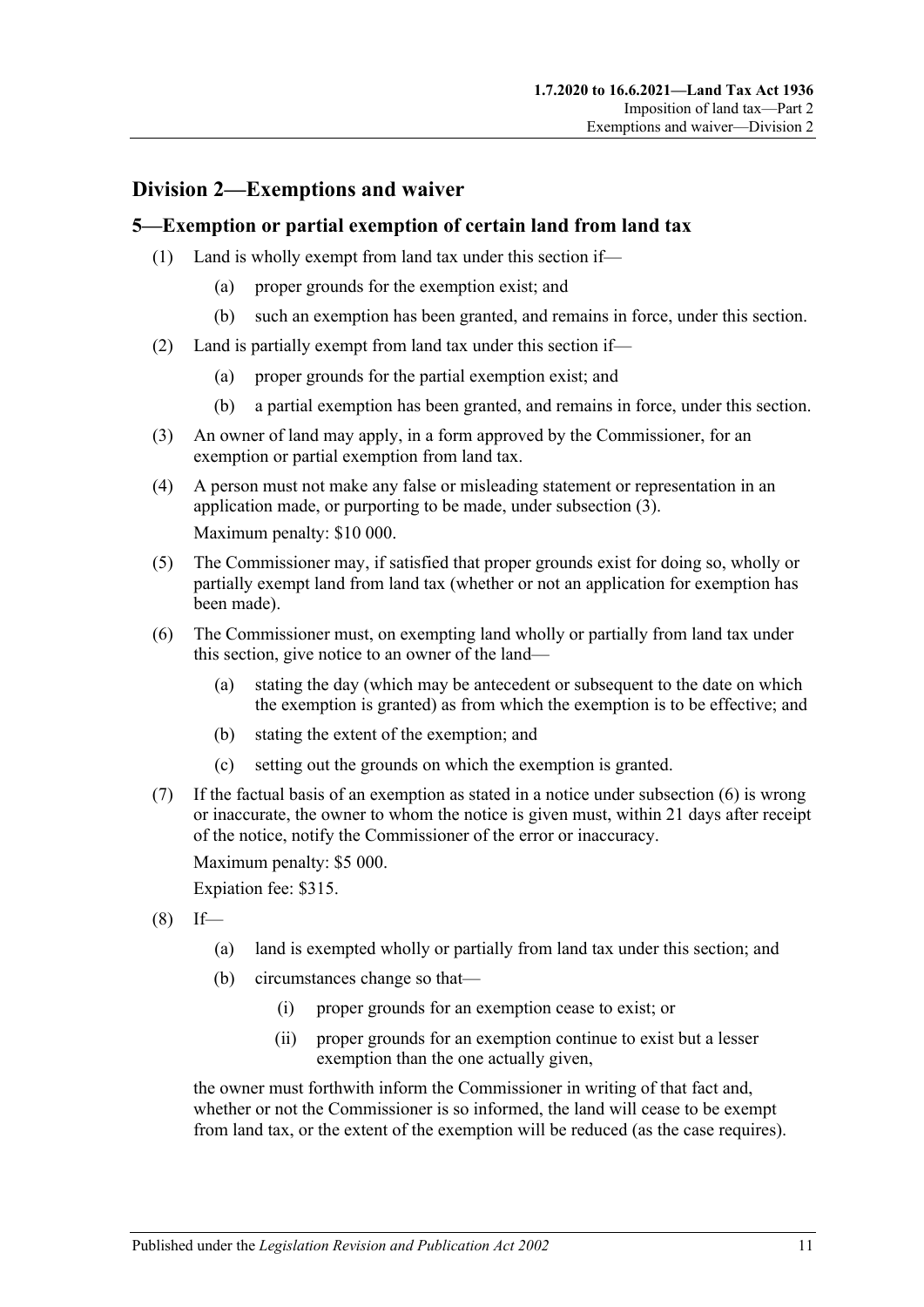(9) An owner of land who fails to comply with an obligation under [subsection](#page-10-4) (8) is guilty of an offence.

Maximum penalty: \$5 000.

Expiation fee: \$315.

- <span id="page-11-3"></span><span id="page-11-2"></span><span id="page-11-1"></span><span id="page-11-0"></span>(10) Proper grounds for exempting land from land tax under this section exist as follows:
	- (a) land may be wholly exempted from land tax if—
		- (i) the land is owned by a natural person and constitutes his or her principal place of residence (whether or not he or she is the sole owner of the land); and
		- (ii) the buildings on the land have a predominantly residential character; and
		- (iii) no part of the land is used for a business or commercial purpose (other than the business of primary production) or the part of the land so used is less than 25% of the total floor area of all buildings on the land;
	- (ab) land may be wholly exempted from land tax if—
		- (i) the land is owned by a natural person (whether or not he or she is the sole owner of the land); and
		- (ii) any buildings on the land of a predominantly residential character are uninhabitable; and
		- (iii) the Commissioner is satisfied—
			- (A) that the person has ceased to occupy any building on the land of a predominantly residential character because it has been destroyed or rendered uninhabitable by an occurrence for which the person is not responsible (whether directly or indirectly) or which resulted from an accident; and
			- (B) that any such building constituted the person's principal place of residence immediately before the date on which the building was destroyed or rendered uninhabitable; and
			- (C) that the person intends to repair or rebuild the building within a period of 3 years from the date on which the building was destroyed or rendered uninhabitable; and
			- (D) that the buildings on the land will, after the completion of building work, have a predominantly residential character; and
			- (E) that the person intends to occupy the land as his or her principal place of residence after the completion of the building work; and
		- (iv) the person is not receiving an exemption from land tax under another provision of this subsection in relation to other land that constitutes the person's principal place of residence;
	- (ac) subject to this section, land may be wholly exempted from land tax if—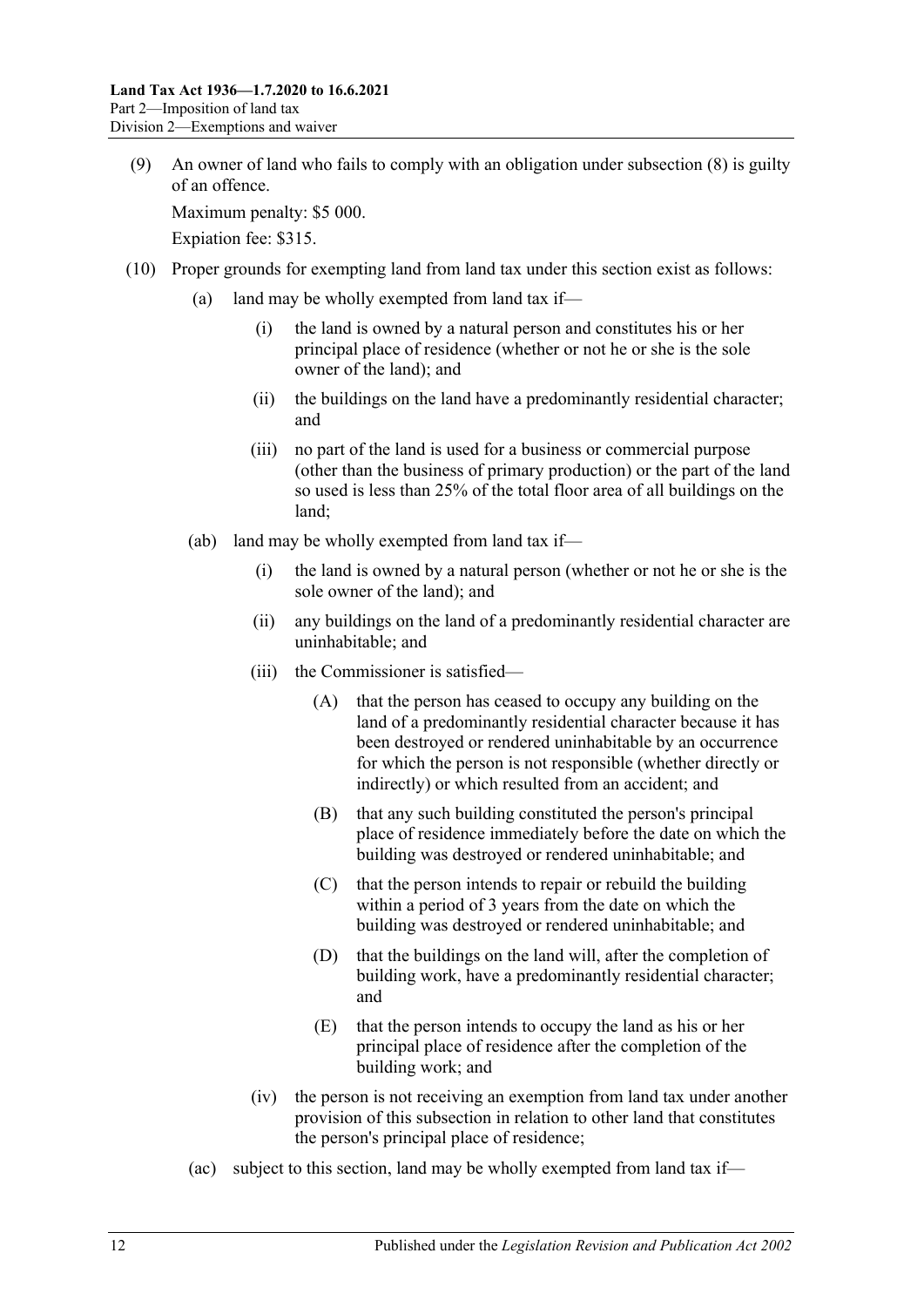- (i) the land is owned by a natural person (whether or not he or she is the sole owner of the land) who has ceased to occupy the land; and
- (ii) the buildings on the land immediately before the person ceased to occupy the land had a predominantly residential character; and
- (iii) no part of the land is used for a business or commercial purpose (other than the business of primary production) or the part of the land so used is less than 25% of the total floor area of all buildings on the land; and
- (iv) the Commissioner is satisfied—
	- (A) that the person has ceased to occupy the land as his or her principal place of residence because a building on the land is being renovated or rebuilt; and
	- (B) that the buildings on the land will, after the completion of the renovation or rebuilding, have a predominantly residential character; and
	- (C) that the person intends to resume occupation of the land as his or her principal place of residence when the renovation or rebuilding work is complete (or is completed to a suitable stage); and
- (v) the person is not receiving an exemption from land tax under another provision of this subsection in relation to other land that constitutes the person's principal place of residence;
- <span id="page-12-0"></span>(ad) subject to this section, land may be wholly exempted from land tax if—
	- (i) the land is owned by a natural person (whether or not he or she is the sole owner of the land); and
	- (ii) no part of the land is used for a business or commercial purpose (other than the business of primary production) or the part of the land so used is less than 25% of the total floor area of all buildings on the land; and
	- (iii) the Commissioner is satisfied—
		- (A) that the person is, or will be, renovating or constructing a building or buildings on the land; and
		- (B) that the buildings on the land will, after the completion of the renovation or construction work, have a predominantly residential character; and
		- (C) that the person intends to occupy the land as his or her principal place of residence when the renovation or construction work is completed (or is completed to a suitable stage); and
	- (iv) the person is not receiving an exemption from land tax under another provision of this subsection in relation to other land that constitutes the person's principal place of residence;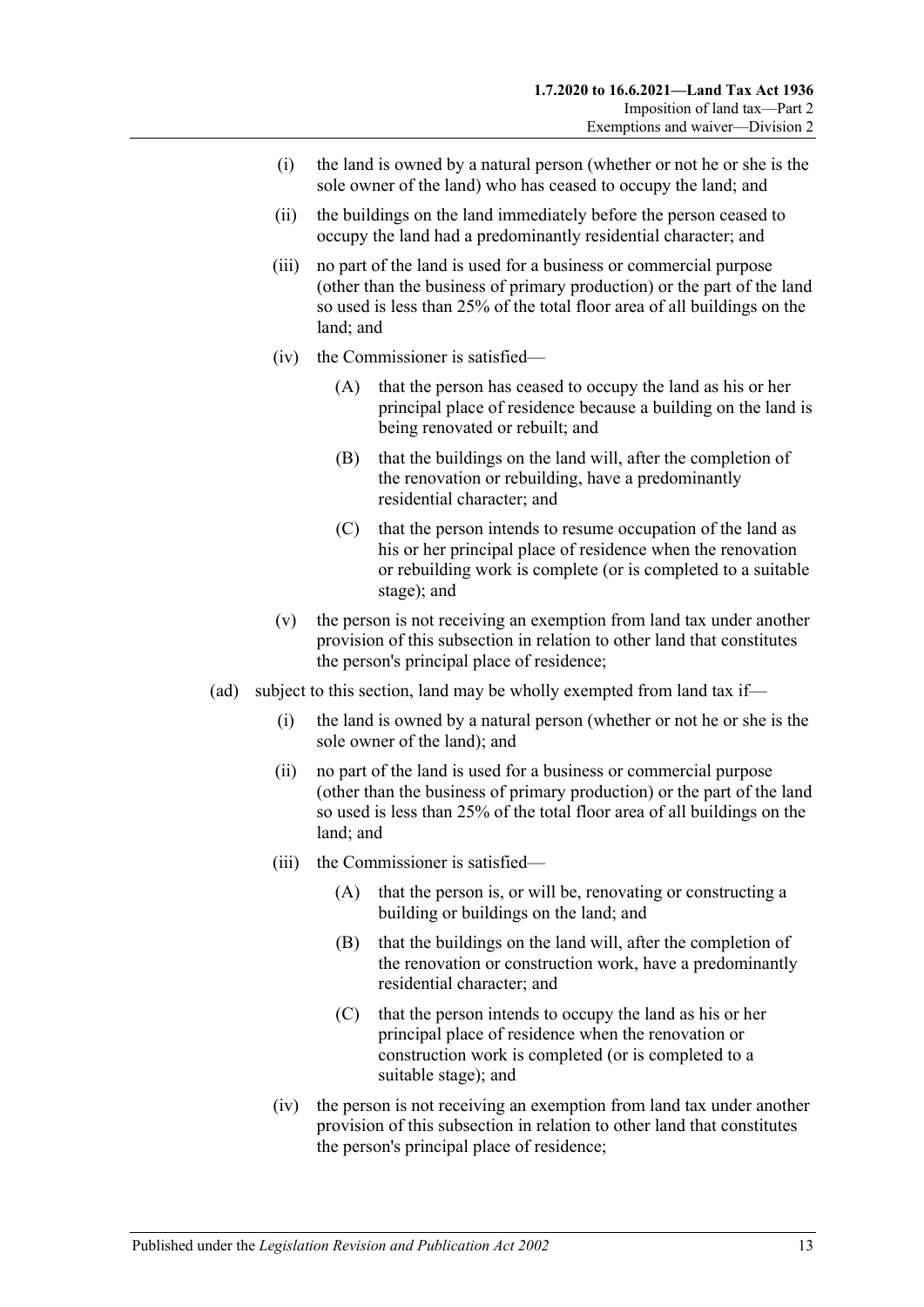- <span id="page-13-0"></span>(b) land may be partially exempted from land tax by reducing its taxable value in accordance with the scale prescribed in [subsection](#page-16-0) (12) if—
	- (i) the land is owned by a natural person and constitutes his or her principal place of residence (whether or not he or she is the sole owner of the land); and
	- (ii) the buildings on the land have a predominantly residential character; and
	- (iii) a part of the land of 25% or more but not more than 75% of the total floor area of all buildings on the land is used for a business or commercial purpose;
- <span id="page-13-1"></span>(ba) land may be wholly exempted from land tax if—
	- (i) the land is owned by a natural person and constitutes his or her principal place of residence (whether or not he or she is the sole owner of the land); and
	- (ii) the buildings on the land are used for the purposes of a hotel, motel, set of serviced holiday apartments or other similar accommodation; and
	- (iii) more than 75% of the total floor area of all buildings on the land is used for the person's principal place of residence;
- <span id="page-13-2"></span>(bb) land may be partially exempted from land tax by reducing its taxable value in accordance with the scale prescribed in [subsection](#page-16-0) (12) if—
	- (i) the land is owned by a natural person and constitutes his or her principal place of residence (whether or not he or she is the sole owner of the land); and
	- (ii) the buildings on the land are used for the purposes of a hotel, motel, set of serviced holiday apartments or other similar accommodation; and
	- (iii) 25% or more of the total floor area of all buildings on the land is used for the person's principal place of residence,

(and for the purposes of the scale prescribed in [subsection](#page-16-0) (12), the area used for the hotel, motel, set of serviced holiday apartments or other similar accommodation will be taken to be the area used for business or commercial purposes);

- (c) land may be wholly exempted from land tax if the land is a supported residential facility within the meaning of the *[Supported Residential Facilities](http://www.legislation.sa.gov.au/index.aspx?action=legref&type=act&legtitle=Supported%20Residential%20Facilities%20Act%201992)  Act [1992](http://www.legislation.sa.gov.au/index.aspx?action=legref&type=act&legtitle=Supported%20Residential%20Facilities%20Act%201992)* and is licensed as such under that Act;
- (ca) land may be wholly exempted from land tax if the whole of the land is used for the provision of residential care by an approved provider;
- (cb) land may be partially exempted from land tax if part of the land is used for the provision of residential care by an approved provider by reducing its taxable value by an amount equal to the value of that part of the land after applying any principle determined by the Commissioner for the purposes of this paragraph;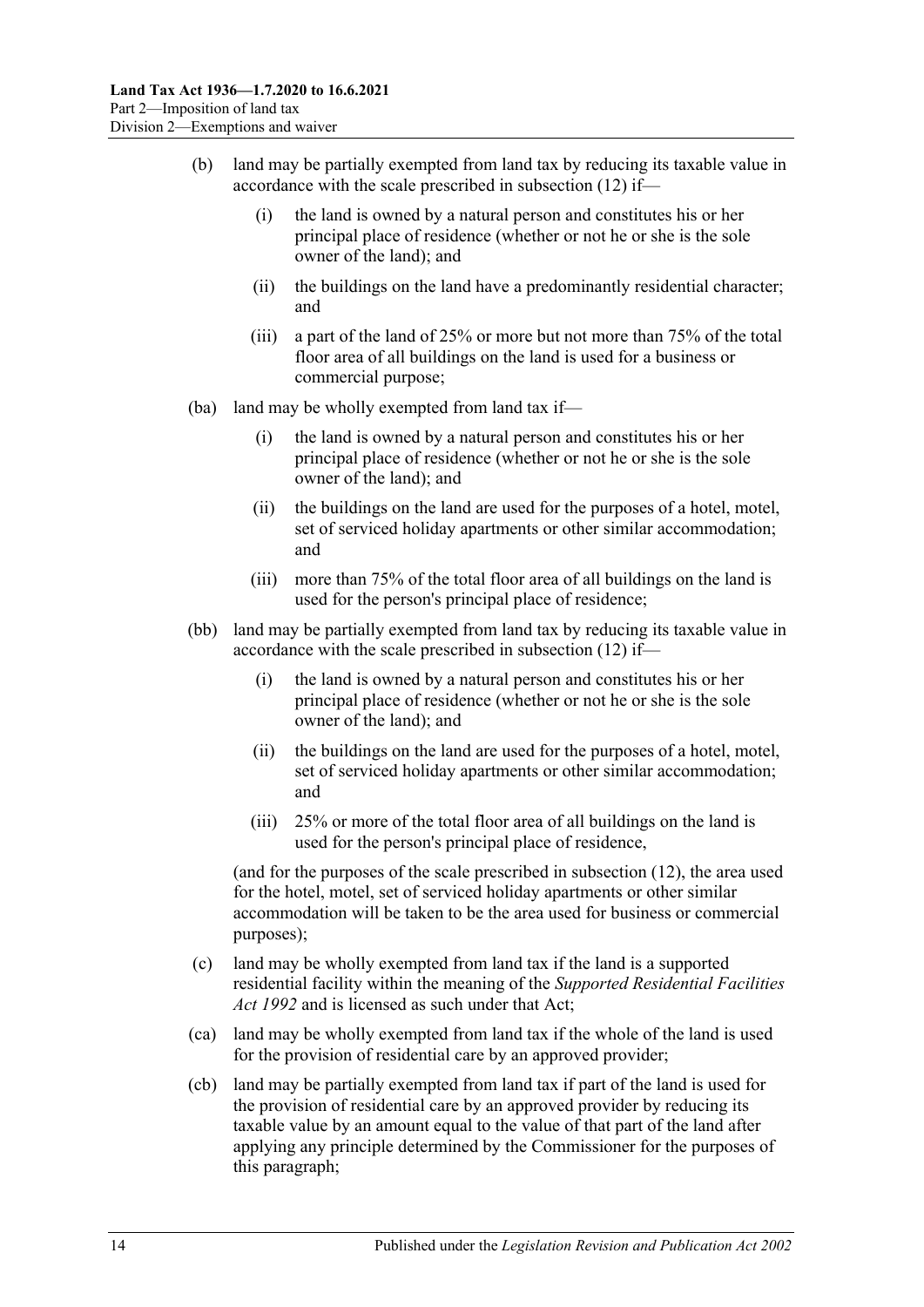- (d) land may be wholly exempted from land tax if the land constitutes a caravan park;
- (e) land within a retirement village may be exempted from land tax if—
	- (i) the land constitutes a residential unit—
		- (A) occupied, under a residence contract, by a natural person as his or her principal place of residence; or
		- (B) available for occupation, under a residence contract, by a natural person as his or her principal place of residence and likely to be so occupied at some time during the ensuing 12 months; or
	- (ii) the land is appurtenant to such a residential unit; or
	- (iii) the land is a facility provided under the retirement village scheme for the exclusive use of residents (and their guests);
- (f) land within a retired persons' relocatable home park may be exempted from land tax if—
	- (i) the land constitutes the site for a relocatable home and—
		- (A) there is a relocatable home on the site owned by a natural person and occupied by the natural person as his or her principal place of residence; or
		- (B) it is likely that within the ensuing 12 months there will be a relocatable home on the site owned by a natural person and occupied by the natural person as his or her principal place of residence; or
	- (ii) the land is appurtenant to such a site; or
	- (iii) the land is a facility provided by the owner of the land for the exclusive use of residents (and their guests);
- (g) land used for primary production that is situated within a defined rural area may be wholly exempted from land tax if—
	- (i) the sole owner is a natural person who is engaged on a substantially full-time basis (either on his or her own behalf or as an employee) in a relevant business; or
	- (ii) the land is owned jointly or in common by 2 or more natural persons at least 1 of whom is engaged on a substantially full-time basis (either on his or her own behalf or as an employee) in a relevant business and any other owner who is not so engaged is a relative of an owner so engaged; or
	- (iii) the land is owned solely, jointly or in common by a retired person and the following conditions are satisfied:
		- (A) the retired person was, prior to his or her retirement, engaged on a substantially full-time basis (either on his or her own behalf or as an employee) in a relevant business; and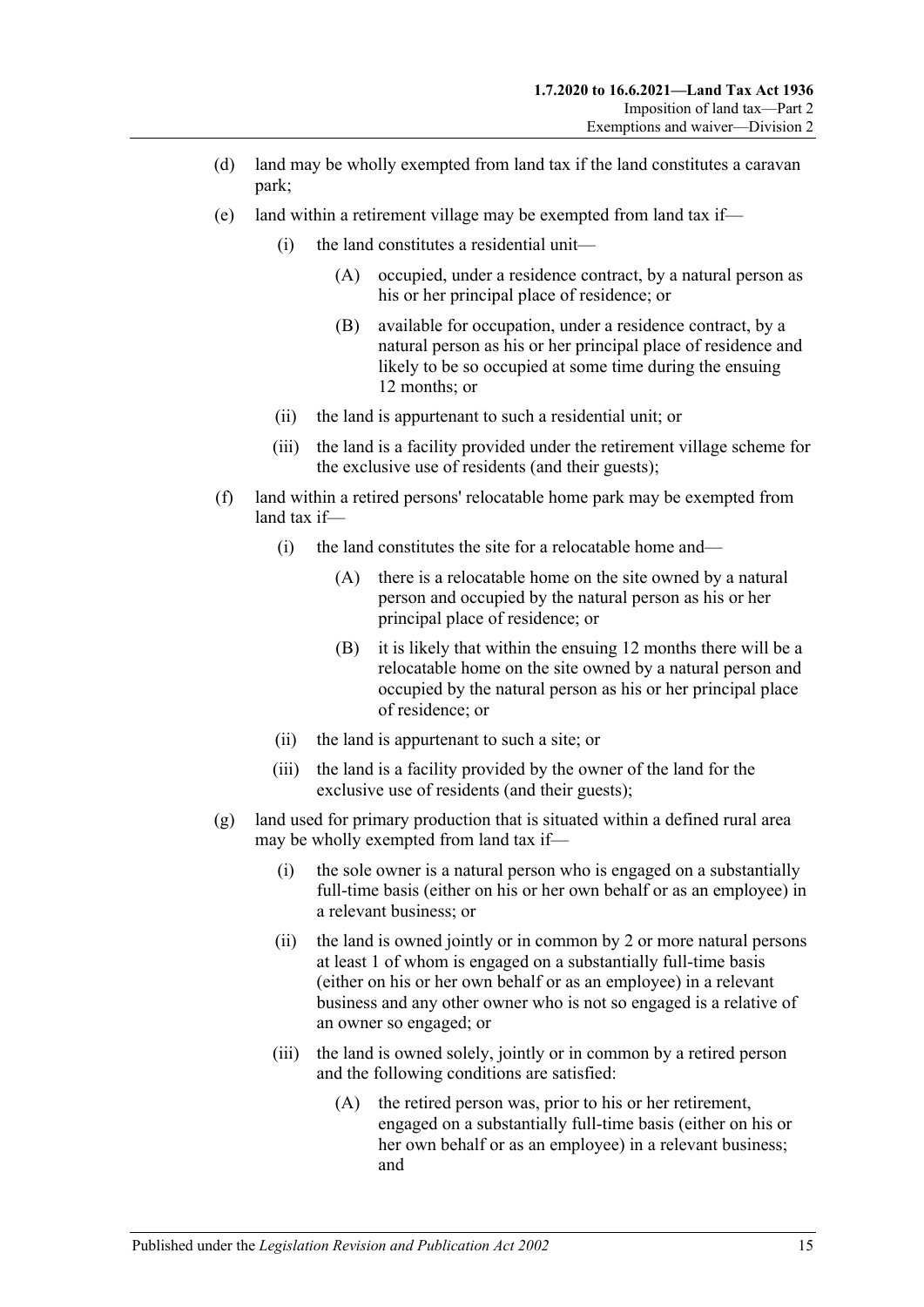- (B) the co-owner or co-owners of the land (if any) are relatives of the retired person; and
- (C) a close relative of the retired person is currently engaged on a substantially full-time basis (either on his or her own behalf or as an employee) in a relevant business; or
- (iv) the land is owned solely or by tenancy in common by the executor of the will, or the administrator of the estate, of a deceased person and the following conditions are satisfied:
	- (A) the deceased person was, prior to his or her death, engaged on a substantially full-time basis (either on his or her own behalf or as an employee) in a relevant business; and
	- (B) the co-owner or co-owners of the land (if any) are relatives of the deceased person; and
	- (C) a close relative of the deceased person is currently engaged on a substantially full-time basis (either on his or her own behalf or as an employee) in a relevant business; or
- (v) the land is owned by a company, or by 2 or more companies, or by a company or companies and 1 or more natural persons, and the main business of each owner is a relevant business; or
- (vi) the land is owned by a company and 1 of the following conditions is satisfied:
	- (A) a natural person owns a majority of the issued shares of the company and is engaged on a substantially full-time basis (either on his or her own behalf or as an employee) in a relevant business;
	- (B) 2 or more natural persons own in aggregate a majority of the issued shares of the company and each of them is engaged on a substantially full-time basis (either on his or her own behalf or as an employee) in a relevant business;
	- (C) 2 or more natural persons who are relatives own in aggregate a majority of the issued shares of the company and at least 1 of them is engaged on a substantially full-time basis (either on his or her own behalf or as an employee) in a relevant business;
- (h) land may be wholly exempted from land tax if—
	- (i) the land is owned by the trustee of a special disability trust; and
	- (ii) the Commissioner is satisfied that the land constitutes the principal place of residence of the principal beneficiary of the special disability trust.
- (10a) Land is not exempt from land tax during a financial year under [subsection](#page-11-2) (10)(ac) or (ad) unless—
	- (a) the Commissioner is satisfied that—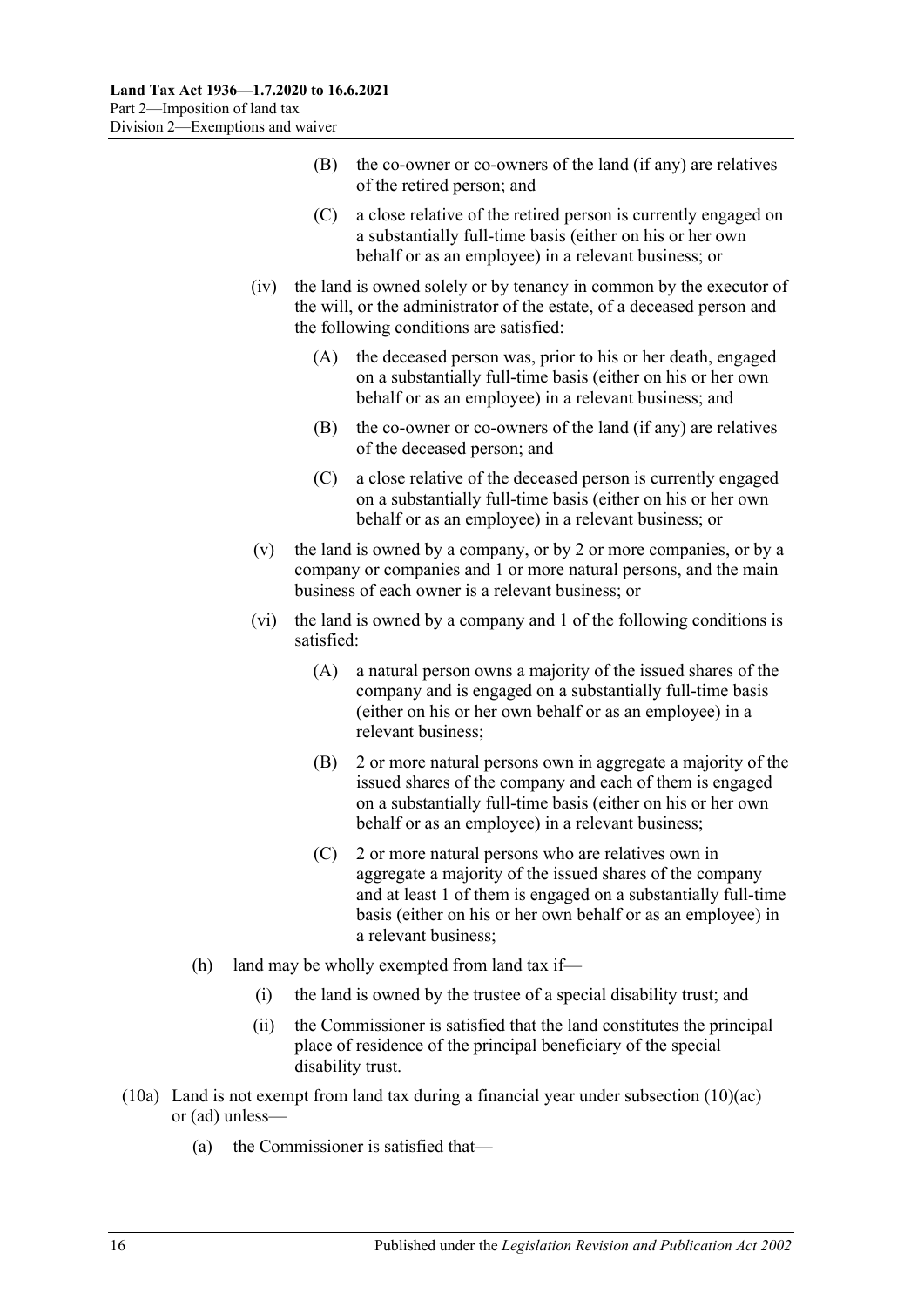- <span id="page-16-1"></span>(i) the owner who applied for the exemption occupies the property as his or her principal place of residence for a period of at least 12 months after completion (or completion to a suitable stage) of the renovation, rebuilding or construction work to which the application related; or
- (ii) the owner who applied for the exemption intended to so occupy the property when applying for the exemption but there were good reasons why the owner was unable to do so; and
- (b) the Commissioner is satisfied that no rent or other consideration is paid or payable for occupation by some other person, during the financial year or, in a case where [paragraph](#page-16-1) (a)(i) applies, during the period referred to in [paragraph](#page-16-1) (a)(i).
- (10b) Land may not be exempted from land tax under [subsection](#page-11-2) (10)(ac) or [\(ad\)](#page-12-0) for a period that exceeds 2 years unless there are, in the Commissioner's opinion, good reasons to exempt the land for a longer period.
- (10c) The Commissioner may, on application under this subsection, grant a waiver or refund of land tax paid or payable by or on behalf of an owner of land for a financial year if—
	- (a) proper grounds for exempting the land from land tax under [subsection](#page-11-2) (10)(ac) or [\(ad\)](#page-12-0) existed for that financial year; and
	- (b) the application is made not more than 5 years after the assessment of the liability to the tax to which the application relates.
- (11) The regulations may, however, prescribe additional criteria that must be satisfied if land is to be eligible to be exempted wholly or partially from land tax under [subsection](#page-11-3) (10).
- (11a) For the avoidance of doubt, land may not be exempted from land tax under [subsection](#page-11-1) (10)(ab) for a period that exceeds 3 years.
- <span id="page-16-0"></span>(12) The scale for partial exemption from land tax under [subsection](#page-13-0)  $(10)(b)$  or  $(bb)$  is as follows:

| Area used for business or commercial purpose expressed as a<br>percentage of the total floor area of all buildings on the land | <b>Percentage reduction</b><br>in taxable value of<br>land |
|--------------------------------------------------------------------------------------------------------------------------------|------------------------------------------------------------|
| More than $75%$                                                                                                                | Nil                                                        |
| 75%                                                                                                                            | 25%                                                        |
| $70\%$ or more but less than $75\%$                                                                                            | 30%                                                        |
| $65\%$ or more but less than $70\%$                                                                                            | 35%                                                        |
| $60\%$ or more but less than $65\%$                                                                                            | 40%                                                        |
| 55% or more but less than $60\%$                                                                                               | 45%                                                        |
| $50\%$ or more but less than $55\%$                                                                                            | 50%                                                        |
| $45\%$ or more but less than $50\%$                                                                                            | 55%                                                        |
| $40\%$ or more but less than $45\%$                                                                                            | 60%                                                        |
| $35\%$ or more but less than $40\%$                                                                                            | 65%                                                        |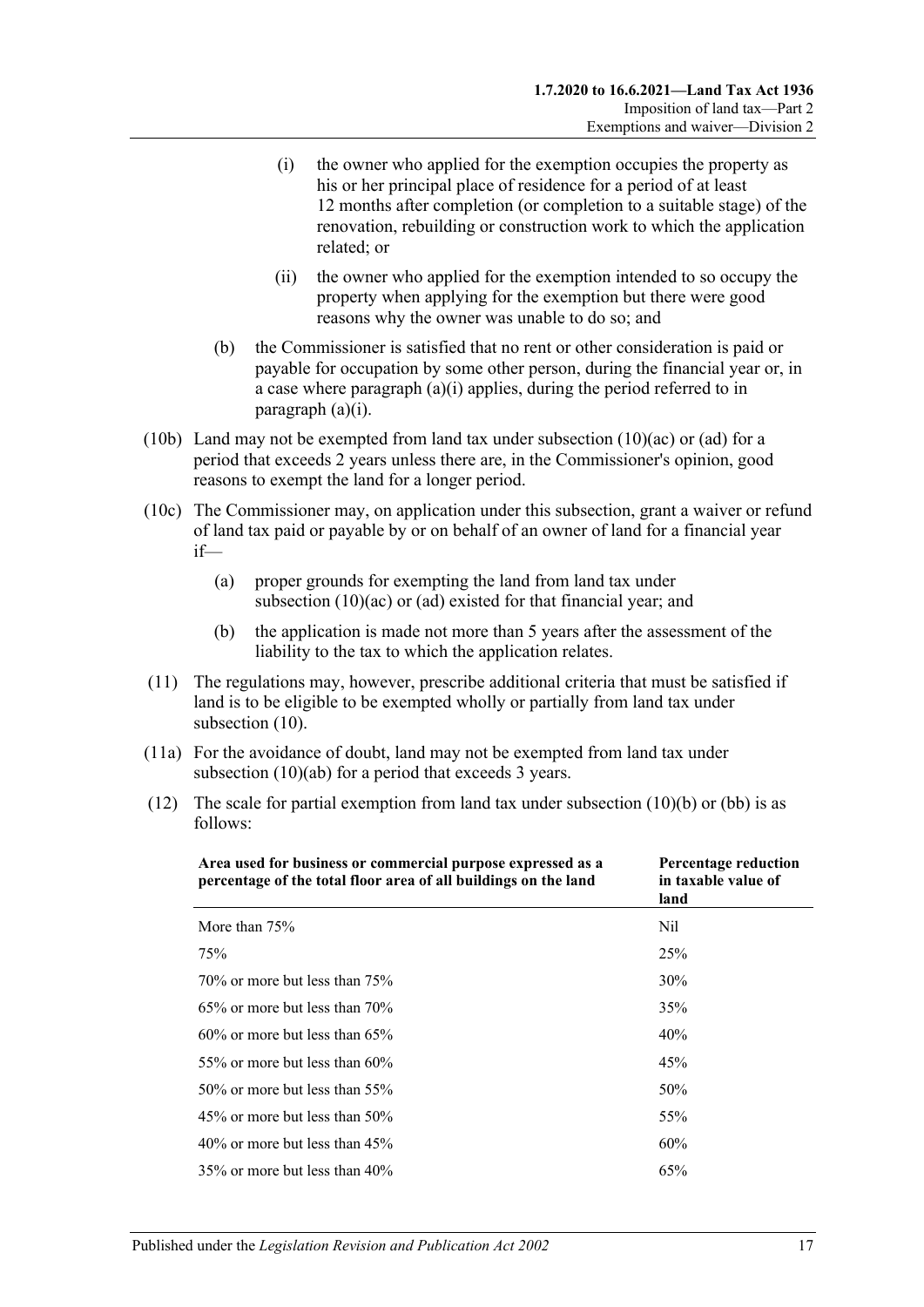| Area used for business or commercial purpose expressed as a<br>percentage of the total floor area of all buildings on the land | <b>Percentage reduction</b><br>in taxable value of<br>land |
|--------------------------------------------------------------------------------------------------------------------------------|------------------------------------------------------------|
| $30\%$ or more but less than $35\%$                                                                                            | 70%                                                        |
| $25\%$ or more but less than $30\%$                                                                                            | 75%                                                        |
| (less than $25\%$ )                                                                                                            | $(100\%)$                                                  |

- (12a) The Commissioner may, on application under this subsection, grant—
	- (a) a waiver or refund of land tax paid or payable by or on behalf of a trustee of a special disability trust on land for a particular financial year; or
	- (b) a refund of an amount paid by or on behalf of a trustee of a special disability trust as a transferee of land to the transferor of land as an adjustment of land tax paid or payable on the land for the financial year in which settlement takes place,

if the following criteria are satisfied:

- (c) the land was acquired by the trustee during the course of the financial year;
- (d) the Commissioner is satisfied that the land constitutes or will constitute the principal place of residence of the principal beneficiary of the special disability trust during the course of the financial year;
- (e) the application is made not more than 5 years after the assessment of the liability to the tax to which the application relates.
- (13) In this section—

*approved provider* has the same meaning as in the *Aged Care Act 1997* of the Commonwealth;

*close personal relationship* means the relationship between 2 adult persons (whether or not related by family and irrespective of their gender) who live together as a couple on a genuine domestic basis, but does not include—

- (a) the relationship between a legally married couple; or
- (b) a relationship where 1 of the persons provides the other with domestic support or personal care (or both) for fee or reward, or on behalf of some other person or an organisation of whatever kind;

**Note—**

Two persons may live together as a couple on a genuine domestic basis whether or not a sexual relationship exists, or has ever existed, between them.

*close relative*—a person is a close relative of another if—

- (a) they are spouses or domestic partners; or
- (b) one is a parent or child of the other; or
- (c) one is a brother or sister of the other;

*domestic partner*—a person is the domestic partner of a person if he or she lives with the person in a close personal relationship;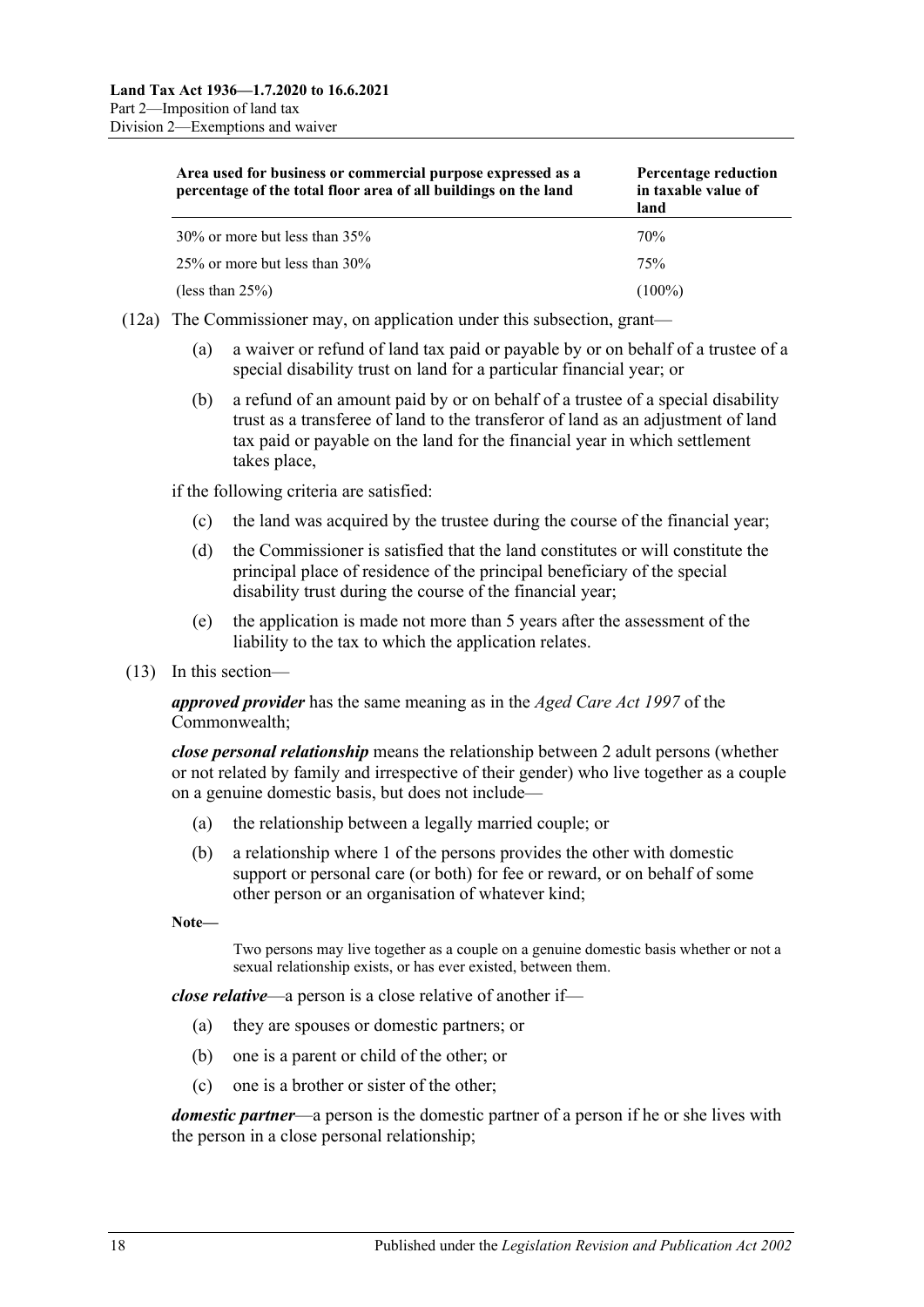#### *principal beneficiary*—

- (a) has the meaning given in section 1209M(1) of the Social Security Act, in the case of a special disability trust within the meaning of section 1209L of that Act; or
- (b) has the meaning given in section 52ZZZWA(1) of the Veterans' Entitlements Act, in the case of a special disability trust within the meaning of section 52ZZZW of that Act;

*relative*—a person is a relative of another if—

- (a) they are spouses or domestic partners; or
- (b) one is an ascendant or descendant of the other, or of the other's spouse or domestic partner; or
- (c) one is a brother or sister of the other or a brother or sister of the other's spouse or domestic partner; or
- (d) one is an ascendant or descendant of a brother or sister of the other or of the other's spouse or domestic partner;

*relevant business*—a business is a relevant business in relation to land used for primary production that is situated within a defined rural area if—

- (a) the business is a business of primary production of the type for which the land is used or a business of processing or marketing primary produce; and
- (b) the land or produce of the land is used to a significant extent for the purposes of that business;

*relocatable home* means a residence that is capable of being moved (in 1 or more sections) from site to site but does not include a caravan, motor home or other moveable structure that can be registered under the *[Motor Vehicles Act](http://www.legislation.sa.gov.au/index.aspx?action=legref&type=act&legtitle=Motor%20Vehicles%20Act%201959) 1959*;

*residential care* has the same meaning as in the *Aged Care Act 1997* of the Commonwealth;

*retired persons' relocatable home park* means land comprising home sites—

- (a) that are used (or to be used) for the purpose of establishing 2 or more relocatable homes; and
- (b) over which rights of occupation for that purpose are granted, by lease or licence, predominantly to persons who are over the age of 55 years and have retired from full-time employment;

*Social Security Act* means the *Social Security Act 1991* of the Commonwealth;

*special disability trust* means—

- (a) a special disability trust within the meaning of section 1209L of the Social Security Act; or
- (b) a special disability trust within the meaning of section 52ZZZW of the Veterans' Entitlements Act;

*spouse*—a person is the spouse of another if they are legally married;

*Veterans' Entitlements Act* means the *Veterans' Entitlements Act 1986* of the Commonwealth.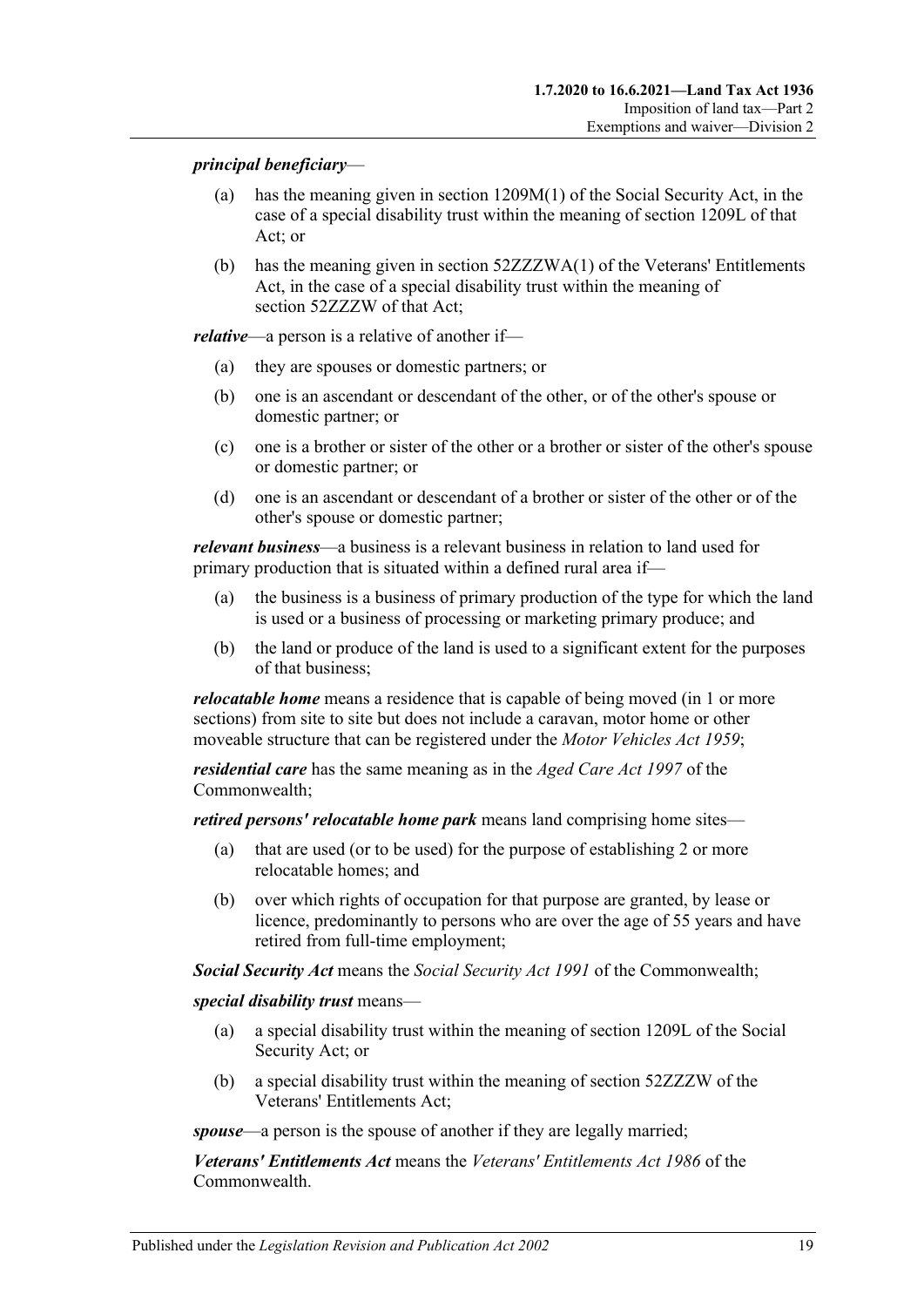### <span id="page-19-0"></span>**5AA—Minor interest may be disregarded for purposes of residential land exemption**

(1) In this section—

*prescribed interest*—see [subsections](#page-19-1) (2) and [\(3\);](#page-19-2)

*prescribed land* means land that—

- (a) is owned by a natural person (the *resident*) whose interest in the land is not greater than 50% and is also owned by 1 or more other persons; and
- (b) would, if it were owned solely by the resident, fall within 1 of the grounds for exempting the land from land tax specified in section [5\(10\)\(a\)](#page-11-0) to [\(bb\)](#page-13-2) (inclusive);

*transaction* includes any form of conveyance, transfer, contract, agreement or arrangement (whether or not in writing).

- <span id="page-19-1"></span>(2) If the resident's interest in prescribed land is 5% or less, [subsection](#page-20-0) (6) will apply in relation to the interest (a *prescribed interest*) unless the Commissioner, on the application of a person who, as an owner of the prescribed land, has an interest exceeding 5% in the land, is satisfied that there is no doubt that the resident's interest was created solely for a purpose, or entirely for purposes, unrelated to reducing the amount of land tax payable in respect of the land, or any other piece of land.
- <span id="page-19-2"></span>(3) If the resident's interest in prescribed land exceeds 5% but is less than 50%, [subsection](#page-20-0) (6) will apply in relation to the interest (a *prescribed interest*) if the Commissioner forms the opinion that the purpose, or 1 of the purposes, for the creation of the resident's interest was to reduce the amount of land tax payable in respect of the land, or any other piece of land.
- (4) If the Commissioner forms the opinion for the purposes of [subsection](#page-19-2) (3) that the purpose, or 1 of the purposes, for the creation of the resident's interest was to reduce the amount of land tax payable in respect of land—
	- (a) [subsection](#page-20-0) (6) will be taken to have applied in relation to the interest from the date on which the interest was created; and
	- $(b)$  if—
		- (i) the land was wholly or partially exempted from land tax for a particular financial year; and
		- (ii) the Commissioner is satisfied, on the basis of having formed the opinion, that there were not, in respect of that financial year, proper grounds for exempting the land from land tax,

the Commissioner may withdraw the exemption in respect of that financial year.

- (5) For the purposes of [subsections](#page-19-1) (2) and [\(3\),](#page-19-2) the Commissioner may have regard to—
	- (a) the nature of any relationships between the owners of the land, or between the owners of 2 or more pieces of land and, if relevant, the relationship between a trustee and a beneficiary or beneficiaries or between 2 or more trustees or 2 or more beneficiaries; and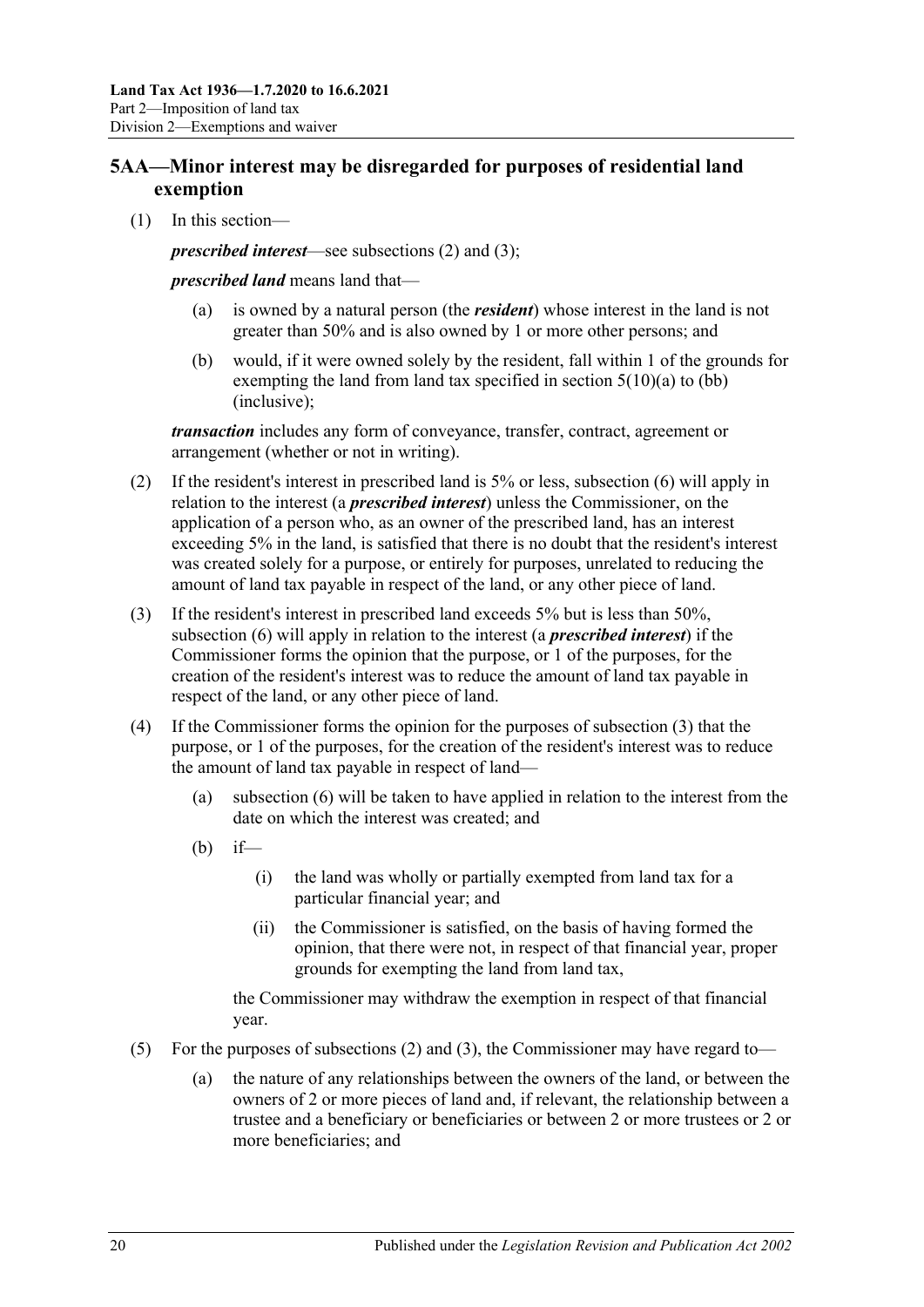- (b) the lack of consideration, or the amount, value or source of the consideration, provided in association with the creation of the interest; and
- (c) the form and substance of any transaction associated with the creation or operation of the interest, including the legal and economic obligations of the parties and the economic and commercial substance of any such transaction; and
- (d) the way in which any transaction associated with the creation or operation of the interest was entered into or carried out; and
- (e) any other matter the Commissioner considers relevant.
- <span id="page-20-0"></span>(6) If this subsection applies in relation to a prescribed interest under this section, the resident holding the prescribed interest is taken not to be—
	- (a) an owner of land for the purposes of section  $5(10)(a)$  to [\(bb\)](#page-13-2) (inclusive) to the extent of the prescribed interest; or
	- (b) in a case in which [subsection](#page-20-1)  $(9)(a)(ii)$  applies in relation to a beneficiary, a beneficiary under a relevant trust for the purposes of this Act.
- (7) If the Commissioner decides to reject an application of an owner of land under [subsection](#page-19-1) (2), the Commissioner must give notice of the decision to the owner—
	- (a) stating the decision; and
	- (b) stating the grounds on which the decision is based.
- (8) If the Commissioner forms an opinion under [subsection](#page-19-2) (3) so as to give rise to the application of [subsection](#page-20-0) (6), the Commissioner must give notice of the operation of [subsection](#page-20-0) (6) to each owner of the land—
	- (a) stating the fact that the opinion has been formed, and setting out its effect under this section; and
	- (b) stating the grounds on which the opinion is based.
- <span id="page-20-1"></span>(9) For the purposes of this section—
	- (a) a reference to an interest in land is a reference—
		- (i) to an estate, interest or other circumstance that makes a person an owner of land under this Act (but does not include an interest consisting only of a right of occupation); or
		- (ii) to an interest that a person has in land that arises by virtue of a trust, either as trustee or beneficiary, other than—
			- (A) a trust arising because of a contract to purchase or acquire an estate or interest in the land; or
			- (B) an interest arising in any other circumstances prescribed by the regulations; and
	- (b) an interest may be or become subject to the operation of this section no matter when it was created, including in a case where the interest was created before the commencement of this section.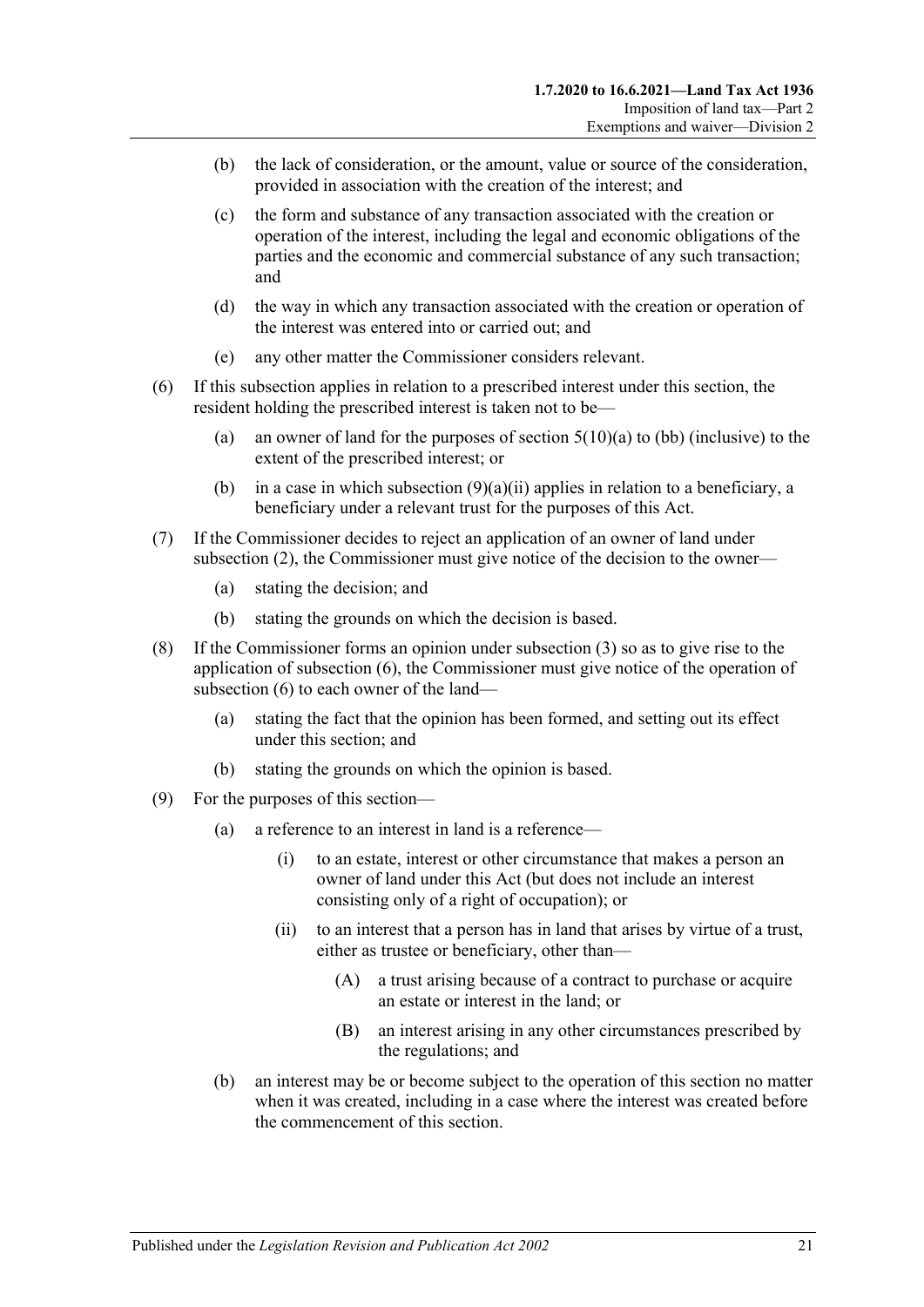### <span id="page-21-1"></span><span id="page-21-0"></span>**5A—Waiver or refund of land tax for residential land in certain cases**

- (1) The Commissioner may, on application under this section, grant—
	- (a) a waiver or refund of land tax paid or payable by the applicant on land for a particular financial year; or
	- (b) a refund of an amount paid by the applicant as a purchaser of land to the vendor of the land as an adjustment of land tax paid or payable on the land for the financial year in which settlement takes place (an *amount representing land tax*),

if—

- (c) the following criteria are satisfied:
	- (i) the land became the applicant's principal place of residence during the course of the financial year;
	- (ii) proper grounds for exempting the land from land tax under [section](#page-10-1) 5 came into existence when the land became the applicant's principal place of residence;
	- (iii) the applicant must have divested himself or herself, before the end of the financial year, of any other land in respect of which the applicant has had the benefit of a relevant concession for the financial year;
	- (iv) unless the Commissioner allows otherwise in a particular case, no rent or other consideration has been paid or is payable for occupation, during the financial year, of the land or any other land in respect of which the applicant has had the benefit of a relevant concession for the financial year, while the applicant owned both the land and other such land;
	- (v) the criteria for the time being determined by regulation; or
- (d) in the case of a waiver or refund under paragraph (a), the following criteria are satisfied:
	- (i) the land ceased to be the applicant's principal place of residence during the course of the previous financial year;
	- (ii) proper grounds for exempting the land from land tax under [section](#page-10-1) 5 existed immediately before the land ceased to be the applicant's principal place of residence;
	- (iii) the applicant must have divested himself or herself of the land before the end of the financial year;
	- (iv) unless the Commissioner allows otherwise in a particular case, no rent or other consideration has been paid or is payable for occupation, during the financial year or the previous financial year, of the land or any other land in respect of which the applicant has had the benefit of a relevant concession for the financial year or the previous financial year, while the applicant owned both the land and other such land;
	- (v) the criteria for the time being determined by regulation.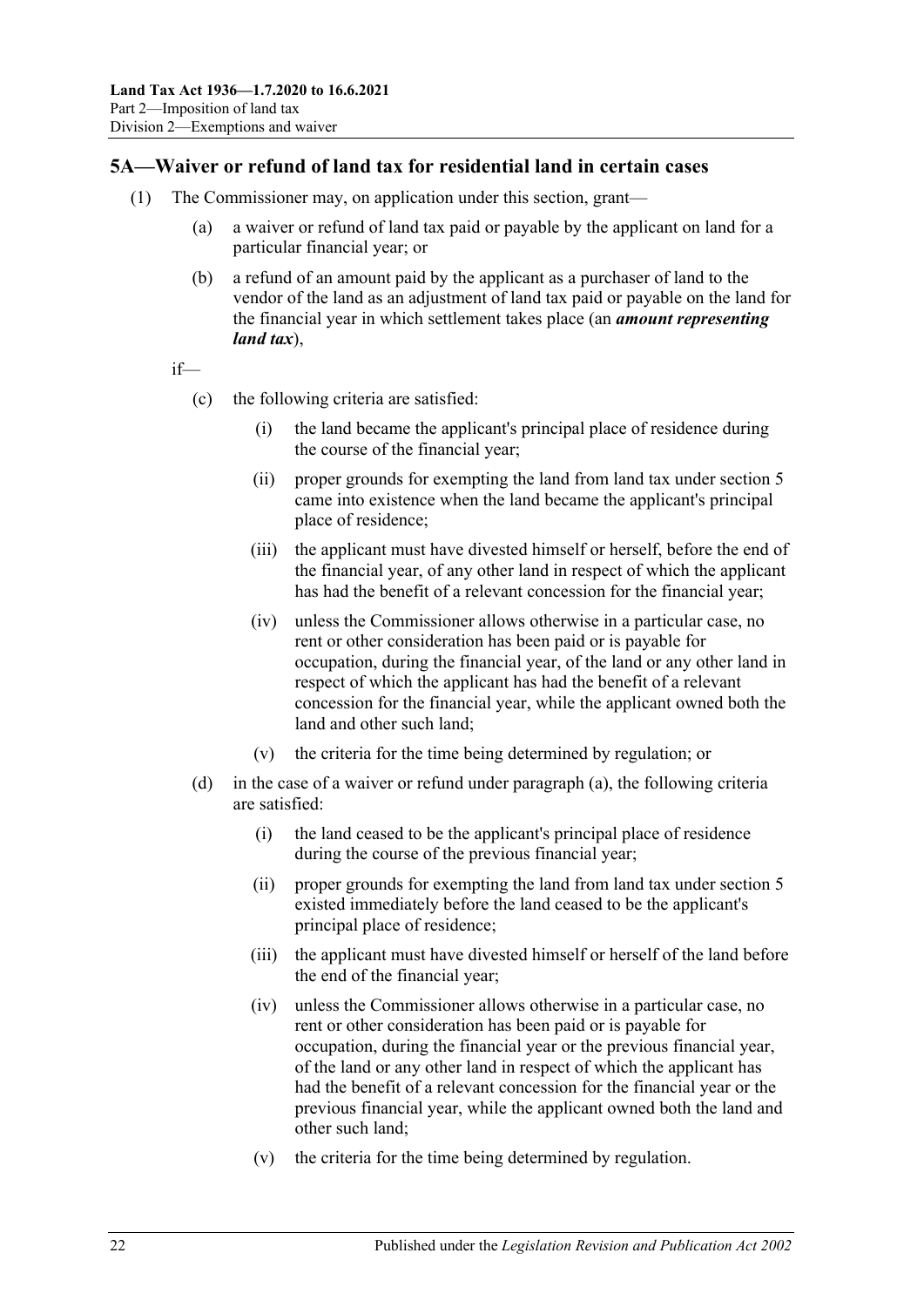- (2) For the purposes of [subsection](#page-21-1) (1), an applicant has had the benefit of a relevant concession in respect of land for a financial year if the applicant has, for the financial year—
	- (a) had the benefit of an exemption from land tax under [section](#page-10-1) 5 in respect of the land as the applicant's principal place of residence; or
	- (b) had the benefit of a waiver or refund of land tax, or an amount representing land tax, under this section in respect of the land.
- (3) The amount of the waiver or refund is to be determined as follows:
	- (a) in the case of a waiver or refund of land tax—the amount of the waiver or refund is the amount by which the assessment of the taxpayer would have been reduced if the land had been exempt from land tax under [section](#page-10-1) 5;
	- (b) in the case of a refund of an amount representing land tax paid by a purchaser of the land, the amount of the refund is—
		- (i) the actual amount paid to the vendor by the purchaser as an adjustment of land tax; or
		- (ii) a proportion of the land tax that would be payable on the land for the financial year concerned if the taxpayer owned only that land, being the proportion that the number of days from the date of settlement to the end of that financial year bears to 365,

whichever is the lesser.

- (4) An application for a waiver or refund of land tax or an amount representing land tax under this section—
	- (a) will be taken to be an application for a refund of land tax for the purposes of the *[Taxation Administration Act](http://www.legislation.sa.gov.au/index.aspx?action=legref&type=act&legtitle=Taxation%20Administration%20Act%201996) 1996*; and
	- (b) must be accompanied by evidence supporting the application as required by the Commissioner; and
	- (c) in the case of an application for a refund—must be made not more than 5 years after the assessment of the liability to the tax.
- (5) A person must not make a false or misleading statement or representation in an application made, or purporting to be made, under this section.

Maximum penalty: \$10 000.

- (6) If the Commissioner—
	- (a) has made a determination that land tax, or an amount representing land tax, in respect of land for a financial year be waived or refunded under this section; and
	- (b) subsequently determines that proper grounds for the determination did not exist,

the Commissioner may revoke the earlier determination and, in that event, the amount waived or refunded becomes payable as land tax in respect of the land for the financial year by the person who had the benefit of the waiver or refund.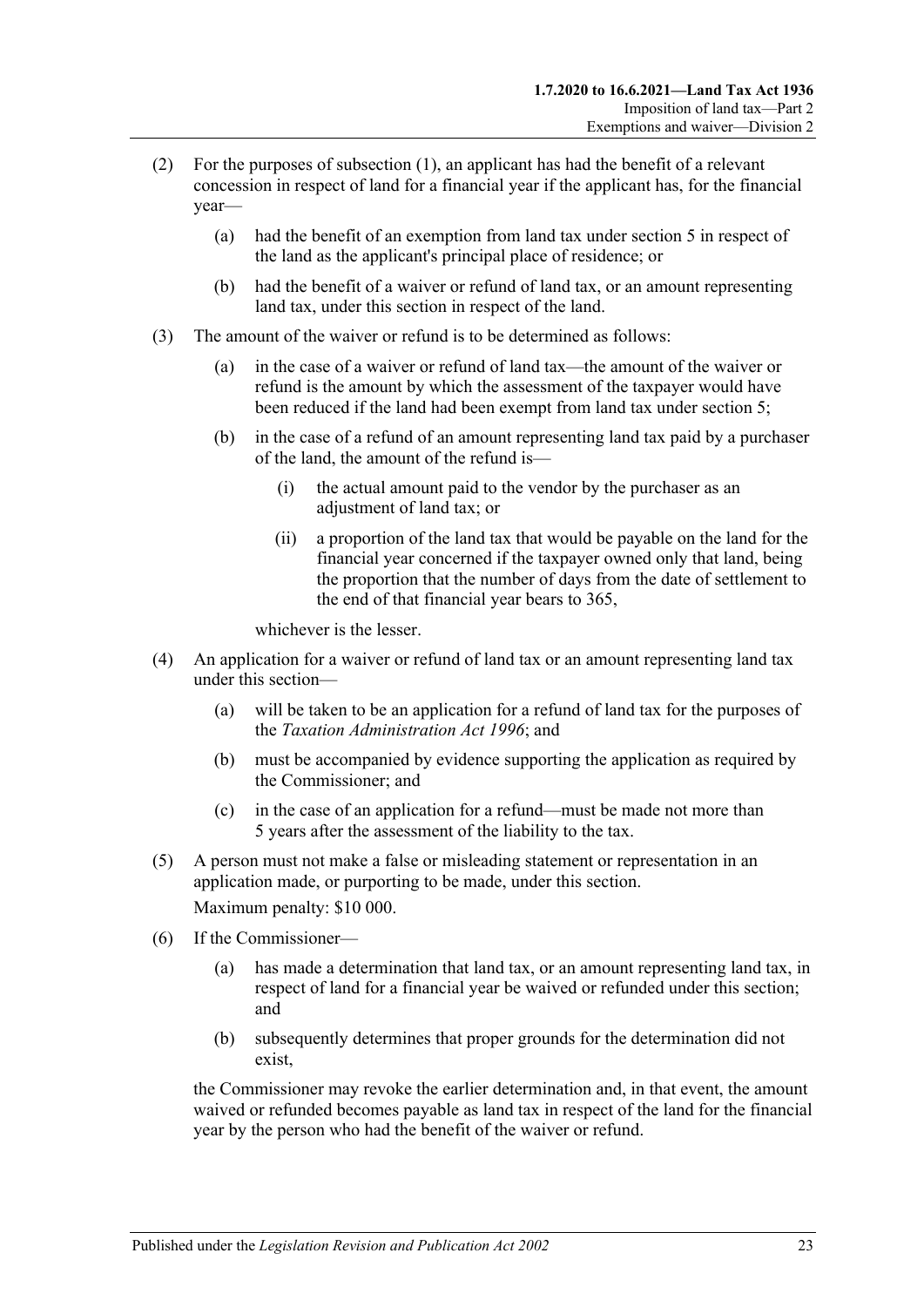- (6a) A person is not eligible for a waiver or refund of land tax under this section if the relevant land becomes the person's principal place of residence for a financial year that immediately follows a period of 3 financial years for which the person has had the benefit of an exemption from land tax under section  $5(10)(ab)$  in respect of the same land.
- (7) This section applies in relation to land tax for a financial year commencing on or after 1 July 2001.

#### <span id="page-23-0"></span>**6—Minimum tax**

Where the total amount of land tax payable by any taxpayer in respect of any year would, apart from this section, be less than \$20, no land tax is payable.

## <span id="page-23-1"></span>**Division 3—Taxable value of land**

#### <span id="page-23-2"></span>**7—Taxable value of land**

- (1) Subject to this Act, the site value of land is its taxable value.
- <span id="page-23-6"></span>(2) Land tax in respect of a particular financial year is calculated on the basis of determinations of site value in force under the *[Valuation of Land Act](http://www.legislation.sa.gov.au/index.aspx?action=legref&type=act&legtitle=Valuation%20of%20Land%20Act%201971) 1971* as at midnight on 30 June immediately preceding the commencement of that financial year (whether the determination is actually made before, on or after that date).
- (3) Where a determination of site value as in force at the date referred to in [subsection](#page-23-6) (2) is corrected or amended under the *[Valuation of Land Act](http://www.legislation.sa.gov.au/index.aspx?action=legref&type=act&legtitle=Valuation%20of%20Land%20Act%201971) 1971* (whether in pursuance of an objection, review or appeal or otherwise), the determination of site value, as corrected or amended, must be used for the calculation of land tax.

# <span id="page-23-3"></span>**Part 3—Assessment of land tax**

# <span id="page-23-4"></span>**Division 1—General**

#### <span id="page-23-8"></span><span id="page-23-5"></span>**8A—Calculation of land tax**

- (1) Subject to [subsection](#page-23-7) (1a), land tax for land with a taxable value falling within a threshold set by this section is calculated in accordance with the table in Schedule 1 [Part 2 clause](#page-45-3) 2 for the 2020/2021 and 2021/2022 financial years and in accordance with the table in [Schedule](#page-46-0) 1 Part 2 clause 3 for the 2022/2023 financial year and for each subsequent financial year.
- <span id="page-23-7"></span>(1a) If land with a taxable value exceeding \$25 000 is owned by a person as trustee of a trust, land tax for the land is calculated in accordance with the table in [Schedule](#page-46-1) 1 Part [3 clause](#page-46-1) 4 for the 2020/2021 and 2021/2022 financial years and in accordance with the table in [Schedule](#page-46-2) 1 Part 3 clause 5 for the 2022/2023 financial year and for each subsequent financial year.
- (1b) [Subsection](#page-23-7) (1a) does not apply to—
	- (a) land subject to a fixed trust if a written notice of the beneficial interests in the land is in force under [section](#page-29-2) 12; or
	- (b) land subject to a unit trust scheme if a written notice of the unitholdings in the scheme is in force under [section](#page-31-0) 13; or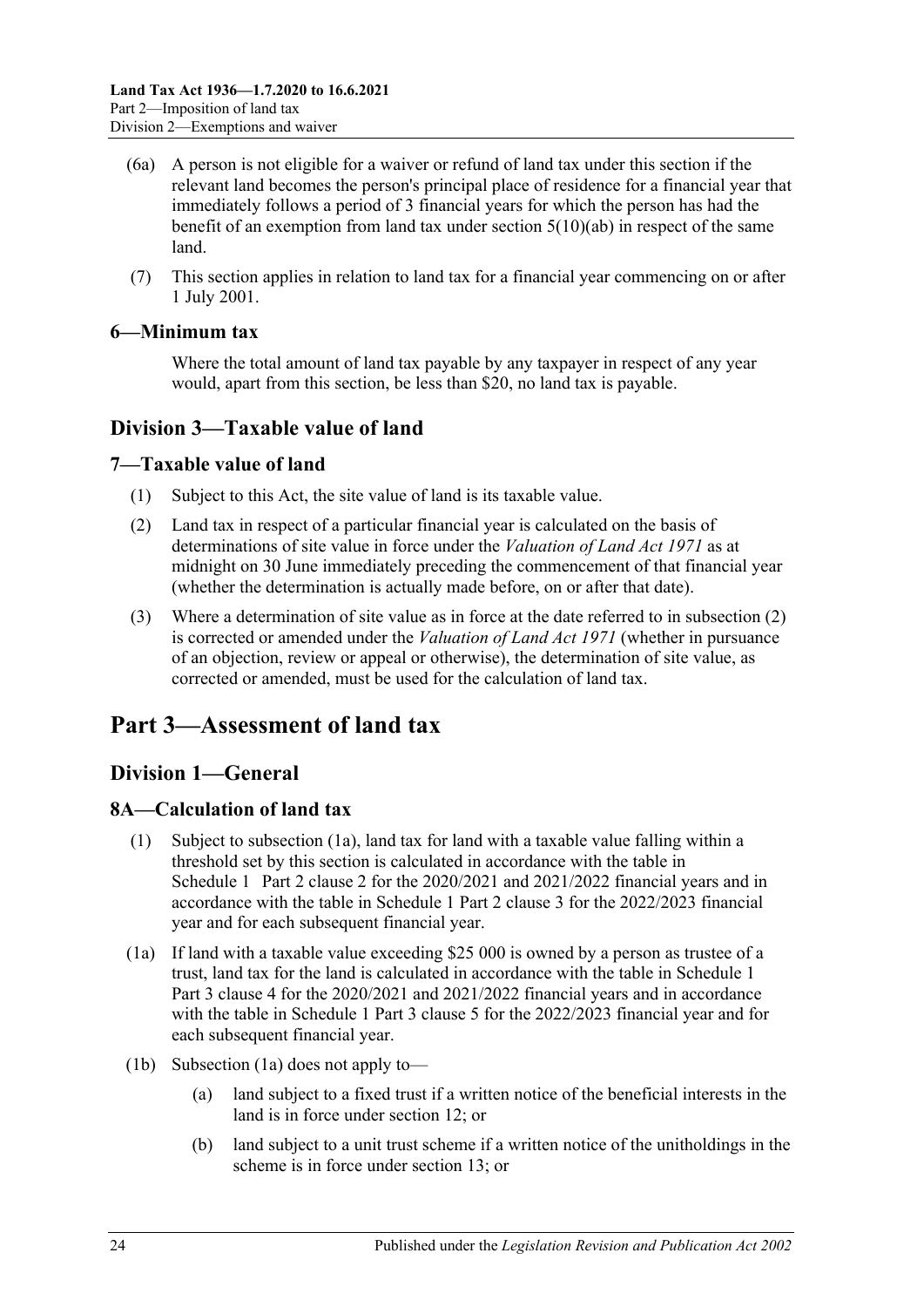- (c) land subject to a discretionary trust if—
	- (i) the land is pre-existing trust land (within the meaning of [section](#page-32-0) 13A); and
	- (ii) a written notice of a designated beneficiary of the trust is in force under [section](#page-32-0) 13A; or
- (d) land subject to an excluded trust; or
- (e) land subject to a public unit trust scheme.

**Note—**

Other provisions of this Part provide for assessment of land tax in the above cases in accordance with [subsection](#page-23-8) (1) at the rates set out in Schedule 1 Part 2.

- (1c) [Subsection](#page-23-7) (1a) does not apply to land that is owned by a corporation if the corporation is grouped with 1 or more related corporations under [Division](#page-37-3) 6 and land tax is assessed in accordance with [section](#page-40-0) 13J.
- <span id="page-24-1"></span>(2) For the 2020/2021 financial year, the thresholds will be as follows:

| <b>Threshold</b> | Amount                                                                                                         |
|------------------|----------------------------------------------------------------------------------------------------------------|
| Threshold A      | \$450 000                                                                                                      |
| Threshold B      | \$550 000 (the <i>unadjusted 2010/2011</i><br><i>amount</i> ) adjusted in accordance with<br>subsection $(2a)$ |
| Threshold $C$    | \$800 000 (the <i>unadjusted 2010/2011</i><br><i>amount</i> ) adjusted in accordance with<br>subsection $(2a)$ |
| Threshold D      | \$1 350 000                                                                                                    |

<span id="page-24-0"></span>(2a) An amount described as an "unadjusted 2010/2011 amount" in the table in [subsection](#page-24-1) (2) is to be adjusted according to the following formula (to take into account increases in the site value of land occurring since the thresholds were last set in relation to the 2010/2011 financial year):

*Threshold*<sub>2020</sub> = *Threshold*<sub>1</sub>  $\times$  *Index value*<sub>2020</sub>

where—

| Threshold <sub>2020</sub>   | represents the adjusted threshold for the 2020/2021 financial year                                                                                                                                                                                                      |
|-----------------------------|-------------------------------------------------------------------------------------------------------------------------------------------------------------------------------------------------------------------------------------------------------------------------|
| Threshold <sub>,</sub>      | represents the unadjusted 2010/2011 amount                                                                                                                                                                                                                              |
| Index value <sub>2020</sub> | = Index value <sub>2010</sub> x (1 + average percentage change in site values for the<br>2020/2021 financial year)                                                                                                                                                      |
|                             | where <i>Index value</i> $_{2019}$ is the Index value for the 2019/2020 financial year<br>determined in accordance with this section as in force immediately before<br>the commencement of this subsection, <i>Index value</i> <sub><i>non</i></sub> is the Index value |
|                             | for the 2020/2021 financial year and the average percentage change in site<br>values for that financial year is determined under subsection (4).                                                                                                                        |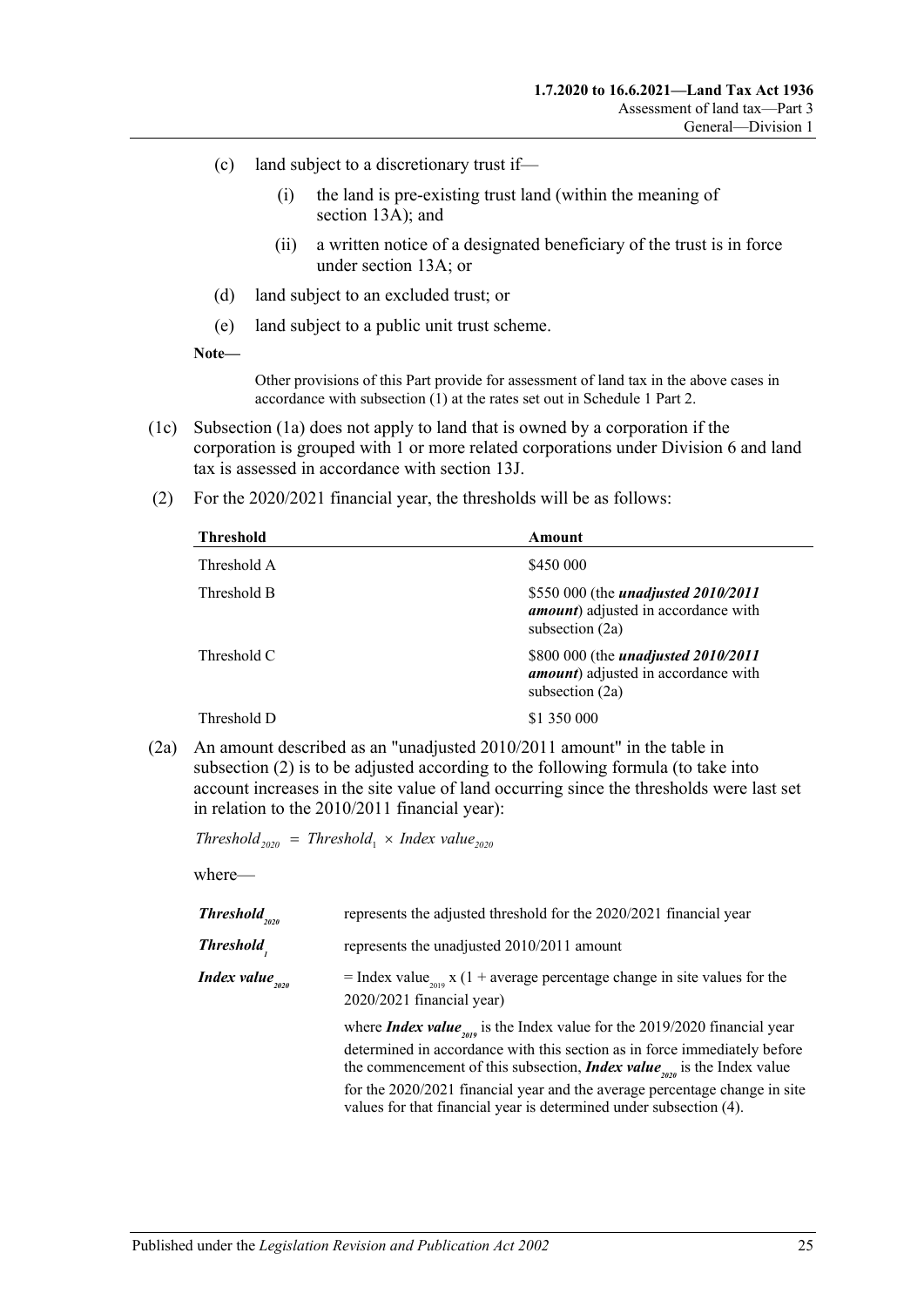<span id="page-25-2"></span>(3) Subject to this section, for each financial year after the 2020/2021 financial year (*year*  $x$ ), thresholds A, B and C will be adjusted to take into account increases in the site value of land according to the following formula:

|                            | Threshold <sub>year x</sub> = Threshold <sub>1</sub> $\times$ Index value <sub>year x</sub>                                                                                                                                                                                            |
|----------------------------|----------------------------------------------------------------------------------------------------------------------------------------------------------------------------------------------------------------------------------------------------------------------------------------|
| where—                     |                                                                                                                                                                                                                                                                                        |
| <b>Threshold</b><br>vear x | represents each of the thresholds for the relevant financial year ( <i>year x</i> )                                                                                                                                                                                                    |
| Threshold                  | represents each of the relevant thresholds set out in subsection (2) for the<br>2020/2021 financial year                                                                                                                                                                               |
| Index value<br>vear x      | = Index value $\sum_{\text{year }x}$ x (1 + Avg percentage change in site values $\sum_{\text{year }x}$ )                                                                                                                                                                              |
|                            | where <b>Index value</b> is the Index value for the relevant financial year<br>( <i>year x</i> ) and the average percentage change in site values for that financial<br>year is determined under subsection (4), and with the Index value for the<br>2020/2021 financial year being 1. |

(3a) Subject to this section, for each financial year after the 2020/2021 financial year, threshold D will be adjusted in accordance with the following table:

| <b>Financial year</b>                             | Threshold D amount                                      |
|---------------------------------------------------|---------------------------------------------------------|
| 2021/2022                                         | \$1 350 000                                             |
| 2022/2023                                         | \$2 000 000                                             |
| $2023/2024$ and each<br>subsequent financial year | \$2 000 000 adjusted in accordance with subsection (3b) |

<span id="page-25-0"></span>(3b) Subject to this section, for the 2023/2024 financial year and each subsequent financial year (*year x*), threshold D will be adjusted to take into account increases in the site value of land according to the following formula:

Threshold  $D_{\text{year}} = $2000000 \times \text{Index value}_{\text{year}}$ 

where—

| Threshold D<br>vear x | represents threshold D for the relevant financial year ( <i>year x</i> )                                                                                                                                  |
|-----------------------|-----------------------------------------------------------------------------------------------------------------------------------------------------------------------------------------------------------|
| Index value<br>year x | = Index value <sub>vear x-1</sub> x (1 + Avg percentage change in site values <sub>vear x</sub> )                                                                                                         |
|                       | where <b><i>Index value</i></b> is the Index value for the relevant financial year<br>vear x                                                                                                              |
|                       | ( <i>year x</i> ) and the average percentage change in site values for that financial<br>year is determined under subsection (4), and with the Index value for<br>the $2022/2023$ financial year being 1. |

- <span id="page-25-3"></span><span id="page-25-1"></span>(4) For the purposes of [subsections](#page-24-0) (2a), [\(3\)](#page-25-2) and [\(3b\),](#page-25-0) the average percentage change in site values for a particular financial year will be determined by the Valuer-General after the application of the following principles:
	- (a) in determining the average percentage change in site values for the financial year, the Valuer-General will take into account changes in the site value of land according to valuations applying under the *[Valuation of Land Act](http://www.legislation.sa.gov.au/index.aspx?action=legref&type=act&legtitle=Valuation%20of%20Land%20Act%201971) 1971* with respect to a period of 12 months expiring on a date to be determined by the Valuer-General, being a date that falls on or before 30 June in the financial year immediately preceding the relevant financial year;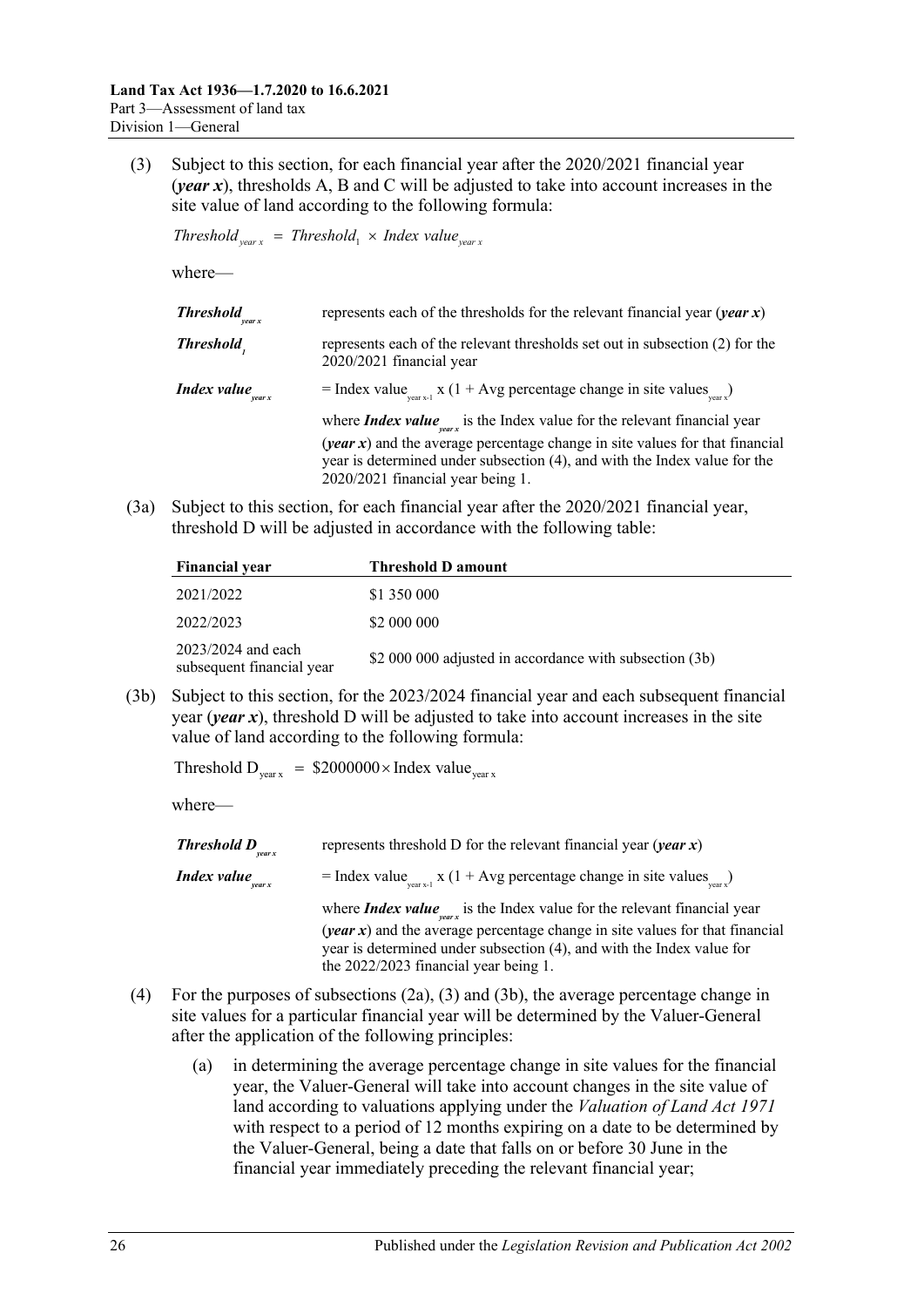- <span id="page-26-1"></span>(b) the average percentage change in site values must take into account changes in the site value of residential land and changes in the site value of other land (as identified by the Valuer-General), with the averaging being undertaken in accordance with a method determined to be appropriate by the Valuer-General after taking into account the provisions of this Act and the *[Valuation of Land Act](http://www.legislation.sa.gov.au/index.aspx?action=legref&type=act&legtitle=Valuation%20of%20Land%20Act%201971) 1971*;
- (c) for the purposes of [paragraphs](#page-25-3) (a) and  $(b)$ 
	- (i) vacant land zoned for residential purposes will be treated as residential land and vacant land zoned for any other purpose (other than primary production) will be treated as other land; and
	- (ii) land used for primary production must be excluded.
- (4a) If, after applying [subsection](#page-25-1) (4) to determine the Index value for the 2020/2021 financial year under [subsection](#page-24-0) (2a), the result would be an Index value for that year that would be less than or equal to the Index value that applied for the 2019/2020 financial year or a preceding financial year, the adjusted thresholds for the 2020/2021 financial year will be taken to be the thresholds that applied for the 2019/2020 financial year.
- (5) If, after applying [subsection](#page-25-1) (4) to determine the Index value for a particular financial year (*year*  $x$ ) under [subsection](#page-25-2) (3) or [\(3b\),](#page-25-0) the result would be an Index value for year x that would be less than or equal to an Index value that has applied for—
	- (a) if the Index value is determined under [subsection](#page-25-2) (3)—the 2020/2021 financial year or a subsequent financial year occurring before year x; or
	- (b) if the Index value is determined under [subsection](#page-25-0) (3b)—the 2022/2023 financial year or a subsequent financial year occurring before year x,

the thresholds for year x will remain unchanged (so as to be equal to the year x-1 amounts).

- <span id="page-26-2"></span>(6) On or before 30 June in each year (commencing in 2011), the Valuer-General must publish by notice in the Gazette—
	- (a) the average percentage change in site values for the ensuing financial year (*year x*); and
	- (b) the Index value for the ensuing financial year (*year x*).
- <span id="page-26-3"></span>(7) The Commissioner must, on or after the publication of a notice under [subsection](#page-26-2) (6) with respect to a financial year (the ensuing financial year under [subsection](#page-26-2) (6)), by notice in the Gazette, publish the thresholds that will apply with respect to that financial year (being a notice that may be published before, on or after 1 July in that financial year).
- (8) For the purposes of [subsection](#page-26-3) (7), the thresholds will be rounded to the nearest \$1,000 (with an amount of \$500 rounded up).
- (9) A notice under [subsection](#page-26-3) (7) will have effect according to its terms (and be conclusive in all respects for the purposes of this section).

## <span id="page-26-0"></span>**8B—Aggregation of land**

(1) Except as otherwise provided by this Act, land tax is calculated on the basis of the aggregate taxable value of all land owned by the taxpayer.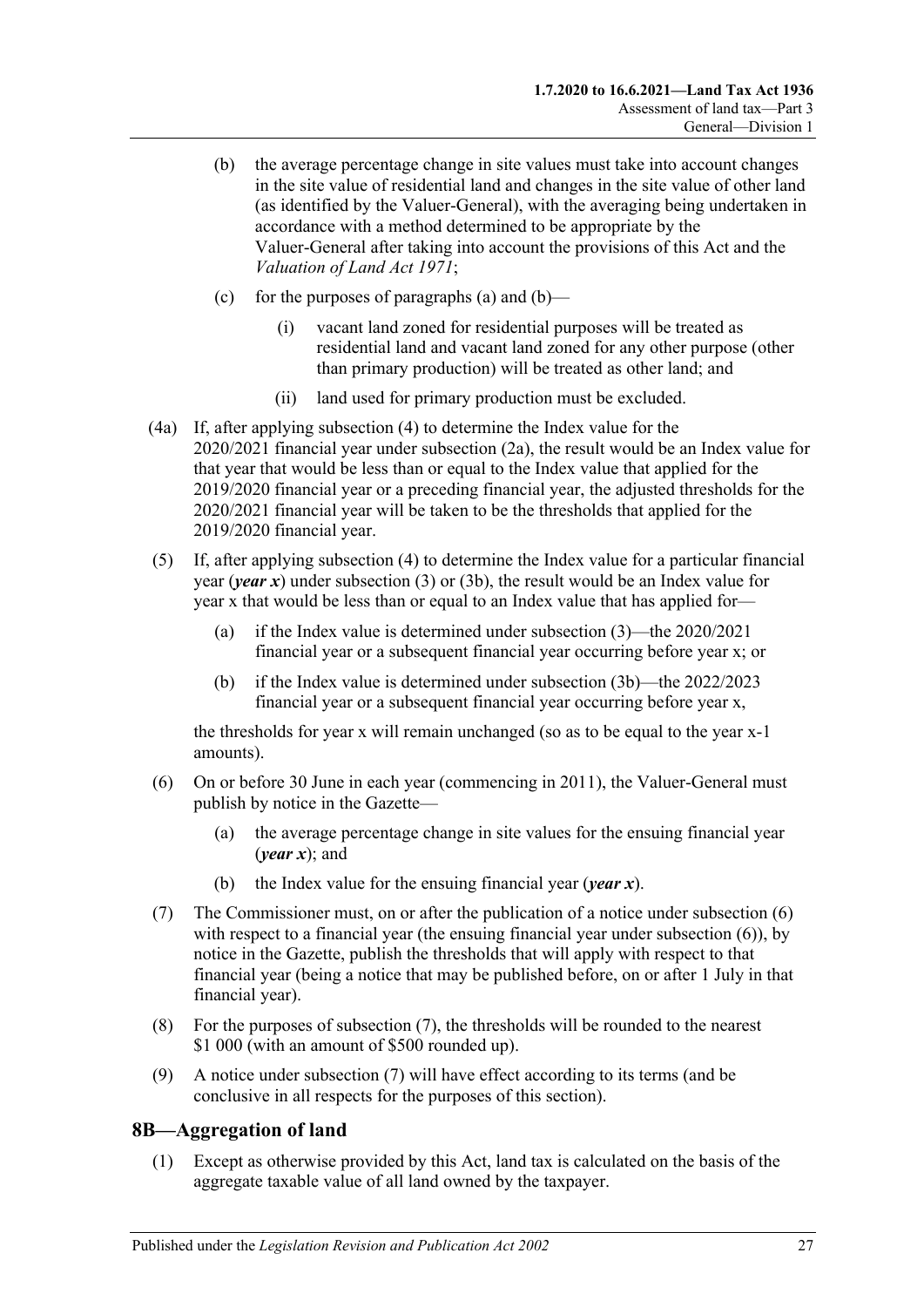(2) If a taxpayer is liable to pay land tax in respect of land included in more than 1 land tax assessment, the land tax is (subject to any additional levy that affects portion only of that land) apportioned to and chargeable on the land included in the various assessments in the proportions that the taxable value of the land included in each separate assessment bears to the aggregate taxable value of all the land.

#### <span id="page-27-0"></span>**9—Land tax where more than 1 owner of land**

- (1) This section applies where 2 or more persons are the owners of the same land (whether in the same or in different capacities).
- <span id="page-27-1"></span>(2) If 2 or more persons are owners of the same land but not all in the same capacity, the Commissioner may treat all who are owners of the land in a particular capacity (to be determined by the Commissioner) as—
	- (a) the sole owner or owners of the land; and
	- (b) the sole taxpayer or taxpayers for the land.
- (3) If the Commissioner treats a person or persons as the sole owner or owners of land under [subsection](#page-27-1) (2), the provisions of this Act under which the value of land is aggregated, for the purpose of the assessment of tax, with the value of other land will apply as if that person or those persons were the sole owner or owners of the land.
- <span id="page-27-3"></span>(4) Subject to [subsection](#page-27-2) (5), the owners of the land are to be jointly assessed for land tax on the land as if it were owned by a single person, without regard to—
	- (a) the separate interest of each owner; or
	- (b) any other land owned by any owner (either alone or with someone else).
- <span id="page-27-2"></span>(5) [Subsection](#page-27-3) (4) does not affect the operation of any provisions of this Act under which the value of land is aggregated, for the purpose of the assessment of tax, with the value of other land.
- <span id="page-27-4"></span>(6) In addition, each owner of the land is to be separately assessed for land tax on—
	- (a) the owner's individual interest in the land (as if the owner were the owner of a part of the land in proportion to that interest); and
	- (b) any other land owned by the owner alone; and
	- (c) the owner's individual interest in any other land.
- (7) [Subsection](#page-27-4) (6) does not apply to land subject to an excluded trust.
- <span id="page-27-5"></span>(8) Subject to [subsection](#page-28-2) (9), there is to be deducted from the land tax assessed for an owner under [subsection](#page-27-4) (6) an amount (if any) necessary to avoid double taxation, being the amount determined by the formula:

 $A \times B$ 

Where—

*A* is the proportion of the owner's individual interest in the land to the total interests in that land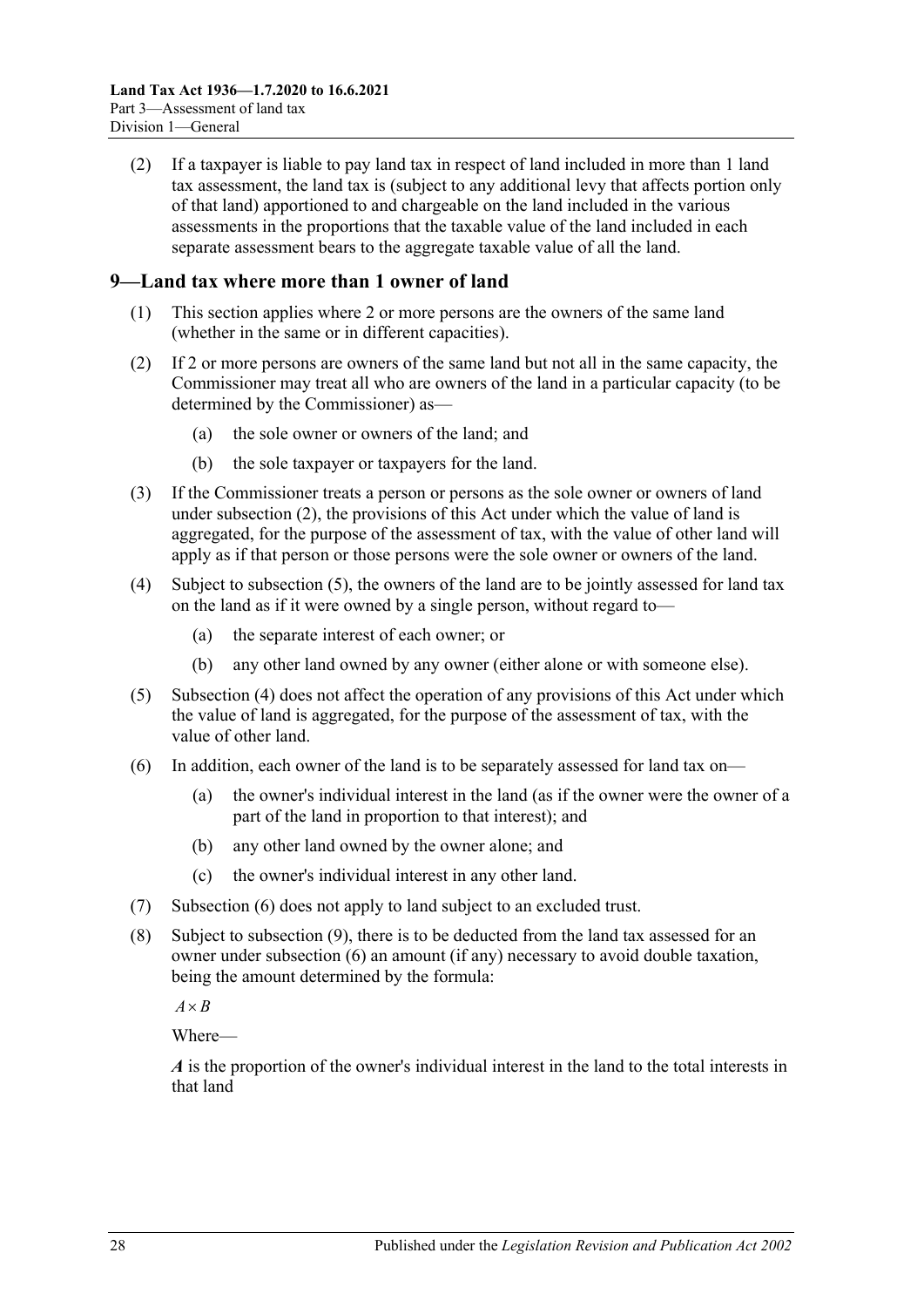*B* is the total amount of land tax assessed on the land under [subsection](#page-27-3) (4).

**Note—**

The deduction is applied to the total land tax assessed for the owner and not just to the land tax assessed for this land.

- <span id="page-28-2"></span>(9) If a deduction under [subsection](#page-27-5) (8) would result in a negative amount—
	- (a) zero is to be substituted for that amount; and
	- (b) the amount of the difference between that amount and zero will not be credited to any liability for land tax under this Act.
- (10) If an owner of land is a trustee of a trust to which the land is subject, no regard is to be had to the existence of the trust in relation to the joint assessment of the owners of the land as referred to in [subsection](#page-27-3) (4), but regard is to be had to the existence of the trust in relation to the separate assessment of the owners as referred to in [subsection](#page-27-4) (6).
- (11) This section applies subject to the operation of [section](#page-19-0) 5AA.

# <span id="page-28-0"></span>**Division 2—Land divided by community or strata plan**

## <span id="page-28-1"></span>**10—Assessment of tax against land divided by community or strata plan**

- (1) If land is divided by a primary, secondary or tertiary plan of community division under the *[Community Titles Act](http://www.legislation.sa.gov.au/index.aspx?action=legref&type=act&legtitle=Community%20Titles%20Act%201996) 1996*—
	- (a) in the case of the division of land by a primary plan—land tax will be assessed against the primary lots that are not divided by a secondary plan and against a development lot or lots (if any); and
	- (b) in the case of the division of land by a secondary plan—land tax will be assessed against the secondary lots that are not divided by a tertiary plan and against the development lot or lots (if any); and
	- (c) in the case of the division of land by a tertiary plan—land tax will be assessed against the tertiary lots and a development lot or lots (if any).
- <span id="page-28-4"></span><span id="page-28-3"></span>(2) If land is divided by a primary, secondary or tertiary plan of community division under the *[Community Titles Act](http://www.legislation.sa.gov.au/index.aspx?action=legref&type=act&legtitle=Community%20Titles%20Act%201996) 1996*—
	- (a) in the case of the division of land by a primary plan—where the use of the common property or part of it is, in the opinion of the Valuer-General, reasonably incidental to the use of 1 or more of the primary lots, land tax will not be levied against the common property, or that part of it, but the interest in the common property, or that part of it, that attaches to each primary lot will be regarded for the purposes of valuation as part of the lot; and
	- (b) in the case of the division of land by a secondary plan—where the use of the common property or part of it is, in the opinion of the Valuer-General, reasonably incidental to the use of 1 or more of the secondary lots, land tax will not be levied against the common property, or that part of it, but the interest in the common property, or that part of it, (and in the common property of the primary scheme referred to in [paragraph](#page-28-3) (a) (if any)) that attaches to each secondary lot will be regarded for the purposes of valuation as part of the lot; and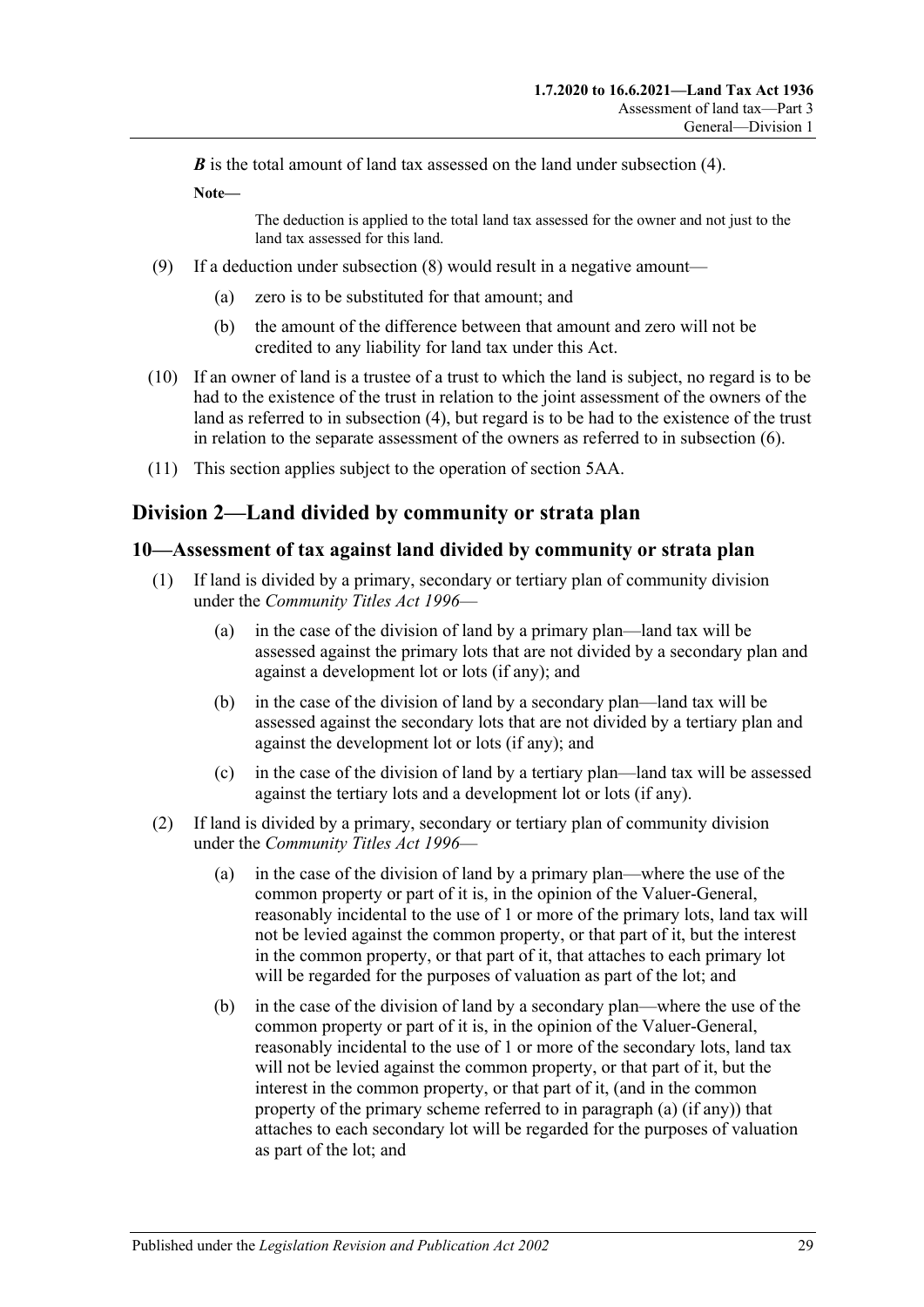- (c) in the case of the division of land by a tertiary plan—where the use of the common property or part of it is, in the opinion of the Valuer-General, reasonably incidental to the use of 1 or more of the tertiary lots, land tax will not be levied against the common property, or that part of it, but the interest in the common property, or that part of it, (and in the common property of the primary and secondary schemes referred to in [paragraphs](#page-28-3) (a) and [\(b\)](#page-28-4) (if any)) that attaches to each tertiary lot will be regarded for the purposes of valuation as part of the lot.
- (3) If land is divided by a primary, secondary or tertiary plan of community division under the *[Community Titles Act](http://www.legislation.sa.gov.au/index.aspx?action=legref&type=act&legtitle=Community%20Titles%20Act%201996) 1996* and the use of the common property or any part of it is not, in the opinion of the Valuer-General, reasonably incidental to the use of any of the community lots, land tax will be levied against the common property or that part of it and the relevant community corporation is liable for the tax as though it were the owner of the common property.
- (4) If land is divided by a strata plan under the *[Strata Titles Act](http://www.legislation.sa.gov.au/index.aspx?action=legref&type=act&legtitle=Strata%20Titles%20Act%201988) 1988*, land tax will be assessed against the strata units but not against the common property.

# <span id="page-29-0"></span>**Division 3—Land held on trust**

### <span id="page-29-1"></span>**11—Separate assessment of trust land**

Where a person is the owner of land as trustee of a trust (other than a trust arising because of a contract to purchase or acquire an estate or interest in the land), the trustee is to be assessed for land tax on the whole of the land subject to the trust as if the land were the only land owned by the trustee.

**Note—**

This means that where an interest in land is held on trust (other than a trust arising because of a contract to purchase or acquire an estate or interest in the land) and the trustee is the taxpayer for the land, the taxable value of the interest in land—

- will be aggregated with the taxable value of other land subject to the same trust; but
- will not be aggregated with the taxable value of other land owned by the same taxpayer and not subject to the same trust.

#### <span id="page-29-3"></span><span id="page-29-2"></span>**12—Land tax for fixed trust if beneficial interests notified to Commissioner**

- (1) A trustee of a fixed trust to which land is subject may lodge with the Commissioner a written notice of the beneficial interests in the land.
- (2) A notice must be in the form, and contain the information, determined by the Commissioner.
- (3) A notice takes effect, at the option of the trustee (which must be specified in the notice), for the tax year in which the notice is lodged or for the following year, and remains in force until it is withdrawn by the trustee.
- (4) Despite [subsection](#page-29-3) (1), if a trustee withdraws a notice that is in force under this section in respect of a fixed trust, the trustee cannot lodge another notice under this section in respect of that fixed trust.

**Note—**

For changes to beneficial interests see section 13D(6)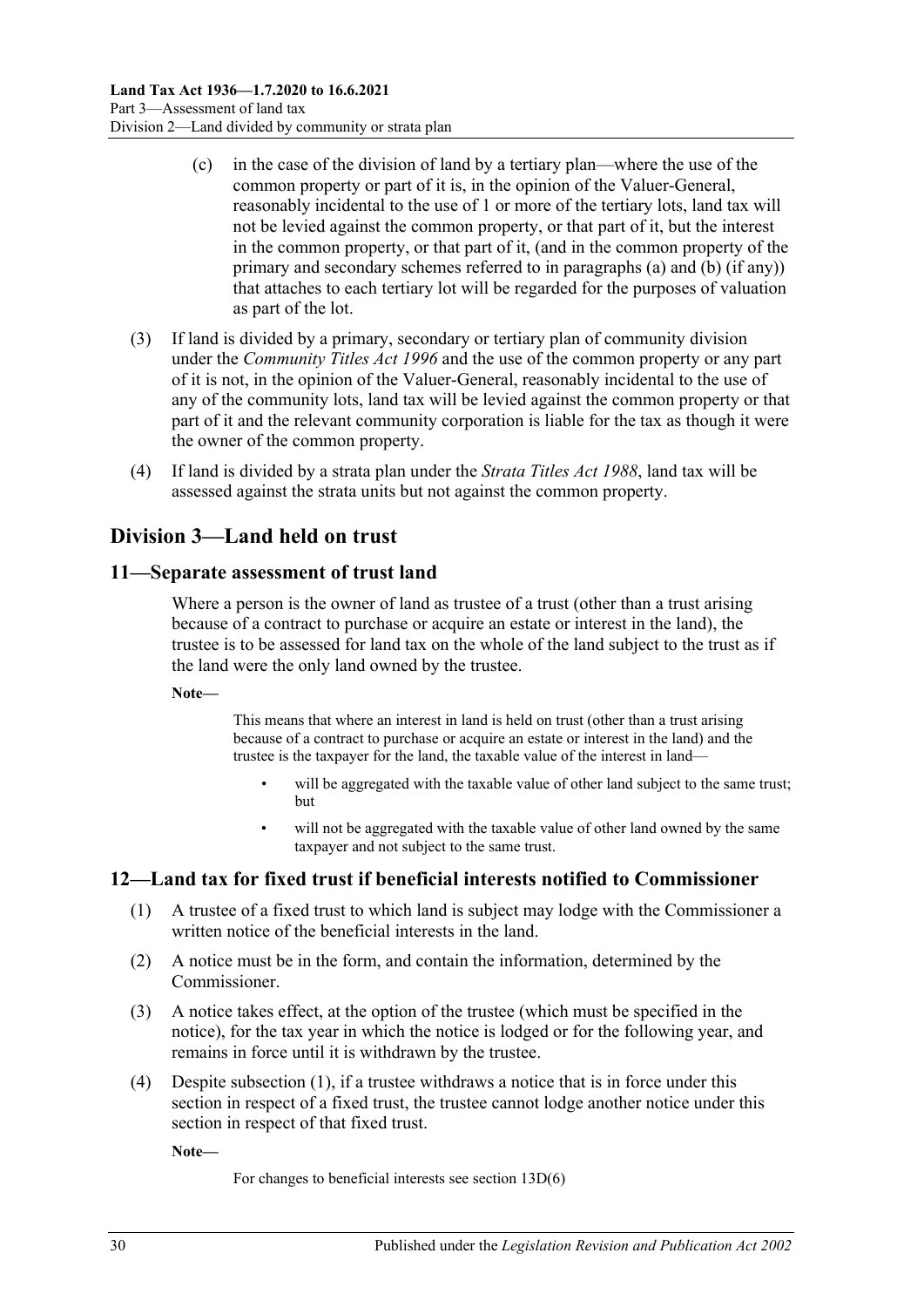- <span id="page-30-2"></span>(5) If a notice is in force under this section for a fixed trust, the following provisions apply:
	- (a) a beneficiary of the trust is deemed, for the purposes of this Act (other than a residential land exemption), to be the owner (but not to the exclusion of the trustee) of land subject to the trust that bears the same proportion to the whole of the land subject to the trust as the beneficiary's beneficial interest in land subject to the trust bears to the total beneficial interests in land subject to the trust, and is liable for land tax on that land accordingly, together with any other land owned by the beneficiary, assessed in accordance with [section](#page-23-8) 8A(1) at the rates set out in Schedule 1 Part 2;
	- (b) however, if any land—
		- (i) constitutes the principal place of residence for all of the beneficiaries of the trust; and
		- (ii) would, if it were owned by a natural person, be wholly or partially exempted from land tax under a residential land exemption,

<span id="page-30-0"></span>the beneficiaries are deemed to be the owners of the land for the purposes of the residential land exemptions;

<span id="page-30-3"></span>(c) the trustee is liable for land tax on the whole of the land subject to the trust assessed, in accordance with [section](#page-23-8) 8A(1) at the rates set out in Schedule 1 Part 2, as if the land were the only land owned by the trustee.

**Note—**

If the beneficiaries are exempt from land tax under [paragraph](#page-30-0) (b), the trustee will also be exempt because the effect of the residential land exemptions is to render the land exempt from land tax.

<span id="page-30-4"></span>(6) Subject to [subsection](#page-30-1) (7), there is to be deducted from the land tax payable by a beneficiary under [subsection](#page-30-2) (5)(a) an amount (if any) necessary to avoid double taxation, being the amount determined by the formula:

 $A \times B$ 

Where—

*A* is the proportion of the beneficiary's beneficial interest in the land subject to the trust to the total beneficial interests in land subject to the trust

*B* is the total amount of land tax assessed on the trustee under [subsection](#page-30-3) (5)(c).

**Note—**

The deduction is applied to the total land tax assessed for the beneficiary and not just to the land tax assessed for the land subject to the trust.

- <span id="page-30-1"></span>(7) If a deduction under [subsection](#page-30-4) (6) would result in a negative amount—
	- (a) zero is to be substituted for that amount; and
	- (b) the amount of the difference between that amount and zero will not be credited to any liability for land tax under this Act.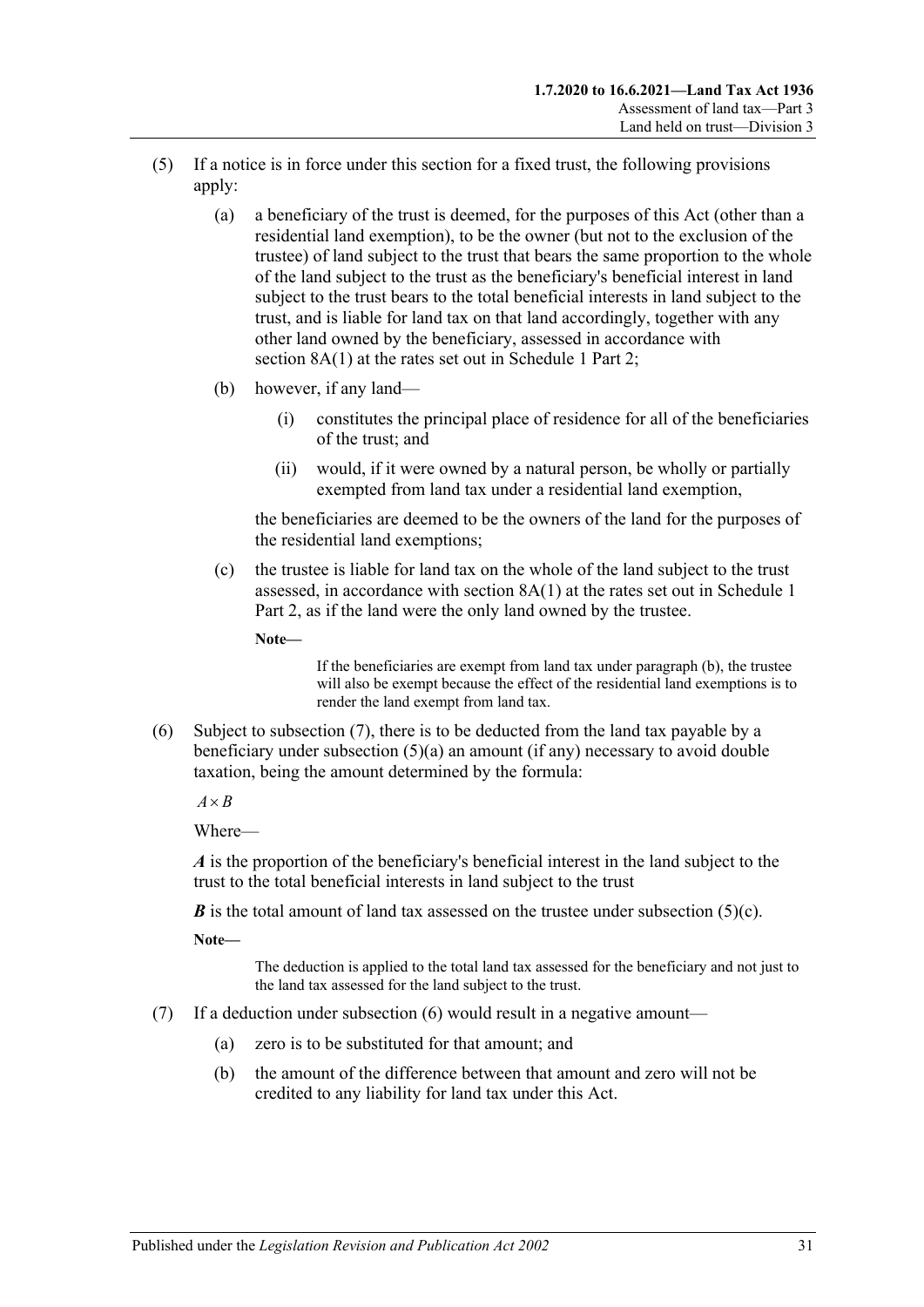(8) [Subsection](#page-30-2) (5)(a) does not apply to a beneficiary who holds a beneficial interest as trustee of another trust.

**Note—**

Section  $13B(1)(a)$  deems such a person to be the owner of land.

(9) For the purposes of this section, a reference to a fixed trust does not include a public unit trust scheme.

#### <span id="page-31-1"></span><span id="page-31-0"></span>**13—Land tax for unit trust scheme if unitholdings notified to Commissioner**

- (1) A trustee of a unit trust scheme to which land is subject may lodge with the Commissioner a written notice of the unitholdings in the scheme.
- (2) A notice must be in the form, and contain the information, determined by the Commissioner.
- (3) A notice takes effect, at the option of the trustee (which must be specified in the notice), for the tax year in which the notice is lodged or for the following year, and remains in force until it is withdrawn by the trustee.
- (4) Despite [subsection](#page-31-1) (1), if a trustee withdraws a notice that is in force under this section in respect of a unit trust scheme, the trustee cannot lodge another notice under this section in respect of that unit trust scheme.

**Note—**

For changes to unitholdings see section 13D(7).

- <span id="page-31-3"></span>(5) If a notice is in force under this section for a unit trust scheme, the following provisions apply:
	- (a) a unitholder in the scheme is deemed, for the purposes of this Act (other than a residential land exemption) to be the owner (but not to the exclusion of the trustee) of land subject to the scheme that bears the same proportion to the whole of the land subject to the scheme as the unitholder's unitholding in the scheme bears to the total unitholdings in the scheme, and is liable for land tax on that land accordingly, together with any other land owned by the unitholder, assessed in accordance with [section](#page-23-8) 8A(1) at the rates set out in Schedule 1 Part 2;
	- (b) however, if any land—
		- (i) constitutes the principal place of residence for all of the unitholders in the scheme; and
		- (ii) would, if it were owned by a natural person, be wholly or partially exempted from land tax under a residential land exemption,

<span id="page-31-2"></span>the unitholders are deemed to be the owners of the land for the purposes of the residential land exemptions;

<span id="page-31-4"></span>(c) the trustee is liable for land tax on the whole of the land subject to the trust assessed, in accordance with [section](#page-23-8) 8A(1) at the rates set out in Schedule 1 Part 2, as if the land were the only land owned by the trustee.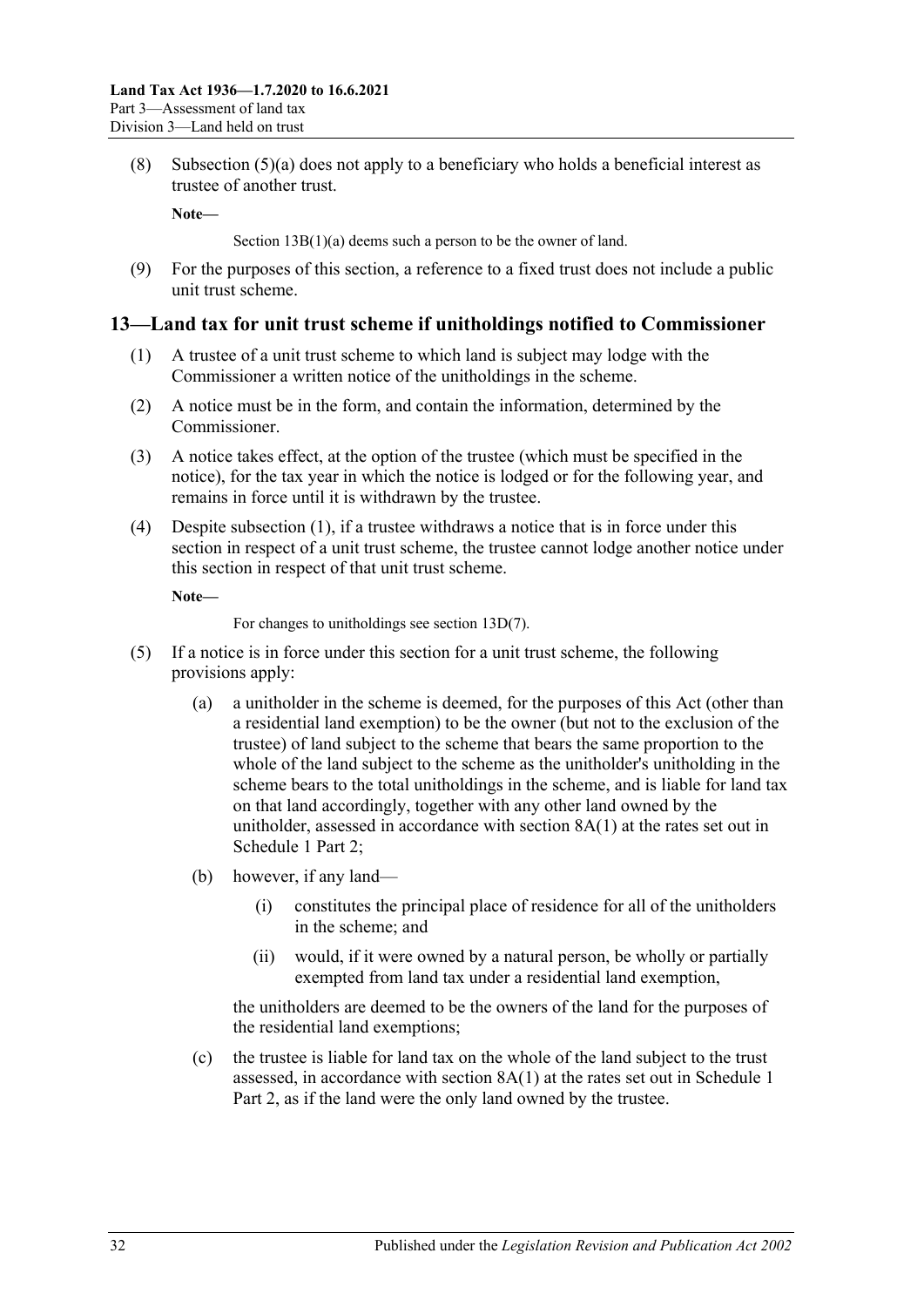**Note—**

If the unitholders are exempt from land tax under [paragraph](#page-31-2) (b), the trustee will also be exempt because the effect of the residential land exemptions is to render the land exempt from land tax.

<span id="page-32-2"></span>(6) Subject to [subsection](#page-32-1) (7), there is to be deducted from the land tax payable by a unitholder under [subsection](#page-31-3)  $(5)(a)$  an amount (if any) necessary to avoid double taxation, being the amount determined by the formula:

 $A \times B$ 

Where—

*A* is the proportion of the unitholder's unitholding in the scheme to the total unitholdings in the scheme

*B* is the total amount of land tax assessed on the trustee under [subsection](#page-31-4) (5)(c).

**Note—**

The deduction is applied to the total land tax assessed for the unitholder and not just to the land tax assessed for the land subject to the unit trust scheme.

- <span id="page-32-1"></span>(7) If a deduction under [subsection](#page-32-2) (6) would result in a negative amount—
	- (a) zero is to be substituted for that amount; and
	- (b) the amount of the difference between that amount and zero will not be credited to any liability for land tax under this Act.
- (8) [Subsection](#page-31-3) (5)(a) does not apply to a unitholder who holds units as trustee of another trust.

**Note—**

Section [13B\(1\)\(b\)](#page-35-2) deems such a person to be the owner of land.

(9) For the purposes of this section, a reference to a unit trust scheme does not include a public unit trust scheme.

#### <span id="page-32-4"></span><span id="page-32-0"></span>**13A—Land tax for discretionary trust if beneficiary notified to Commissioner**

- (1) A trustee of a discretionary trust to which land is subject may, not later than 30 June 2021, lodge with the Commissioner a written notice specifying 1 beneficiary of the trust who, subject to [subsections](#page-34-0) (13) and [\(14\),](#page-34-1) is to be taken to be the designated beneficiary of the trust for the purposes of this section.
- (2) For the avoidance of doubt, a trust may only have 1 person who is the designated beneficiary for the purposes of this section (and may only substitute the designated beneficiary by notice lodged under [subsection](#page-33-0) (5)).
- (3) A notice takes effect, at the option of the trustee (which must be specified in the notice), for the tax year in which the notice is lodged or for the following year, and remains in force until it is withdrawn by the trustee or until the designated beneficiary notifies the Commissioner, in writing, that they no longer consent to being the designated beneficiary (in which case the notice is deemed to have been withdrawn by the trustee).
- <span id="page-32-3"></span>(4) A designated beneficiary may be substituted—
	- (a) if the designated beneficiary dies or becomes incapacitated; or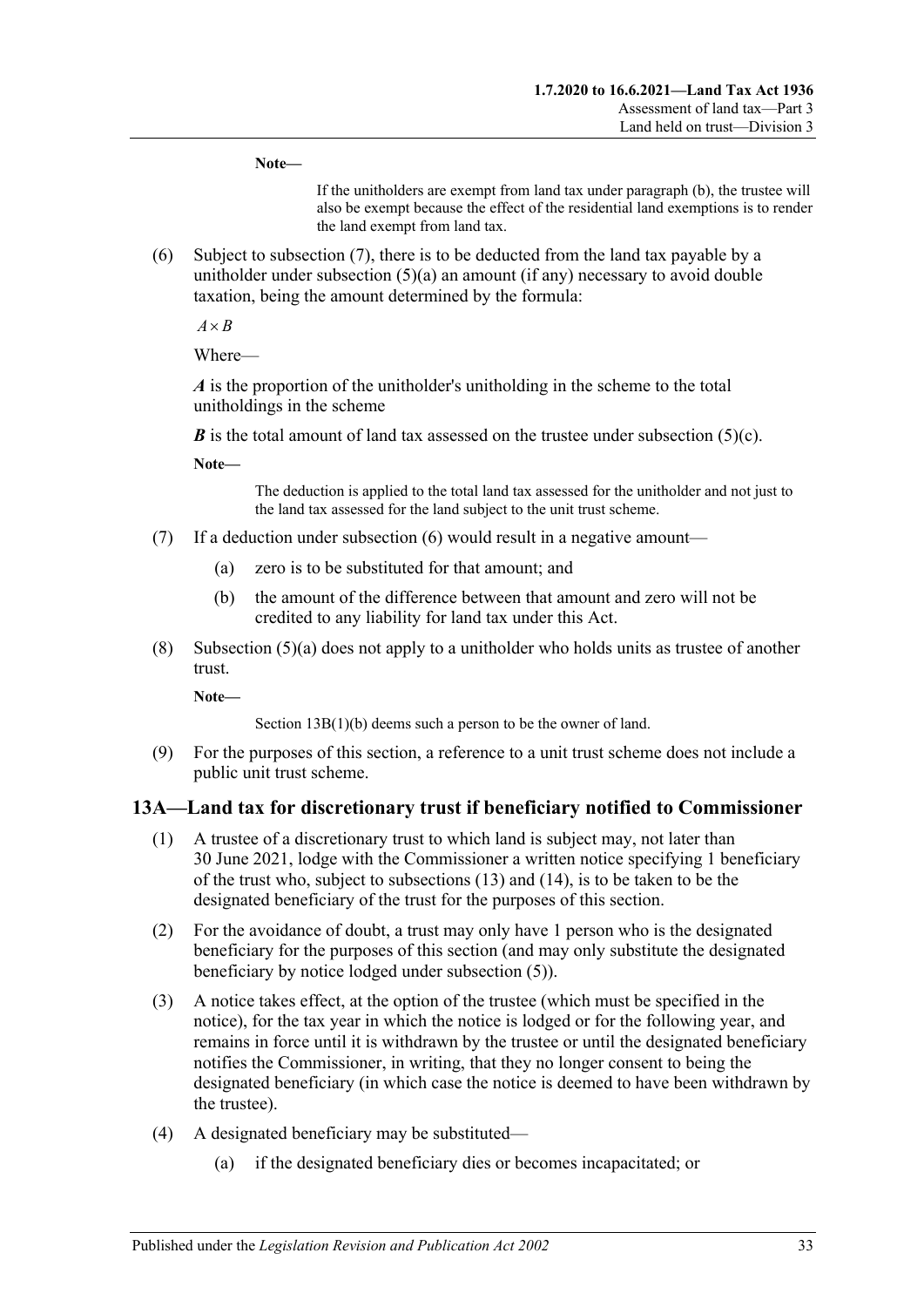- (b) if the Commissioner is satisfied that, because of a marriage, de facto relationship or domestic relationship that has broken down irretrievably, the designated beneficiary will no longer be a beneficiary of the trust; or
- (c) in circumstances prescribed by the regulations.
- <span id="page-33-0"></span>(5) If the designated beneficiary may be substituted in accordance with [subsection](#page-32-3) (4), a trustee of the trust may lodge with the Commissioner a written notice—
	- (a) advising the Commissioner of the grounds on which the designated beneficiary may be substituted; and
	- (b) specifying the name of another beneficiary of the trust who is to be taken to be the designated beneficiary for the purposes of this section in place of the beneficiary named in the original notice.
- (6) If a written notice is lodged under [subsection](#page-33-0)  $(5)$ 
	- (a) subject to [subsection](#page-34-0) (13), the beneficiary of the trust specified in the notice becomes the designated beneficiary of the trust; and
	- (b) the notice under [subsection](#page-32-4) (1) is taken to have been varied accordingly.
- (7) A notice under this section must be in the form, and contain the information, determined by the Commissioner.
- (8) Despite [subsection](#page-32-4) (1), if a trustee withdraws a notice that is in force under this section in respect of a discretionary trust, the trustee cannot lodge another notice under this section in respect of that discretionary trust.
- <span id="page-33-1"></span>(9) If a notice is in force under this section for a discretionary trust, the following provisions apply:
	- (a) the designated beneficiary of the trust is deemed, for the purposes of this Act (other than a residential land exemption), to be the owner (but not to the exclusion of the trustee) of land that was subject to the trust at the prescribed time (*pre-existing trust land*) and is liable for land tax on that land accordingly, together with any other land owned by the beneficiary, assessed in accordance with [section](#page-23-8) 8A(1) at the rates set out in Schedule 1 Part 2;
	- (b) however, if any pre-existing trust land—
		- (i) constitutes the principal place of residence of the designated beneficiary; and
		- (ii) would, if it were owned by a natural person, be wholly or partially exempted from land tax under a residential land exemption,

the designated beneficiary is deemed to be the owner of the land for the purposes of the residential land exemptions;

- <span id="page-33-2"></span>(c) the trustee for the trust is to be assessed for land tax on the whole of the land subject to the trust as if the land were the only land owned by the trustee—
	- (i) in the case of pre-existing trust land—in accordance with [section](#page-23-8) 8A(1) at the rates set out in Schedule 1 Part 2; or
	- (ii) in the case of land that became subject to the trust after the prescribed time (*subsequent trust land*)—in accordance with section [8A\(1a\)](#page-23-7) at the rates set out in Schedule 1 Part 3; or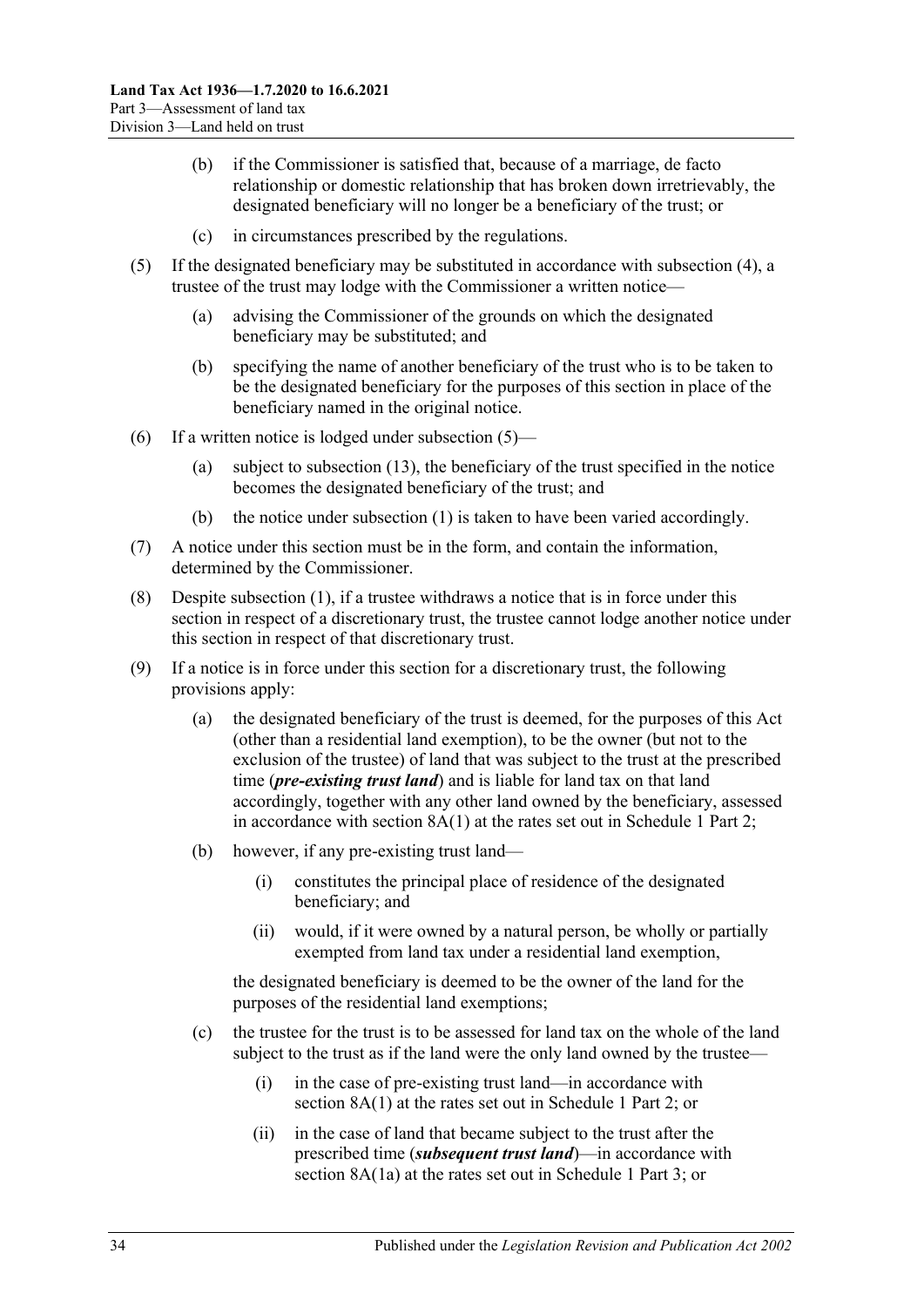(iii) in the case where land subject to the trust consists of both pre-existing trust land and subsequent trust land—in accordance with the following formula:

$$
L = \left[ \left( R_1 \times T \right) \times \left( \frac{A}{T} \right) \right] + \left[ \left( R_2 \times T \right) \times \left( \frac{B}{T} \right) \right]
$$

Where—

*L* is the land tax assessed for the trustee

*R<sub>1</sub>* is the applicable rate of land tax set out in Schedule 1 Part 2

*R2* is the applicable rate of land tax set out in Schedule 1 Part 3

*T* is the total taxable value of all taxable land subject to the trust

*A* is the total taxable value of the pre-existing trust land subject to the trust

*B* is the total taxable value of the subsequent trust land subject to the trust.

**Note—**

If the designated beneficiary is exempt from land tax under [paragraph](#page-33-1) (b), the trustee will also be exempt because the effect of the residential land exemptions is to render the land exempt from land tax.

- (10) If land subject to the trust constitutes the principal place of residence of the trustee, this section does not affect the application of a residential land exemption to the land.
- <span id="page-34-2"></span>(11) Any land tax payable by the trustee under [subsection](#page-33-2)  $(9)(c)$  in respect of pre-existing trust land is to be deducted from land tax payable by the designated beneficiary.

**Note—**

The deduction is applied to the total land tax assessed for the designated beneficiary and not just to the land tax assessed for the land subject to the trust.

- (12) If a deduction under [subsection](#page-34-2) (11) would result in a negative amount—
	- (a) zero is to be substituted for that amount; and
	- (b) the amount of the difference between that amount and zero will not be credited to any liability for land tax under this Act.
- <span id="page-34-0"></span>(13) Subject to [subsection](#page-34-1) (14), a beneficiary of a trust may be the designated beneficiary of the trust for the purposes of this section only if the beneficiary—
	- (a) is a natural person; and
	- (b) was a beneficiary of the trust at the prescribed time; and
	- (c) is over 18 years of age; and
	- (d) has verified by statutory declaration that the beneficiary consents to being the designated beneficiary of the trust.
- <span id="page-34-1"></span>(14) Where no beneficiaries of a trust are over 18 years of age, a notice under this section may specify that the trustee is to be taken to be the designated beneficiary (as if the trustee were a beneficiary of the trust) but only if the trustee is a natural person.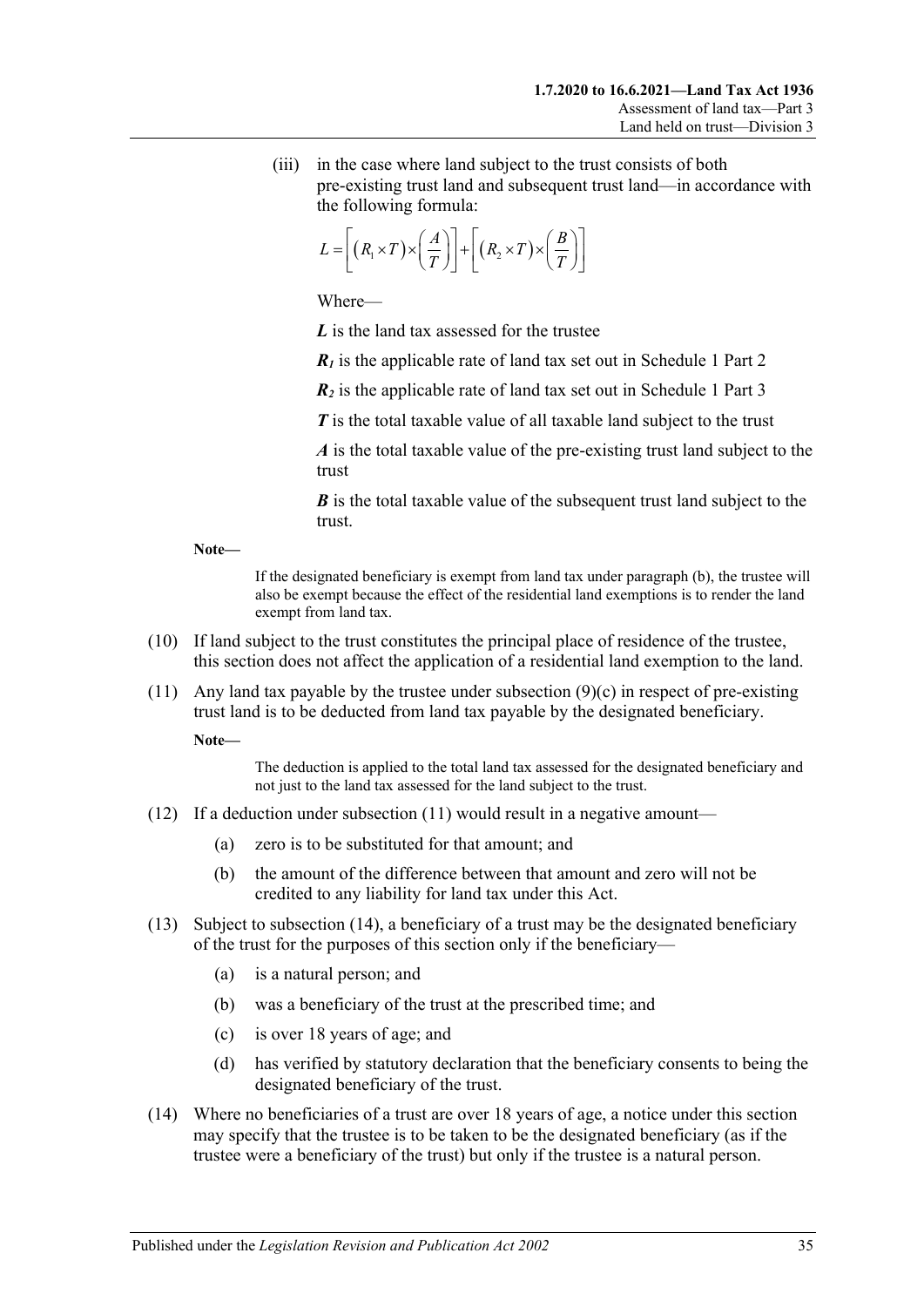- (15) For the purposes of this section, a reference to a discretionary trust does not include a public unit trust scheme.
- (16) In this section—

*prescribed time* means midnight on the day on which the *[Land Tax \(Miscellaneous\)](http://www.legislation.sa.gov.au/index.aspx?action=legref&type=act&legtitle=Land%20Tax%20(Miscellaneous)%20Amendment%20Act%202019)  [Amendment Act](http://www.legislation.sa.gov.au/index.aspx?action=legref&type=act&legtitle=Land%20Tax%20(Miscellaneous)%20Amendment%20Act%202019) 2019* was introduced in the House of Assembly.

### <span id="page-35-3"></span><span id="page-35-0"></span>**13B—Land tax for beneficiary/trustees**

- <span id="page-35-1"></span>(1) A person who
	- holds a beneficial interest in land subject to a fixed trust in respect of which a notice is in force under [section](#page-29-2) 12 (the *first trust*) as trustee of another trust (the *second trust*) is deemed, for the purposes of this Act other than a residential land exemption, to be the owner of land subject to the first trust that bears the same proportion to the whole of the land subject to the first trust as the person's beneficial interest in the land subject to the first trust bears to the total beneficial interests in land subject to the first trust; and
	- (b) holds units in a unit trust scheme in respect of which a notice is in force under [section](#page-31-0) 13 (the *first scheme*) as trustee of another trust (the *second trust*) is deemed, for the purposes of this Act other than a residential land exemption, to be the owner of land subject to the first scheme that bears the same proportion to the whole of the land subject to the first scheme as the person's unitholding in the first scheme bears to the total unitholdings in the first scheme.
- <span id="page-35-2"></span>(2) For the purposes of this section, a person referred to in [subsection](#page-35-3) (1) is called a *beneficiary/trustee*.
- <span id="page-35-5"></span>(3) Subject to [subsection](#page-35-4) (4), there is to be deducted from any land tax payable by a beneficiary/trustee on land that is subject to the second trust an amount (if any) necessary to avoid double taxation, being the amount determined by the formula:

 $A \times B$ 

Where—

*A* is—

- (a) the proportion of the beneficiary/trustee's beneficial interest in land subject to the first trust to the total beneficial interests in land subject to the first trust; or
- (b) the proportion of the beneficiary/trustee's unitholding in the first scheme to the total unitholdings in the first scheme

*B* is the total amount of land tax assessed on the trustee of the first trust or the first scheme on the whole of the land subject to the first trust or first scheme.

- <span id="page-35-4"></span>(4) If a deduction under [subsection](#page-35-5) (3) would result in a negative amount—
	- (a) zero is to be substituted for that amount; and
	- (b) the amount of the difference between that amount and zero will not be credited to any liability for land tax under this Act.
- (5) This section does not apply where the first or second trust, or the first scheme, is an excluded trust.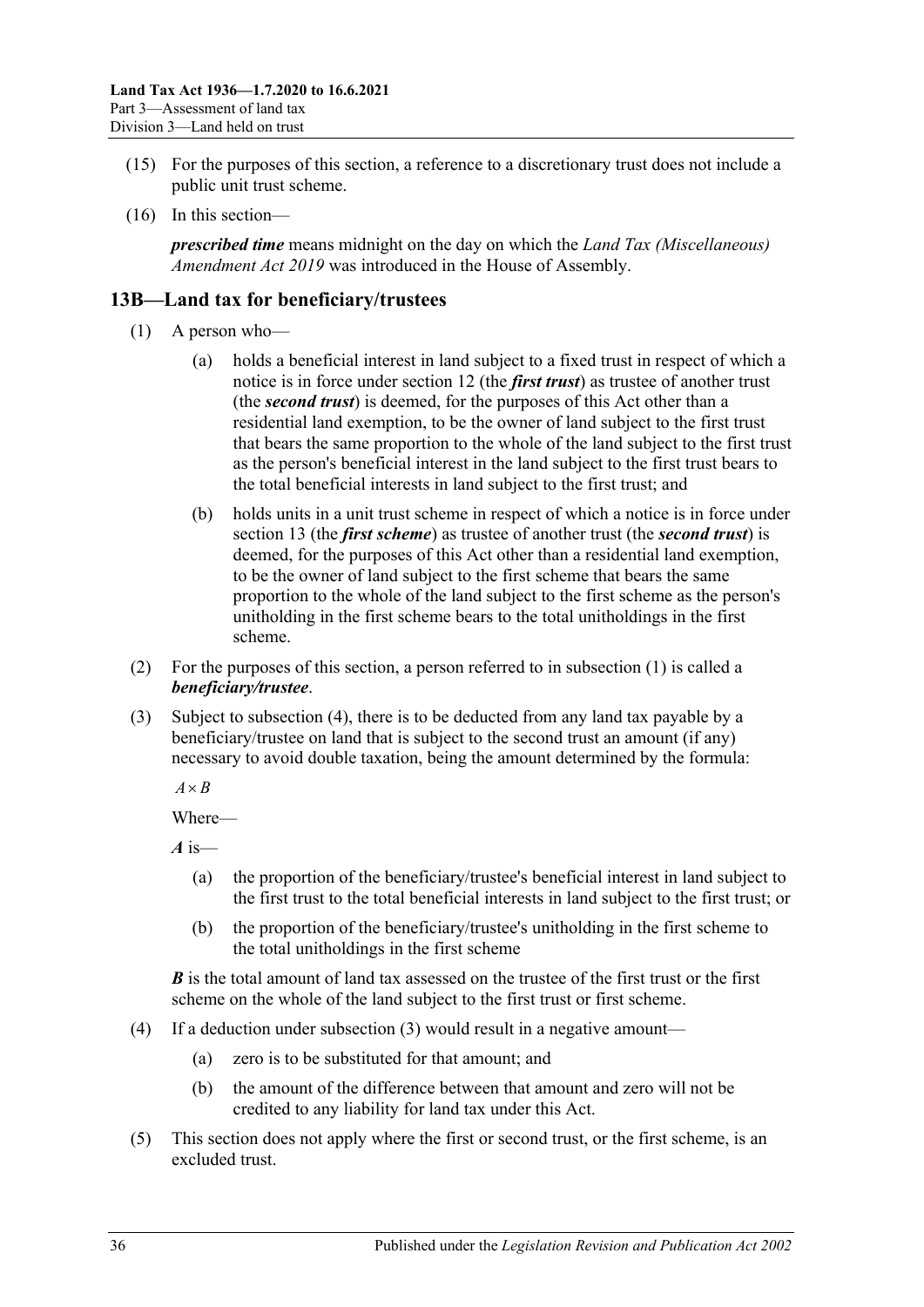### <span id="page-36-0"></span>**13C—Land tax for excluded trusts and public unit trust schemes**

A trustee of an excluded trust or of a public unit trust scheme is liable for land tax on the whole of the land subject to the trust assessed, in accordance with [section](#page-23-8) 8A(1) at the rates set out in Schedule 1 Part 2, as if the land were the only land owned by them as a trustee.

## <span id="page-36-1"></span>**Division 4—Miscellaneous trust land provisions**

### <span id="page-36-5"></span><span id="page-36-2"></span>**13D—Requirements for trustees to notify Commissioner**

- (1) A person who becomes a trustee of land in South Australia, including a person who is already a trustee of land and acquires further land as trustee, must lodge a written notice with the Commissioner within 1 month after becoming a trustee of the land.
- <span id="page-36-4"></span>(2) Subject to [subsection](#page-36-3) (3), a person who, at the time of commencement of this section, is a trustee of land in South Australia and has not notified the Commissioner of that fact for the purposes of this Act, must lodge a written notice with the Commissioner within 1 month after the commencement of this section.
- <span id="page-36-3"></span>(3) If, at the time of commencement of this section, land referred to in [subsection](#page-36-4) (2) is excepted or exempted from land tax by the Commissioner, [subsection](#page-36-4) (2) does not apply to a person who is a trustee of the land but, if circumstances change so that proper grounds for the exception or exemption cease to exist, the person must lodge a written notice with the Commissioner within 1 month after that change in circumstances.
- (4) A trustee who disposes of any land that is subject to the trust must lodge a written notice with the Commissioner within 1 month after disposing of the land if the disposal does not result in any change in the legal ownership of the land.
- $(5)$  If—
	- (a) a person is trustee of land in South Australia; and
	- (b) anything happens that results in the trust to which the land is subject becoming a different category of trust,

the person must lodge a written notice with the Commissioner within 1 month after the thing happens.

- (6) A trustee of a fixed trust in respect of which a notice is in force under section 12 must lodge a written notice with the Commissioner within 1 month after any change to the beneficial interests in land subject to the trust.
- (7) A trustee of a unit trust scheme in respect of which a notice is in force under section 13 must lodge a written notice with the Commissioner within 1 month after any change to the unitholdings in the scheme.
- (8) A corporation (*corporation 1*) that is the trustee of a fixed trust or a unit trust scheme, must lodge a written notice with the Commissioner within 1 month after another corporation becomes, or other related corporations between them become, the owner of more than 50% of—
	- (a) where corporation 1 is the trustee of a fixed trust—the total beneficial interests in land subject to the trust; or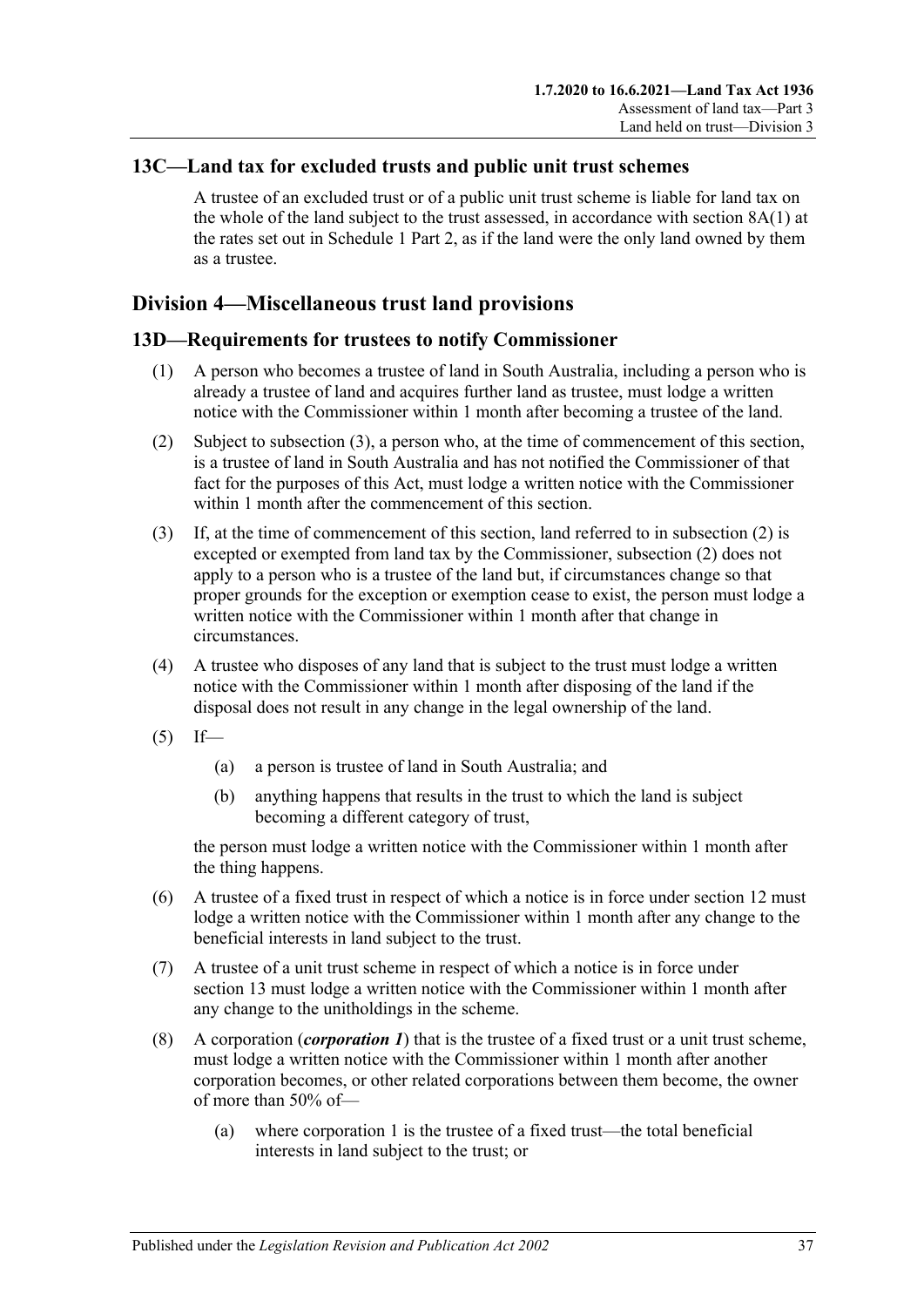(b) where corporation 1 is the trustee of a unit trust scheme—the total number of units held by the unit holders in the scheme,

(and if, at the time of commencement of this section, a corporation already owns, or related corporations between them already own, more than 50% of the beneficial interests or units (as the case may be), corporation 1 must lodge a written notice with the Commissioner within 1 month after the commencement of this section).

- (9) A person who was a personal representative of a deceased estate that includes land in South Australia must lodge a written notice with the Commissioner within 1 month after the administration of that estate is completed.
- (10) A trustee of an administration trust must, instead of complying with [subsection](#page-36-5) (1), lodge a written notice with the Commissioner within 1 month after probate has been granted, or letters of administration have been issued, in relation to the deceased estate.
- (11) A notice under this section must be in the form, contain the information and be accompanied by any documents or other evidence determined by the Commissioner.
- (12) In this section—

#### *category of trust* means—

- (a) a fixed trust; or
- (b) a unit trust scheme; or
- (c) a discretionary trust; or
- (d) an excluded trust; or
- (e) a public unit trust scheme.

## <span id="page-37-0"></span>**Division 5—Land held on implied, constructive or resulting trust**

#### <span id="page-37-1"></span>**13E—Land held on implied, constructive or resulting trust**

- (1) A person who is the owner of land as trustee of an implied, constructive or resulting trust is liable for land tax on the land assessed in accordance with [section](#page-23-8) 8A(1) at the rates set out in Schedule 1 Part 2.
- (2) The trustee is to be assessed for land tax on the whole of the land subject to the trust as if the land were the only land owned by the trustee.

### <span id="page-37-2"></span>**13F—Trustee's right to reimbursement under implied, constructive or resulting trust**

A trustee of an implied, constructive or resulting trust who pays any land tax assessed on land subject to the trust is entitled to recoup the amount of the tax from any trust property that is subject to the trust.

# <span id="page-37-3"></span>**Division 6—Grouping of related corporations**

#### <span id="page-37-4"></span>**13G—What are related corporations?**

(1) For the purposes of this Division, corporations are related corporations in any of the circumstances specified in this section.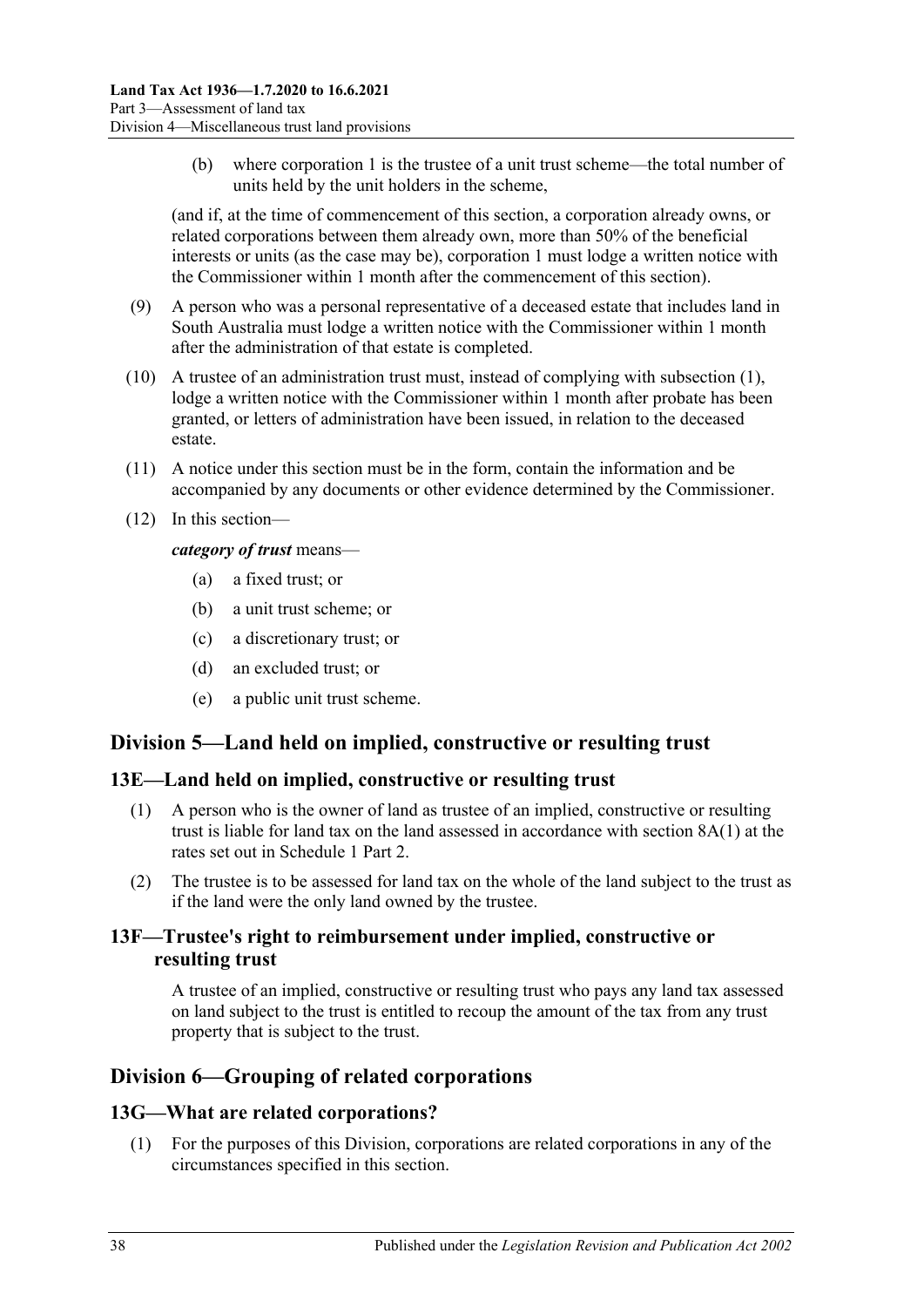- (2) Corporations are *related corporations* if 1 of those corporations—
	- (a) controls the composition of the board of the other corporation; or
	- (b) is in a position to cast, or control the casting of, more than 50% of the maximum number of votes that might be cast at a general meeting of the other corporation; or
	- (c) holds more than 50% of the issued share capital of the other corporation.
- (3) Corporations are *related corporations* if the same person has, or the same persons have together, a controlling interest in each of the corporations.

**Note—**

*Controlling interest* is defined in [section](#page-38-0) 13H.

- (4) Corporations are *related corporations* if—
	- (a) more than 50% of the issued share capital of 1 of those corporations (*corporation 1*) is held by the other corporation (*corporation 2*) together with the shareholders of corporation 2; and
	- (b) the percentage of the issued share capital of corporation 2 held by shareholders of corporation 1 is more than the difference between 50% and the percentage of the issued share capital of corporation 1 held by corporation 2.
- <span id="page-38-1"></span>(5) Corporations are *related corporations* if 1 of the corporations (*corporation 1*) is the trustee of a fixed trust or a unit trust scheme and another corporation owns, or other related corporations between them own, more than 50% of—
	- (a) where corporation 1 is the trustee of a fixed trust—the total beneficial interests in land subject to the trust; or
	- (b) where corporation 1 is the trustee of a unit trust scheme—the total number of units held by the unit holders in the scheme.
- (6) Corporations are *related corporations* if 1 of those corporations is a related corporation of a corporation of which the other of those corporations is a related corporation (including a corporation that is a related corporation of the other of those corporations because of 1 or more other applications of this subsection).

#### **Example—**

If A and B are related corporations and B and C are related corporations, then by virtue of this provision A and C will also be related corporations because they are both related to B.

#### <span id="page-38-0"></span>**13H—What is a controlling interest in a corporation?**

For the purposes of this Division, a person has, or persons have together, a controlling interest in a corporation if—

- (a) that person, or those persons acting together, can control the composition of the board of the corporation; or
- (b) that person is, or those persons acting together are, in a position to cast or control the casting of more than 50% of the maximum number of votes that might be cast at a general meeting of the corporation; or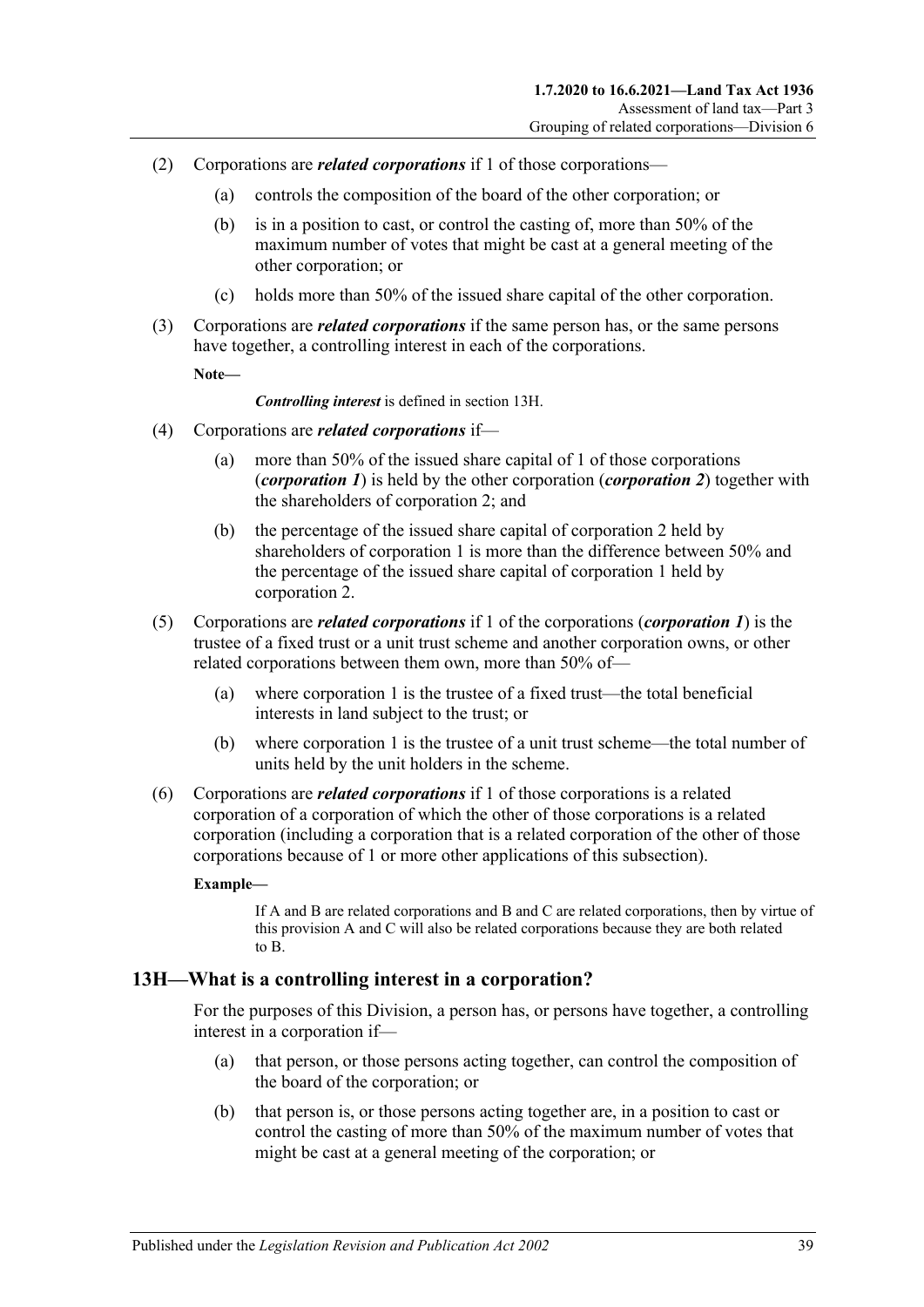(c) that person holds, or those persons acting together hold, more than 50% of the issued share capital of the corporation.

#### <span id="page-39-0"></span>**13I—Further provisions for determining whether corporations are related corporations**

- <span id="page-39-3"></span><span id="page-39-2"></span><span id="page-39-1"></span>(1) In determining whether corporations are related corporations, the following provisions apply:
	- (a) corporations may be related corporations whether or not they own land in South Australia;
	- (b) a reference to the issued share capital of a corporation does not include a reference to any part of it that carries no right to participate beyond a specified amount in a distribution of either profits or capital;
	- (c) subject to [paragraph](#page-39-1) (d), [\(e\),](#page-39-2) [\(f\)](#page-39-3) and [\(g\),](#page-39-4) any shares held or power exercisable by a person or corporation as a trustee or nominee for another person or corporation are taken to be also held or exercisable by the other person or corporation;
	- (d) any shares held or power exercisable by an excluded trust must be disregarded;
	- (e) any shares held or power exercisable by a person or corporation by virtue of the provisions of any debentures of another corporation, or of a trust deed for securing any issue of any such debentures, must be disregarded;
	- (f) any shares held or power exercisable by, or by a nominee for, a person or corporation (not being held or exercisable as mentioned in [paragraph](#page-39-2) (e)) are taken to be not held or exercisable by that person or corporation if—
		- (i) the ordinary business of that person or corporation includes the lending of money; and
		- (ii) the shares are held or the power is exercisable only by way of security given for the purposes of a transaction entered into in the ordinary course of business in connection with the lending of money, not being a transaction entered into with an associate of that person or corporation within the meaning of the *Corporations Act 2001* of the Commonwealth;
	- (g) if a trustee holds controlling interests in 2 or more corporations on behalf of different trusts, those corporations are not related to each other only because of that control;
	- (h) the composition of a corporation's board is taken to be controlled by a person or another corporation if the person or other corporation, by the exercise of a power exercisable whether or not with the consent or concurrence of any other person, can appoint or remove all or a majority of the members of the board.
- <span id="page-39-5"></span><span id="page-39-4"></span>(2) [Subsection](#page-39-5) (1)(h) does not limit the circumstances in which the composition of a corporation's board is to be taken to be controlled by a person or another corporation.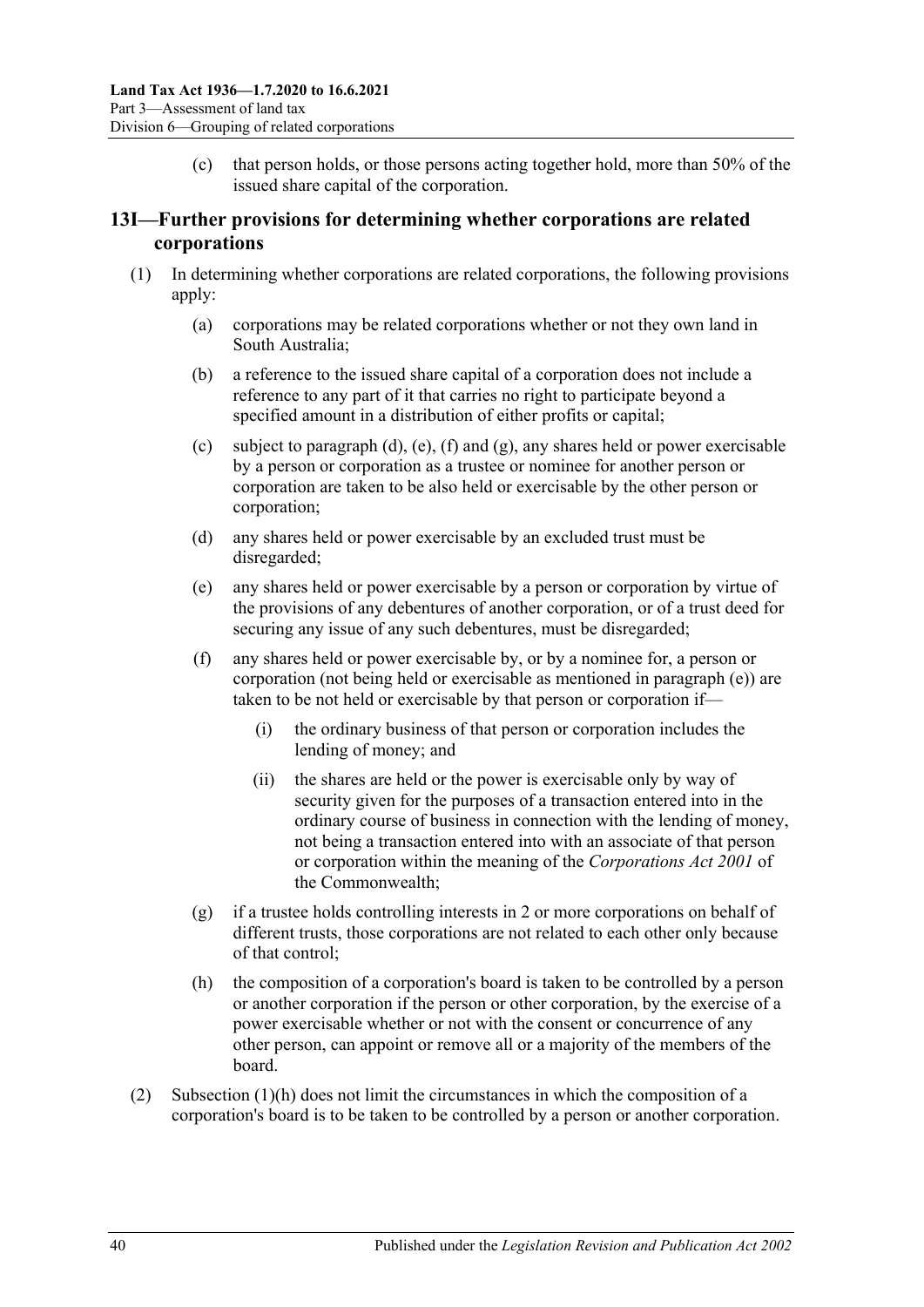### <span id="page-40-0"></span>**13J—Grouping of related corporations**

- (1) Related corporations that own land are to be jointly assessed for land tax on the land as if it were owned by a single corporation.
- (2) Related corporations are jointly and severally liable for the land tax.
- <span id="page-40-1"></span>(3) Section 42 of the *[Taxation Administration Act](http://www.legislation.sa.gov.au/index.aspx?action=legref&type=act&legtitle=Taxation%20Administration%20Act%201996) 1996* applies to the liability under this section and, accordingly, the Commissioner may issue notices of assessment for the land tax—
	- (a) to the related corporations jointly; or
	- (b) to the related corporations separately; or
	- (c) to any 2 or more of the related corporations jointly and the remainder separately.
- (4) If 2 or more corporations are issued a notice of assessment jointly under [subsection](#page-40-1) (3), those corporations will, for the purposes of that notice of assessment, be deemed to be a single corporation.
- <span id="page-40-2"></span>(5) A corporation that is a related corporation of another corporation may apply to the Commissioner to be exempted from the application of this Division and to instead be treated as a single corporation for the purposes of assessment of land tax in relation to land held by the corporation.
- (6) The Commissioner may only grant an application under [subsection](#page-40-2) (5) if the Commissioner is satisfied—
	- (a) that the land is being held for the purpose of being developed as a residential development of more than 10 allotments or lots; and
	- (b) as to any other matters prescribed by the regulations.
- (7) Subject to [subsection](#page-40-3) (9), an exemption granted on an application under [subsection](#page-40-2) (5) will be for an initial term specified by the Commissioner in the instrument of exemption (which will be based on the expected development period but may not exceed a period of 5 years).
- <span id="page-40-4"></span>(8) The initial term of an exemption may, on application to the Commissioner, be extended for a further period specified by the Commissioner if the Commissioner is satisfied that the development of the land is occurring over a reasonable period in the circumstances.
- <span id="page-40-3"></span>(9) An exemption will cease if the Commissioner determines that—
	- (a) the development has been substantially completed; or
	- (b) the development has not been substantially commenced within the period of 2 years after the grant of the application (or such longer period as the Commissioner may allow).
- (10) An application under [subsection](#page-40-2) (5) or [\(8\)](#page-40-4) must be in the form, and contain the information, determined by the Commissioner.
- (11) For the avoidance of doubt, the Commissioner may only treat a related corporation as if it were a single corporation if an exemption has been granted on an application under [subsection](#page-40-2) (5).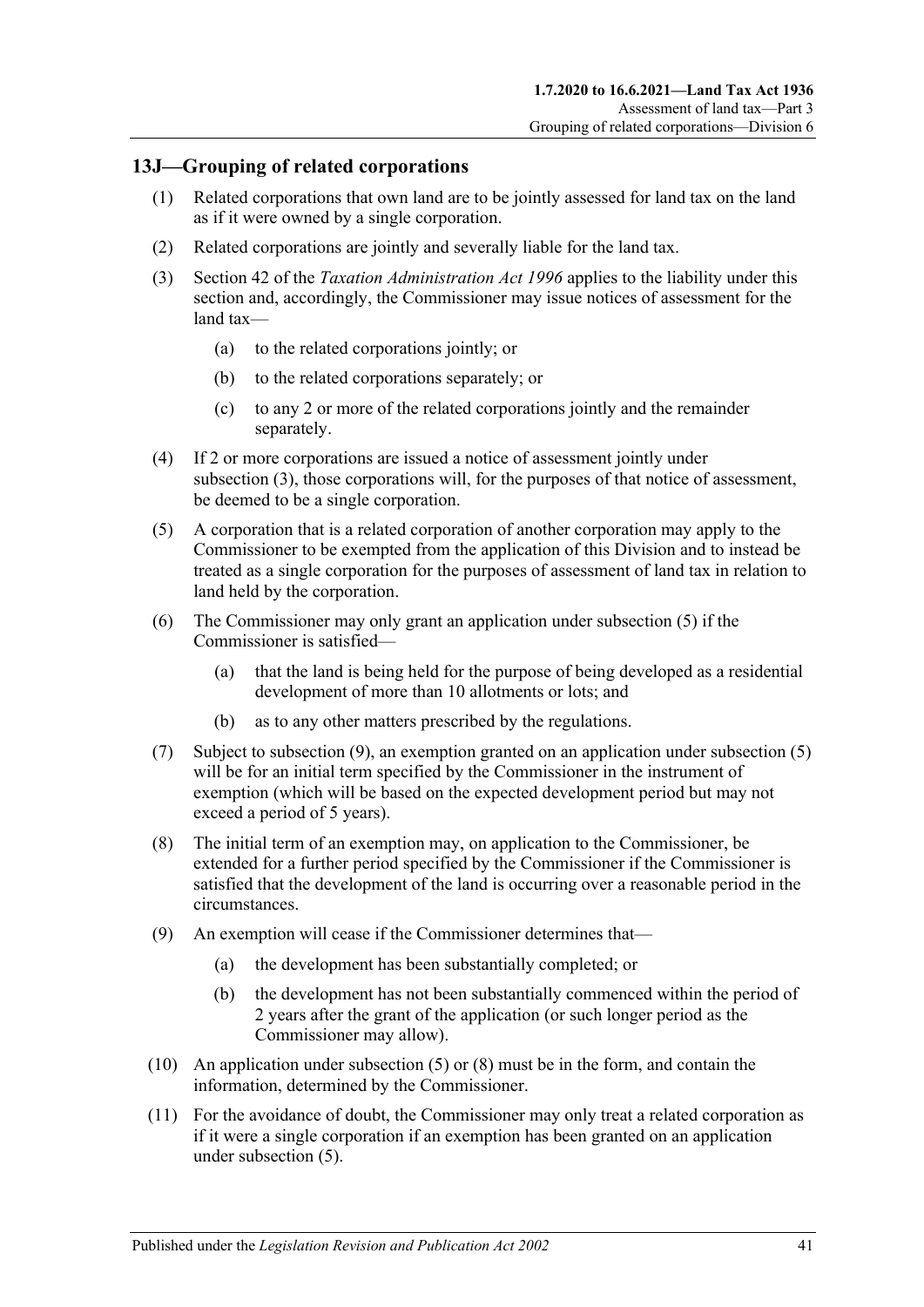# <span id="page-41-0"></span>**Part 4—Persons liable to land tax**

#### <span id="page-41-1"></span>**14—Person liable to tax**

- (1) Subject to this Act, an owner of land is liable for tax in respect of that land.
- (2) In any proceedings relating to tax in respect of land, the person named in a valuation roll under the *[Valuation of Land Act](http://www.legislation.sa.gov.au/index.aspx?action=legref&type=act&legtitle=Valuation%20of%20Land%20Act%201971) 1971* as the owner of the land, being the valuation roll containing the site value required to be used in calculating the land tax in respect of the land, will be presumed, in the absence of proof to the contrary, to be the owner of the land liable to the tax.

### <span id="page-41-2"></span>**15—Change of ownership**

- (1) Subject to this Act, no land and no person assessed for tax is relieved of a charge or liability for tax in respect of a particular financial year by reason of a change in the ownership of the land, or any other event, occurring after the commencement of the financial year.
- (2) The Commissioner may refuse to recognise any change in the ownership of any land until the amount of the tax in respect of the land has been paid.
- (3) The Commissioner may refuse to recognise any change in the ownership of any land where notice of that change of ownership has not been given as required by the regulations.
- (4) Where the Commissioner refuses to recognise a change in the ownership of any land, the person who is recognised by the Commissioner as the owner of the land remains the taxpayer in respect of the land.

## <span id="page-41-3"></span>**16—Liability for tax to be joint and several**

Where there are two or more taxpayers in respect of the same land, they are jointly and severally liable to pay tax in respect of that land.

#### <span id="page-41-4"></span>**17—Distribution of burden**

- (1) The burden of the tax will be distributed between the taxpayers in the relative proportions of the value of their interests in the land taxed.
- (2) A taxpayer who has paid tax in respect of land is entitled to recover from every other taxpayer in respect of the same land a proper proportion of the amount paid.

# <span id="page-41-5"></span>**Part 5—Enforcement**

#### <span id="page-41-6"></span>**18—Contracts etc to evade land tax**

- (1) Where a contract, agreement or arrangement entered into in writing or verbally (whether before or after the commencement of the *Land Tax Act Amendment Act 1977*) has or purports to have the purpose (whether as the main or a subsidiary purpose) of in any way directly or indirectly—
	- (a) altering the incidence of land tax; or
	- (b) relieving any person from liability to pay land tax, or reducing any such liability; or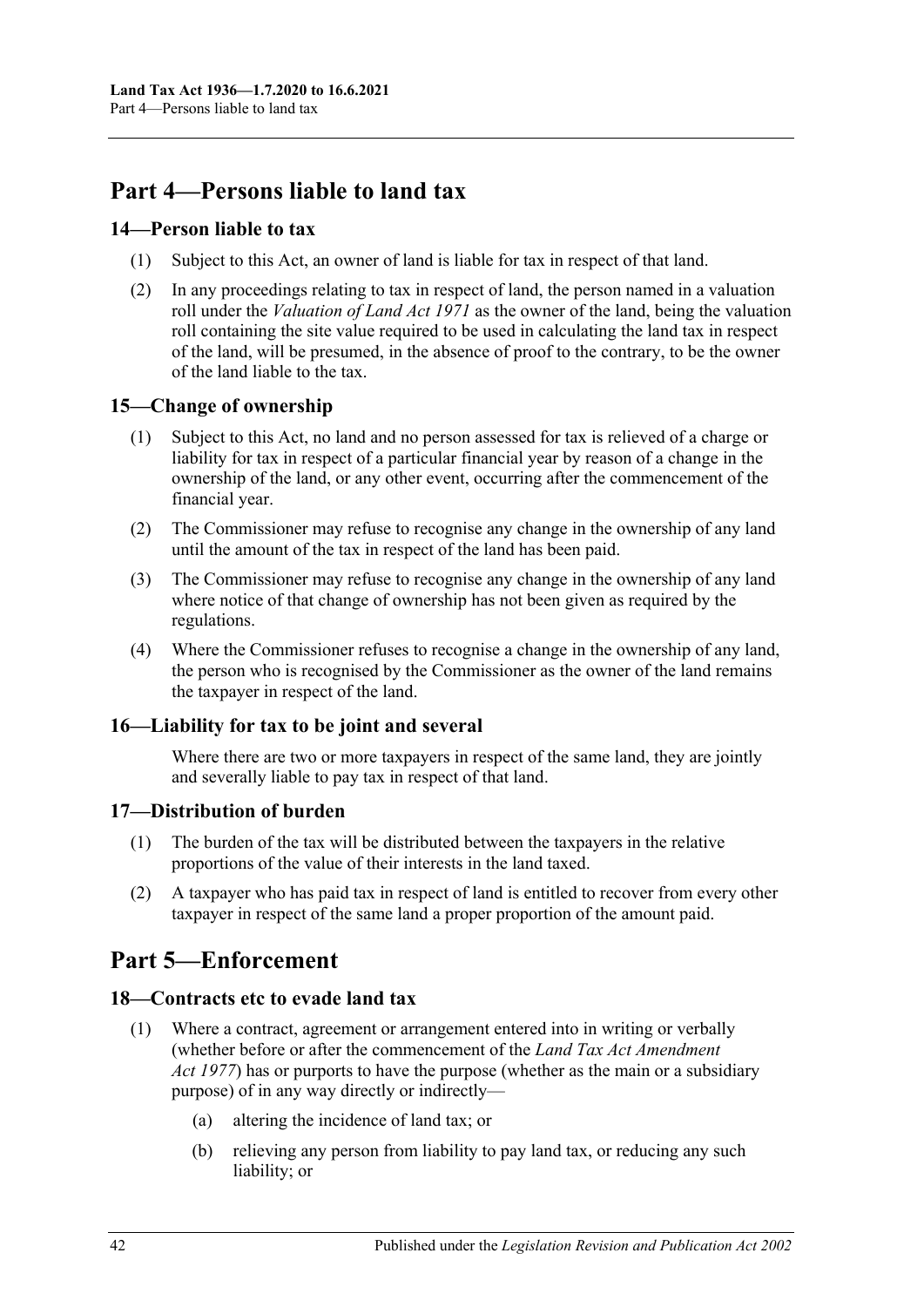(c) defeating, evading or avoiding any obligation or liability imposed by this Act,

the Commissioner may, by notice in writing given to the parties treat that contract, agreement or arrangement as void for the purposes of this Act.

(2) Where the Commissioner has, in pursuance of this section, treated a contract, agreement or arrangement as void for the purposes of this Act, it will be presumed, in any legal proceedings, in the absence of proof to the contrary, that the purpose of the contract, agreement or arrangement is such as would attract the operation of this section.

#### <span id="page-42-2"></span><span id="page-42-0"></span>**19—Time for payment of tax**

- (1) The amount specified in an assessment by the Commissioner as land tax payable in respect of land for a financial year must be paid to the Commissioner within 30 days after service of the assessment on the taxpayer, or, if there is more than one taxpayer liable to pay the tax in respect of the land, on any one of the taxpayers.
- $(2)$  If—
	- (a) a person who otherwise would have been served with an assessment for—
		- (i) the payment of an amount of land tax; or
		- (ii) the correct amount of land tax,

<span id="page-42-1"></span>has not been served with such an assessment or has been served with an assessment for an incorrect amount (as the case requires) on account of—

- (iii) gaining an exemption (or partial exemption) from land tax that should not have applied under this Act (including by an exemption continuing after it should have come to an end); or
- (iv) receiving a waiver or refund that should not have been given; or
- $(v)$  the liability of a person who owns land as trustee of a trust not being assessed in accordance with the applicable table under [Schedule](#page-45-1) 1; or
- (vi) an owner's total interest in land not being included in an assessment in accordance with [section](#page-27-4) 9(6); or
- (vii) corporations not being grouped as related corporations in accordance with [section](#page-38-1) 13G(5); and
- (b) the failure to serve the assessment, or to serve an assessment for the correct amount of land tax, is attributable (wholly or in part) to—
	- (i) false, misleading or incomplete information that has been provided to the Commissioner; or
	- (ii) information or a notification that should have been provided to the Commissioner not being so provided,

then the provision, or non-provision, of that information (as the case may be) will be taken to constitute a tax default by the person for the purposes of the *[Taxation](http://www.legislation.sa.gov.au/index.aspx?action=legref&type=act&legtitle=Taxation%20Administration%20Act%201996)  [Administration Act](http://www.legislation.sa.gov.au/index.aspx?action=legref&type=act&legtitle=Taxation%20Administration%20Act%201996) 1996*.

- (3) In connection with the operation of subsection (2)—
	- (a) the tax default will be taken to have occurred—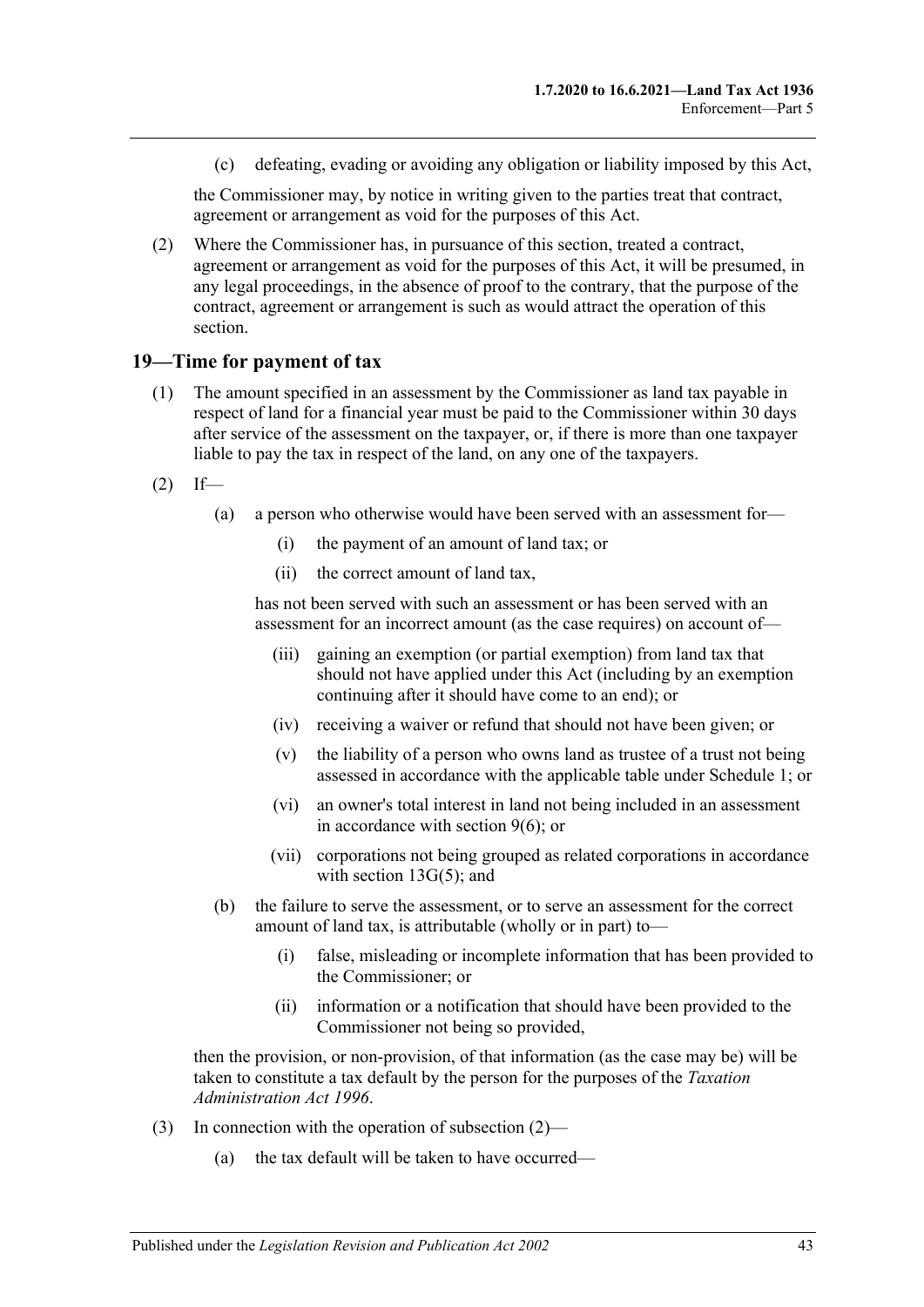- (i) in the case of a default resulting in a failure to serve an assessment for the payment of an amount of land tax on account of a matter referred to in [subsection](#page-42-1)  $(2)(a)(iii)$  or  $(iv)$ —on the day on which the exemption applied from or the waiver or refund was given (as the case may be); or
- (ii) in any other case—on the day on which the liability to an amount of land tax should have been raised; and
- (b) an assessment under [subsection](#page-42-2) (1) may specify any interest accrued or penalty tax payable under the *[Taxation Administration Act](http://www.legislation.sa.gov.au/index.aspx?action=legref&type=act&legtitle=Taxation%20Administration%20Act%201996) 1996* in respect of a preceding financial year, including where an assessment of land tax has not been previously served with respect to that financial year, or where an assessment served with respect to that financial year did not identify the tax default; and
- (c) a liability to pay interest under the *[Taxation Administration Act](http://www.legislation.sa.gov.au/index.aspx?action=legref&type=act&legtitle=Taxation%20Administration%20Act%201996) 1996* will accrue from the day applying under paragraph (a) (and not a day determined under section 25(1) of that Act).

#### <span id="page-43-2"></span><span id="page-43-0"></span>**20—Power to let or sell land liable to tax**

- (1) If tax is in arrears for 6 months or more, the Commissioner may have a notice published in the Gazette—
	- (a) specifying the land in respect of which the tax is payable; and
	- (b) specifying the amount of the tax in arrears; and
	- (c) stating that if the tax is not paid within 3 months of the date of the notice the Commissioner will let the land, or apply to the Supreme Court for an order for sale of the land.
- (2) If at the expiration of 3 months from the date of a notice published under [subsection](#page-43-2) (1) any part of the tax remains in arrears the Commissioner may—
	- (a) let the land; or
	- (b) apply to the Supreme Court for an order for the sale of the land.
- <span id="page-43-4"></span><span id="page-43-3"></span>(3) The Supreme Court may, on an application under [subsection](#page-43-3)  $(2)(b)$ —
	- (a) make an order for the sale of the land; and
	- (b) give directions as to how the proceeds of sale are to be dealt with.
- (4) Subject to any directions of the Supreme Court under [subsection](#page-43-4) (3), where land is leased or sold in pursuance of this section the proceeds will be applied by the Commissioner towards the payment of the arrears of tax and the costs of proceeding under this section and any surplus must be paid to the person beneficially entitled to the land or, if the land has been sold, to the person who was beneficially entitled to the land prior to the sale.

#### <span id="page-43-1"></span>**21—Transfer of land in satisfaction of tax liability**

Where land is unencumbered except by a liability to pay tax, the Commissioner may, on behalf of the Crown, accept a transfer of an estate in fee simple in the land in satisfaction of the liability for tax.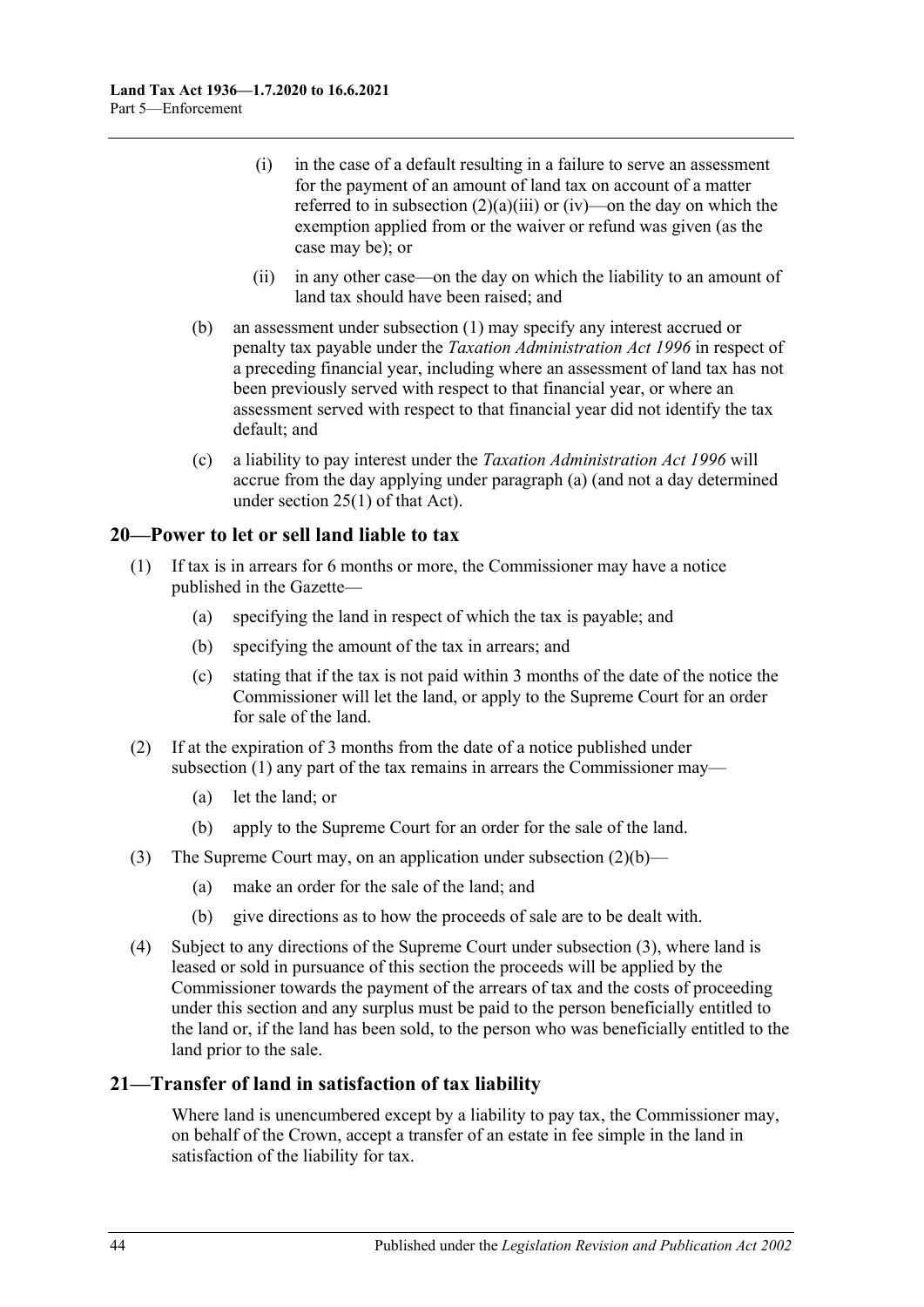#### <span id="page-44-0"></span>**22—Tax first charge on land**

- (1) Subject to this Act, tax is, until payment, a first charge on the land in respect of which the tax is payable.
- (2) Where land tax is levied against the common property, or part of the common property, of a community scheme under the *[Community Titles Act](http://www.legislation.sa.gov.au/index.aspx?action=legref&type=act&legtitle=Community%20Titles%20Act%201996) 1996*, the tax is not a charge on the common property but is, instead, a first charge on each of the community lots of the community scheme.

### <span id="page-44-5"></span><span id="page-44-1"></span>**23—Certificates in respect of liability to tax**

- (1) Upon application by the purchaser of any land, or the purchaser's agent, and payment of the prescribed fee, the Commissioner may issue a certificate showing the amount (if any) of tax that is, or will be, payable under this Act in respect of the land on a specified date (the *relevant date*).
- (2) Where the Commissioner is unable to calculate exactly the amount referred to in [subsection](#page-44-5) (1), the Commissioner may make an estimate of that amount.
- (3) Where the land in respect of which an application is made under this section is only part of the land included in a land tax assessment, the certificate referred to in [subsection](#page-44-5) (1) must relate to the whole of the land comprised in the assessment.
- (4) Where—
	- (a) the amount (if any) stated in a certificate given under this section is paid within a period specified in the certificate; or
	- (b) the certificate indicates that no amount is or will be payable,

the purchaser and the purchaser's successors in title are released from any liability to tax that accrued in respect of the land before the relevant date, and no such liability is or remains a charge upon the land after it becomes vested in the purchaser.

#### <span id="page-44-2"></span>**24—Alterations to valuations**

The right of the Commissioner to recover tax under this Act is not suspended or delayed by an objection, review or appeal in relation to a valuation under the *[Valuation of Land Act](http://www.legislation.sa.gov.au/index.aspx?action=legref&type=act&legtitle=Valuation%20of%20Land%20Act%201971) 1971* and the Commissioner may recover tax on the assumption that the valuation is correct, but if any alteration to a valuation affecting the amount of land tax payable in respect of any land is made under that Act (whether in consequence of an objection, review or appeal, or otherwise) the Commissioner must make a reassessment of the liability to land tax in respect of the land.

# <span id="page-44-3"></span>**Part 6—Miscellaneous**

#### <span id="page-44-4"></span>**25—Service**

- (1) An assessment or other document to be served on a person for the purposes of this Act may be served on the person by affixing it conspicuously on any land to which the assessment or other document relates.
- (2) This section is in addition to and does not derogate from a provision of the *[Taxation](http://www.legislation.sa.gov.au/index.aspx?action=legref&type=act&legtitle=Taxation%20Administration%20Act%201996)  [Administration Act](http://www.legislation.sa.gov.au/index.aspx?action=legref&type=act&legtitle=Taxation%20Administration%20Act%201996) 1996* as to the service of documents.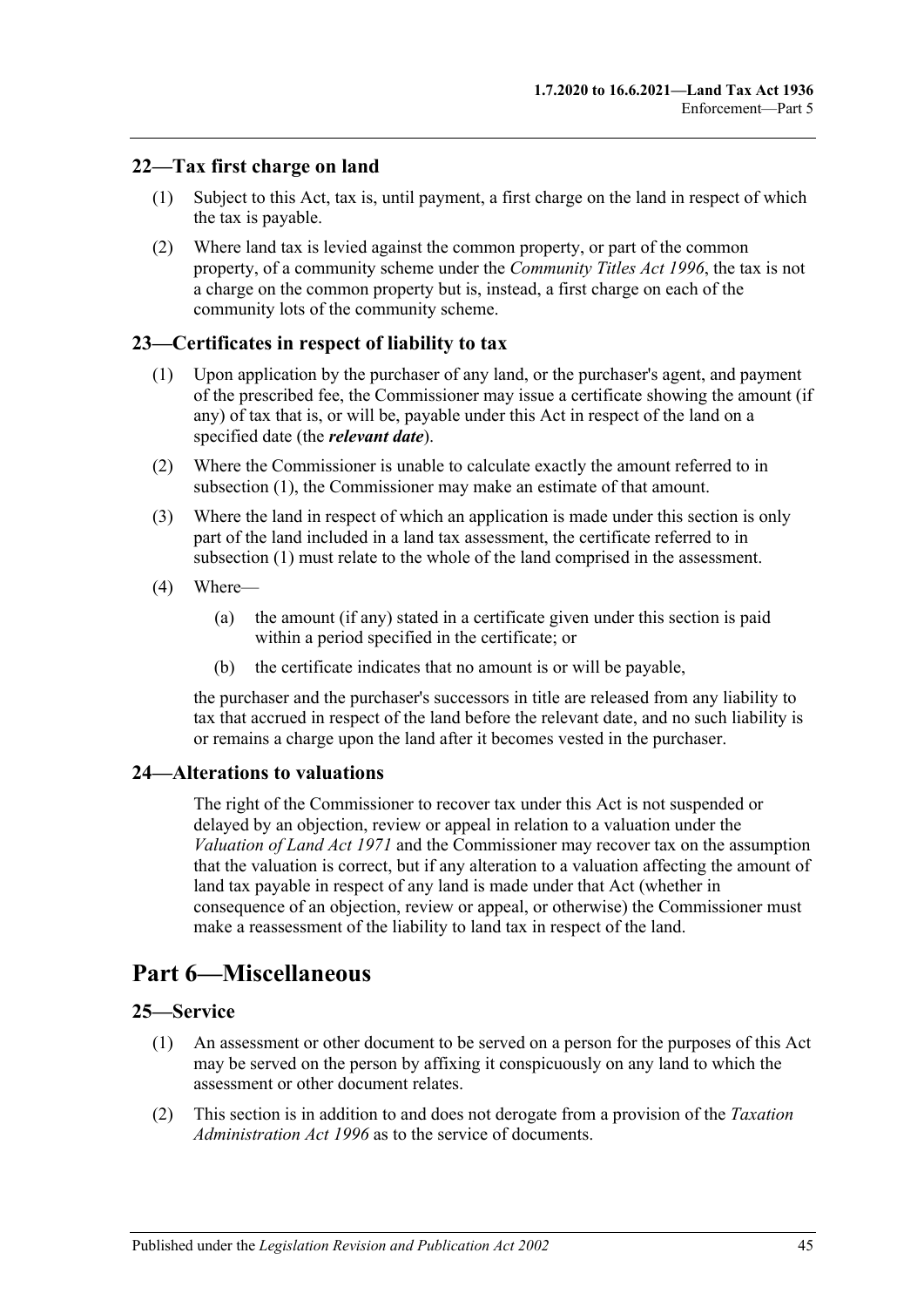#### <span id="page-45-0"></span>**26—Regulations**

- (1) The Governor may make regulations for the purposes of this Act.
- (2) Any such regulation may impose a fine not exceeding \$125 for breach of a regulation.

# <span id="page-45-1"></span>**Schedule 1—Calculation of land tax (tables)**

**Note—**

For Threshold values see [section](#page-23-5) 8A.

# **Part 1—Interpretation**

#### <span id="page-45-2"></span>**1—Interpretation**

In this Schedule—

*LT (TA)* means the land tax payable with respect to land with a taxable value equal to Threshold A;

*LT (TB)* means the land tax payable with respect to land with a taxable value equal to Threshold B;

*LT (TC)* means the land tax payable with respect to land with a taxable value equal to Threshold C;

*LT (TD)* means the land tax payable with respect to land with a taxable value equal to Threshold D.

# **Part 2—Scales of land tax**

## <span id="page-45-3"></span>**2—2020/2021 and 2021/2022**

Land tax for the 2020/2021 financial year and the 2021/2022 financial year is calculated on the basis of the taxable value of the land in accordance with the following table:

| Taxable value of land                   | <b>Amount of tax</b>                                                                  |
|-----------------------------------------|---------------------------------------------------------------------------------------|
| Not exceeding Threshold A               | Nil                                                                                   |
| Exceeding Threshold A but not           | \$0.50 for every \$100 or fractional part of                                          |
| exceeding Threshold B                   | \$100 over Threshold A                                                                |
| Exceeding Threshold B but not           | LT (TB) plus $$1.25$ for every $$100$ or                                              |
| exceeding Threshold C                   | fractional part of \$100 over Threshold B                                             |
| Exceeding Threshold C but not exceeding | LT (TC) plus $$2.00$ for every $$100$ or                                              |
| Threshold D                             | fractional part of \$100 over Threshold C                                             |
| <b>Exceeding Threshold D</b>            | LT (TD) plus $$2.40$ for every $$100$ or<br>fractional part of \$100 over Threshold D |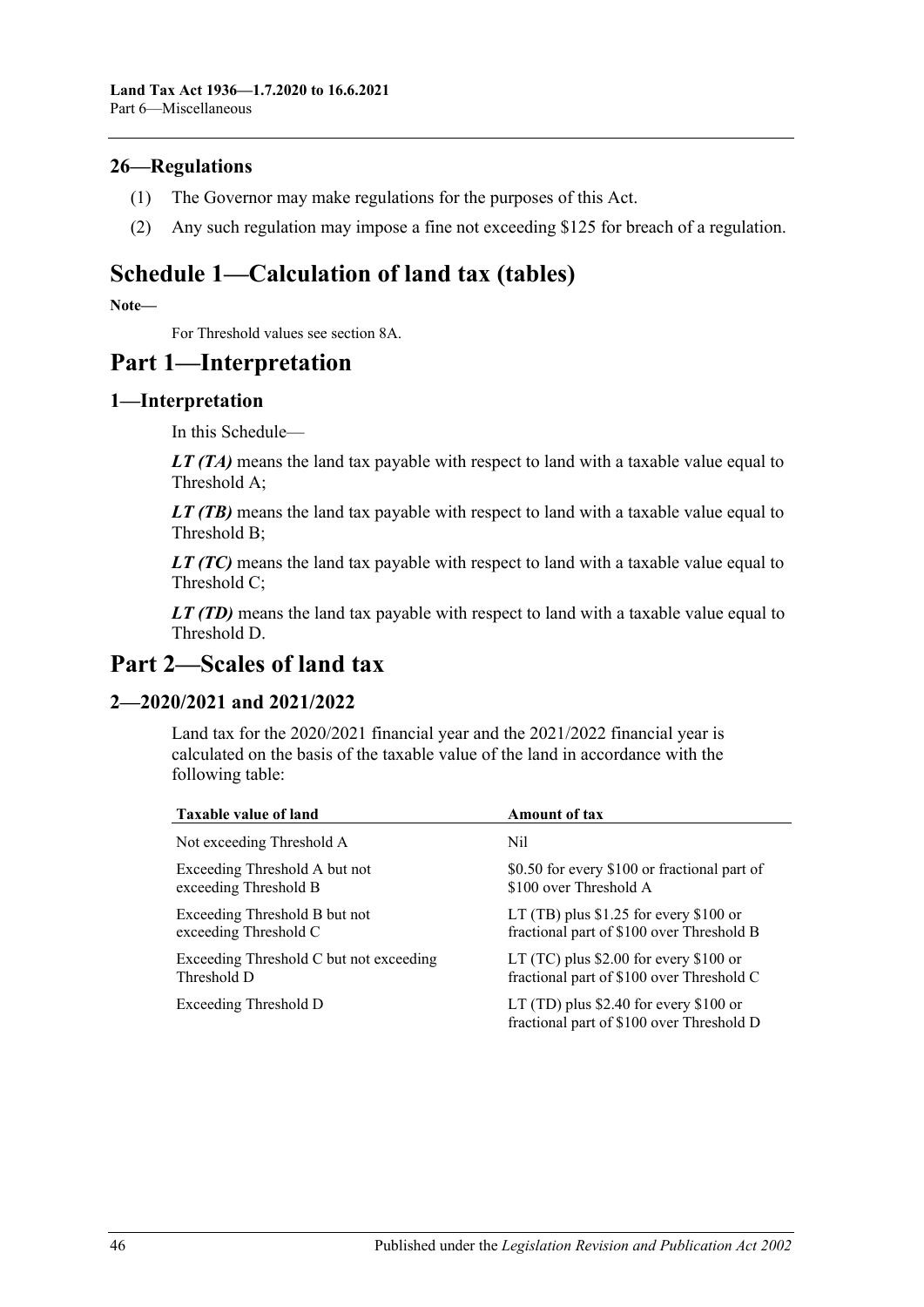#### <span id="page-46-0"></span>**3—2022/2023 and subsequent years**

Land tax for the 2022/2023 financial year and for each subsequent financial year is calculated on the basis of the taxable value of the land in accordance with the following table:

| <b>Taxable value of land</b>            | <b>Amount of tax</b>                                                                  |
|-----------------------------------------|---------------------------------------------------------------------------------------|
| Not exceeding Threshold A               | Nil                                                                                   |
| Exceeding Threshold A but not           | \$0.50 for every \$100 or fractional part                                             |
| exceeding Threshold B                   | of \$100 over Threshold A                                                             |
| Exceeding Threshold B but not           | LT (TB) plus $$1.00$ for every $$100$ or                                              |
| exceeding Threshold C                   | fractional part of \$100 over Threshold B                                             |
| Exceeding Threshold C but not exceeding | LT (TC) plus $$2.00$ for every $$100$ or                                              |
| Threshold D                             | fractional part of \$100 over Threshold C                                             |
| Exceeding Threshold D                   | LT (TD) plus $$2.40$ for every $$100$ or<br>fractional part of \$100 over Threshold D |

# **Part 3—Scales of land tax for trusts**

## <span id="page-46-1"></span>**4—2020/2021 and 2021/2022 (trusts)**

Land tax for the 2020/2021 financial year and the 2021/2022 financial year is calculated on the basis of the taxable value of the land in accordance with the following table:

| <b>Taxable value of land</b>                           | <b>Amount of tax</b>                                                                  |
|--------------------------------------------------------|---------------------------------------------------------------------------------------|
| Not exceeding \$25 000                                 | Nil                                                                                   |
| Exceeding \$25 000 but not exceeding Threshold A       | \$125 plus \$0.50 for every \$100 or fractional<br>part of \$100 over \$25 000        |
| Exceeding Threshold A but not<br>exceeding Threshold B | LT $(TA)$ plus \$1.00 for every \$100 or<br>fractional part of \$100 over Threshold A |
| Exceeding Threshold B but not<br>exceeding Threshold C | LT (TB) plus $$1.75$ for every $$100$ or<br>fractional part of \$100 over Threshold B |
| Exceeding Threshold C but not exceeding<br>Threshold D | LT (TC) plus $$2.40$ for every $$100$ or<br>fractional part of \$100 over Threshold C |
| Exceeding Threshold D                                  | LT (TD) plus $$2.40$ for every $$100$ or<br>fractional part of \$100 over Threshold D |

## <span id="page-46-2"></span>**5—2022/2023 and subsequent years (trusts)**

Land tax for the 2022/2023 financial year and for each subsequent financial year is calculated on the basis of the taxable value of the land in accordance with the following table:

| <b>Taxable value of land</b>                           | <b>Amount of tax</b>                                                                  |
|--------------------------------------------------------|---------------------------------------------------------------------------------------|
| Not exceeding \$25 000                                 | Nil                                                                                   |
| Exceeding \$25,000 but not exceeding Threshold A       | \$125 plus \$0.50 for every \$100 or fractional<br>part of \$100 over \$25 000        |
| Exceeding Threshold A but not<br>exceeding Threshold B | LT $(TA)$ plus \$1.00 for every \$100 or<br>fractional part of \$100 over Threshold A |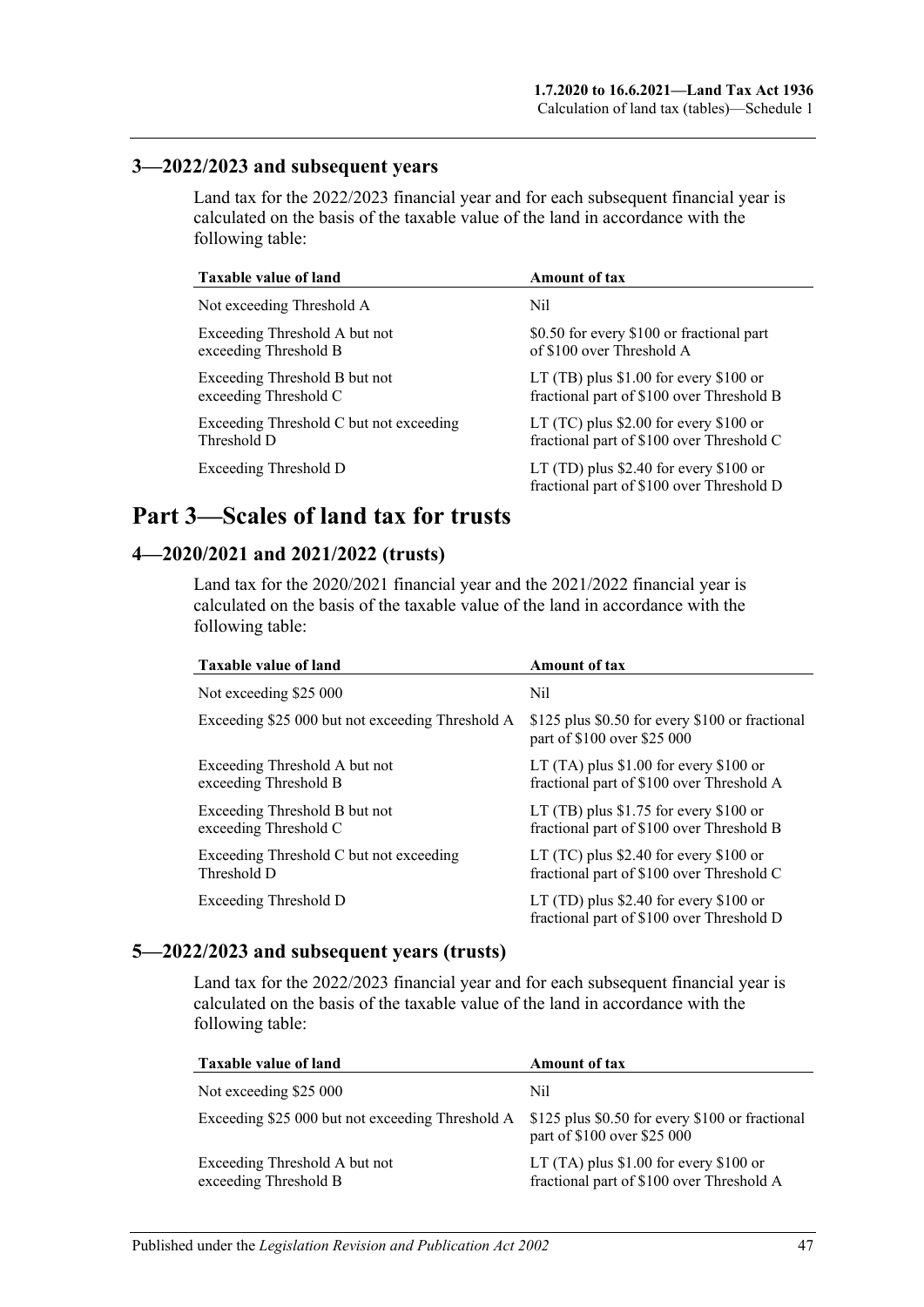| <b>Taxable value of land</b>            | <b>Amount of tax</b>                                                                  |
|-----------------------------------------|---------------------------------------------------------------------------------------|
| Exceeding Threshold B but not           | LT (TB) plus $$1.50$ for every $$100$ or                                              |
| exceeding Threshold C                   | fractional part of \$100 over Threshold B                                             |
| Exceeding Threshold C but not exceeding | LT (TC) plus $$2.40$ for every $$100$ or                                              |
| Threshold D                             | fractional part of \$100 over Threshold C                                             |
| Exceeding Threshold D                   | LT (TD) plus $$2.40$ for every $$100$ or<br>fractional part of \$100 over Threshold D |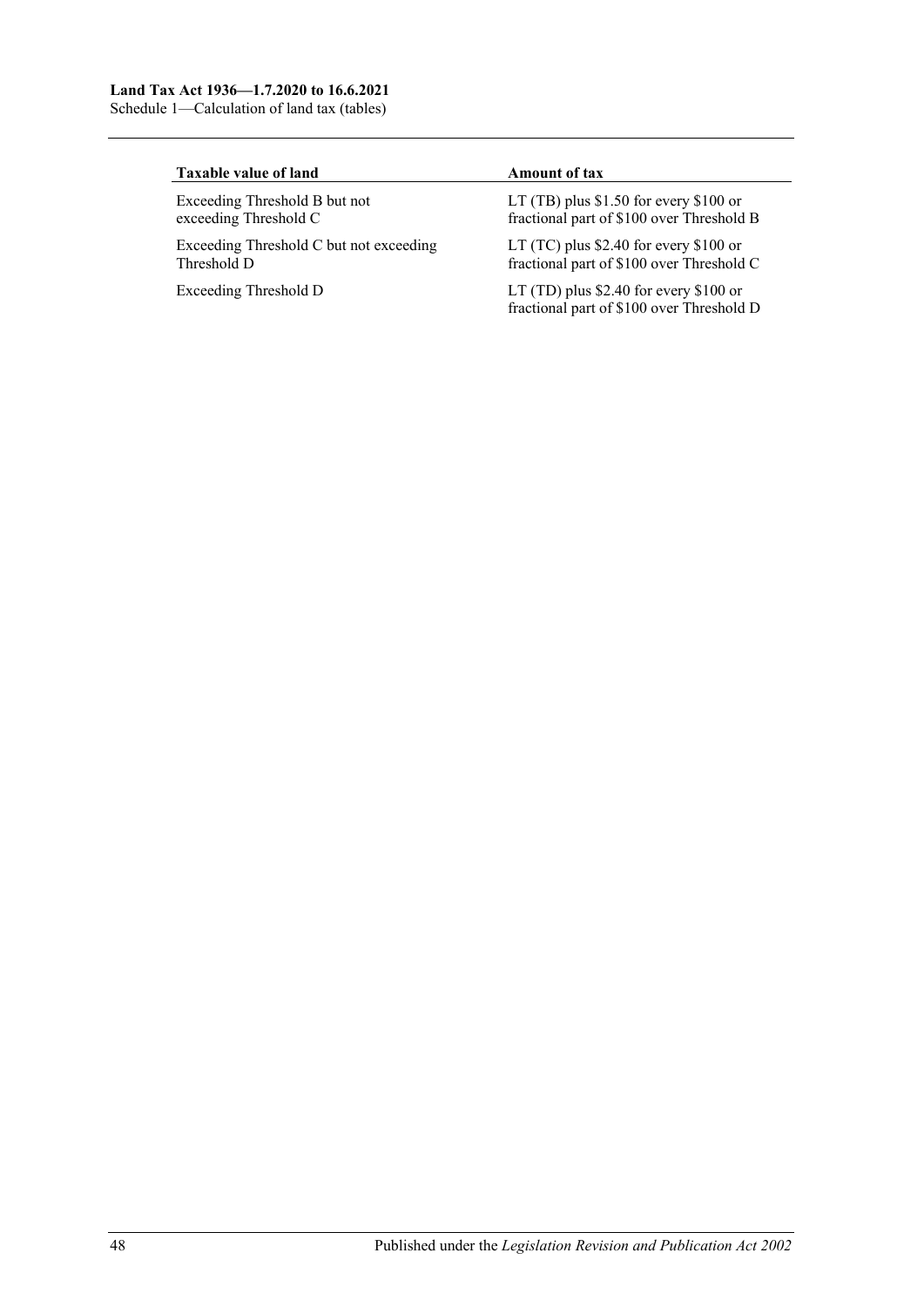# <span id="page-48-0"></span>**Legislative history**

### **Notes**

- Please note—References in the legislation to other legislation or instruments or to titles of bodies or offices are not automatically updated as part of the program for the revision and publication of legislation and therefore may be obsolete.
- Earlier versions of this Act (historical versions) are listed at the end of the legislative history.
- For further information relating to the Act and subordinate legislation made under the Act see the Index of South Australian Statutes or www.legislation.sa.gov.au.

## **Legislation repealed by principal Act**

The *Land Tax Act 1936* repealed the following:

*Taxation Act 1927 Taxation Amendment Act 1927 Taxation Act Amendment Act 1929 Taxation Act 1930 Land Tax Act 1931 Taxation Act 1933 Taxation Act 1934 Taxation Act 1935*

# **Principal Act and amendments**

New entries appear in bold.

| Year No |           | Title                                              | Assent     | Commencement                        |
|---------|-----------|----------------------------------------------------|------------|-------------------------------------|
|         | 1936 2318 | Land Tax Act 1936                                  | 26.11.1936 | 7.1.1937 (Gazette 7.1.1937 p1)      |
| 1942    | -34       | Land Tax Act Amendment Act 1942                    | 26.11.1942 | 26.11.1942                          |
| 1948    | -16       | Land Tax Act Amendment Act 1948                    | 23.9.1948  | 23.9.1948                           |
| 1952    | 47        | Land Tax Act Amendment Act 1952                    | 4.12.1952  | 4.12.1952                           |
| 1961    | -8        | Land Tax Act Amendment Act 1961                    | 19.10.1961 | 19.10.1961                          |
| 1965    | 32        | Land Tax Act Amendment Act 1965                    | 2.12.1965  | 2.12.1965                           |
| 1966    | 39        | Land Tax Act Amendment Act 1966                    | 25.8.1966  | 25.8.1966                           |
| 1967    | 40        | Land Tax Act Amendment Act 1967                    | 28.9.1967  | $22.2.1968$ : s 1(1)                |
| 1969    | 56        | Land Tax Act Amendment Act 1969                    | 4.12.1969  | 21.5.1970 (Gazette 21.5.1970 p1842) |
| 1970    | 49        | Land Tax Act Amendment Act 1970                    | 10.12.1970 | 30.6.1971 (Gazette 10.6.1971 p2830) |
| 1971    | 53        | Land Tax Act Amendment Act 1971                    | 23.9.1971  | 23.9.1971                           |
| 1972    | 78        | Land Tax Act Amendment Act 1972                    | 5.10.1972  | At midnight on 30.6.1972: s 2       |
| 1972    | 79        | Statutes Amendment (Valuation of<br>Land) Act 1972 | 5.10.1972  | $1.6.1972$ : s 2                    |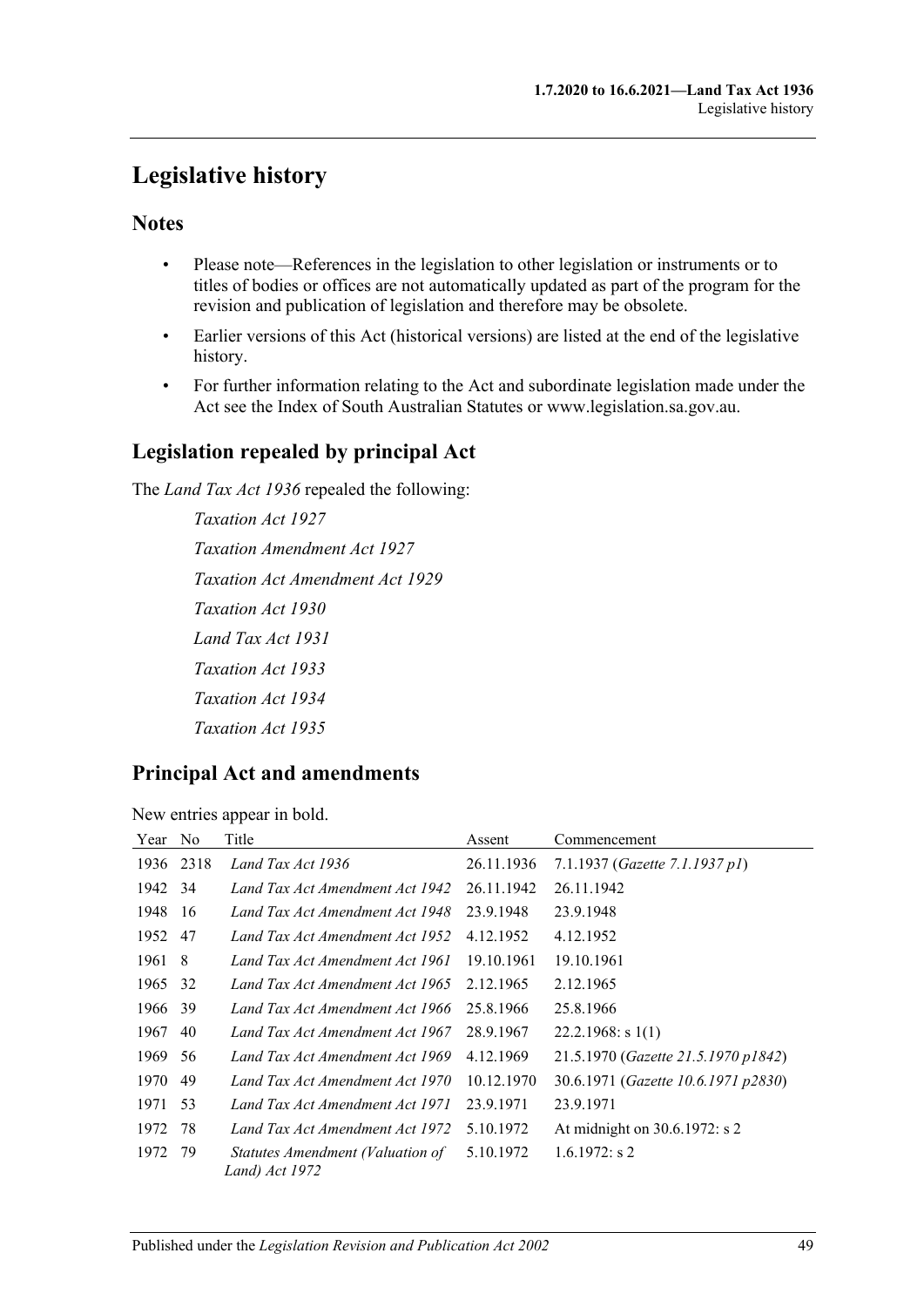| 1974 | -16 | Rates and Taxes Remission<br>Act 1974                           | 4.4.1974   | $1.7.1973$ : s 2                                                                                 |
|------|-----|-----------------------------------------------------------------|------------|--------------------------------------------------------------------------------------------------|
| 1974 | 109 | Land Tax Act Amendment Act 1974                                 | 5.12.1974  | 5.12.1974                                                                                        |
| 1975 | 48  | Land Tax Act Amendment Act 1975                                 | 10.4.1975  | 2.6.1975 (Gazette 22.5.1975 p1987)                                                               |
| 1975 | 98  | Statutes Amendment (Rates and<br>Taxes Remission) Act 1975      | 20.11.1975 | $1.7.1975$ : s 2                                                                                 |
| 1976 | 41  | Land Tax Act Amendment Act 1976                                 | 22.10.1976 | $30.6.1976$ : s 2                                                                                |
| 1977 | 32  | Land Tax Act Amendment Act 1977                                 | 27.10.1977 | 30.6.1977: s2                                                                                    |
| 1977 | 55  | Statutes Amendment (Rates and<br>Taxes Remission) Act 1977      | 15.12.1977 | $1.7.1978$ : s 2                                                                                 |
| 1979 | 61  | Land Tax Act Amendment Act 1979                                 | 8.11.1979  | $30.6.1979$ : s 2                                                                                |
| 1981 | 29  | Statutes Amendment (Valuation of<br>Land) Act 1981              | 19.3.1981  | 30.6.1981 (Gazette 4.6.1981 p1640)                                                               |
| 1982 | 79  | Land Tax Act Amendment Act 1982                                 | 9.9.1982   | 30.6.1982: s 2 except s 15-8.12.1983<br>(Gazette 8.12.1983 p1616)                                |
| 1983 | 80  | Land Tax Act Amendment Act 1983                                 | 24.11.1983 | $30.6.1983$ : s 2                                                                                |
| 1984 | 88  | Valuation of Land Act Amendment<br>Act 1984                     | 29.11.1984 | 11.7.1985 (Gazette 4.7.1985 p6)                                                                  |
| 1985 | 79  | Land Tax Act Amendment Act 1985                                 | 22.8.1985  | At midnight on 30.6.1985: s 2                                                                    |
| 1986 | 62  | Land Tax Act Amendment Act 1986                                 | 6.11.1986  | At midnight on $30.6.1986$ : s $2(1)$ except<br>s 7 & Sch-18.5.1987 (Gazette<br>23.4.1987 p1072) |
| 1986 | 78  | Rates and Land Tax Remission<br>Act 1986                        | 4.12.1986  | 1.4.1987 (Gazette 26.3.1987 p702)                                                                |
| 1987 | 2   | <b>Statutes Amendment (Taxation)</b><br>Act 1987                | 5.3.1987   | 5.3.1987                                                                                         |
| 1987 | 72  | Land Tax Act Amendment Act 1987                                 | 5.11.1987  | At midnight on 30.6.1987: s 2                                                                    |
| 1988 | 63  | Land Tax Act Amendment Act 1988                                 | 27.10.1988 | At midnight on 30.6.1988: s 2                                                                    |
| 1989 | 48  | Land Tax Act Amendment Act 1989                                 | 31.8.1989  | At midnight on 30.6.1989: s 2                                                                    |
| 1990 | 44  | Land Tax Act Amendment Act 1990                                 | 25.10.1990 | At midnight on 30.6.1990: s 2                                                                    |
| 1991 | 46  | Land Tax (Miscellaneous)<br>Amendment Act 1991                  | 21.11.1991 | At midnight on 30.6.1991: s 2                                                                    |
| 1992 | 50  | Land Tax (Rates) Amendment<br>Act 1992                          | 29.10.1992 | At midnight on 30.6.1992: s 2                                                                    |
| 1992 | 71  | Statutes Amendment (Expiation of<br>Offences) Act 1992          | 19.11.1992 | 1.3.1993 (Gazette 18.2.1993 p600)                                                                |
| 1993 | 77  | Land Tax (Rates) Amendment<br>Act 1993                          | 27.10.1993 | At midnight on 30.6.1993: s 2                                                                    |
| 1994 | 63  | Land Tax (Scale Adjustment)<br>Amendment Act 1994               | 3.11.1994  | At midnight on 30.6.1994: s 2                                                                    |
| 1995 | 70  | Land Tax (Home Unit Companies)<br>Amendment Act 1995            | 2.11.1995  | At midnight on 30.6.1995: s 2                                                                    |
| 1996 | 38  | <b>Statutes Amendment (Community</b><br>Titles) Act 1996        | 9.5.1996   | ss 9 & 10-4.11.1996 (Gazette<br>31.10.1996 p1460)                                                |
| 1996 | 82  | <b>Statutes Amendment (Taxation</b><br>Administration) Act 1996 | 5.12.1996  | Pt 4 (ss $34-62$ ) & Sch (cl 3)-1.7.1997<br>(Gazette 19.12.1996 p1924)                           |
| 1997 | 81  | Land Tax (Land Held On Trust)<br>Amendment Act 1997             | 24.12.1997 | 24.12.1997                                                                                       |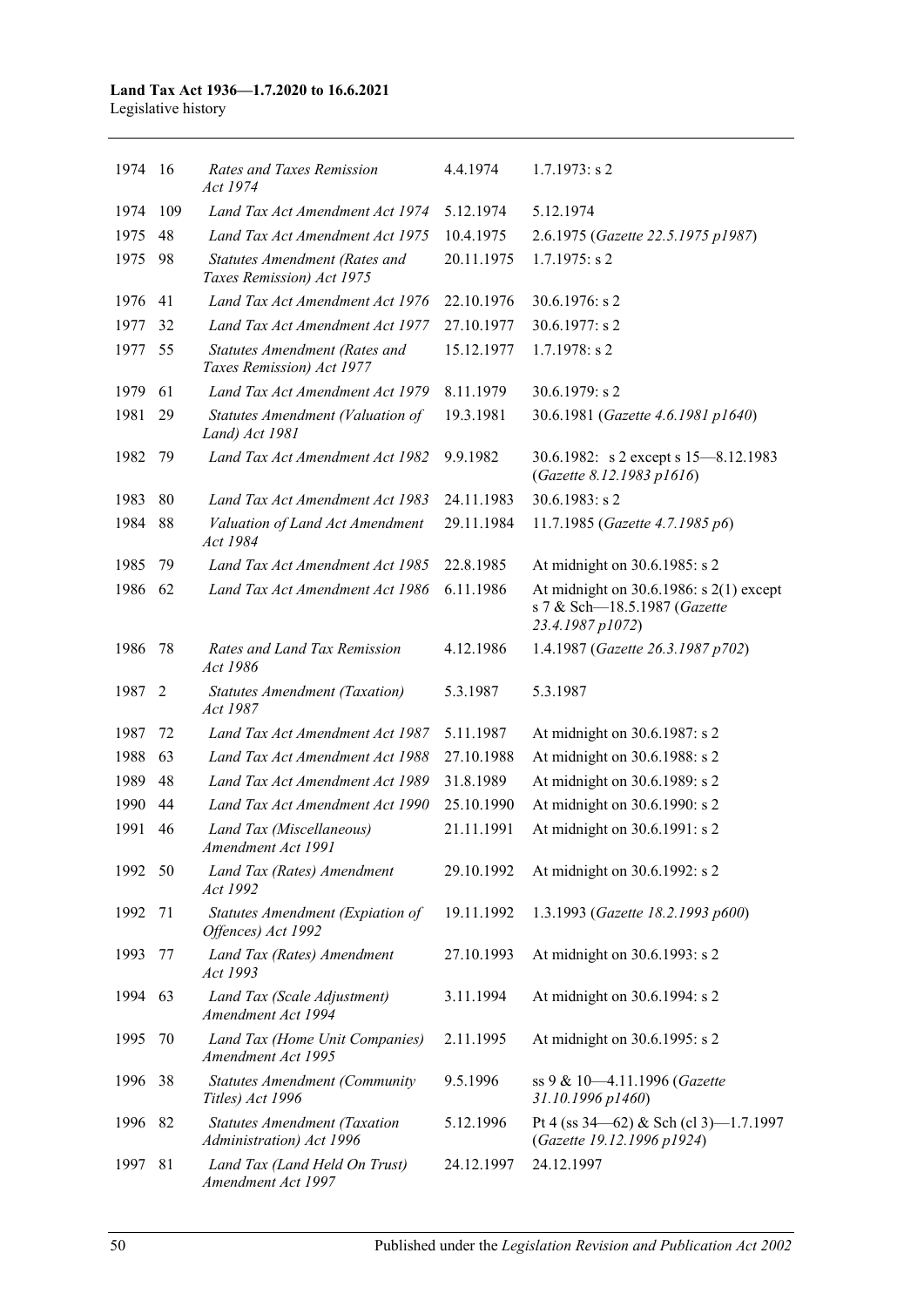| 2019    | 38 | <b>Land Tax (Miscellaneous)</b><br><b>Amendment Act 2019</b>               | 5.12.2019  | 5.12.2019 except Pt 2 & Sch 1<br>$(Pt 2)$ —30.6.2020 immediately after<br>Pt 8 of 35/2018                      |
|---------|----|----------------------------------------------------------------------------|------------|----------------------------------------------------------------------------------------------------------------|
| 2018    | 35 | <b>Statutes Amendment and Repeal</b><br>(Budget Measures) Act 2018         | 22.11.2018 | Pt $8$ (ss 110 $\&$ 111)—at midnight on<br>30.6.2020: $s$ 2(3)                                                 |
| 2016    | 57 | Statutes Amendment (Budget 2016)<br>Act 2016                               | 8.12.2016  | Pt 6 (ss $65-67$ )—at midnight on<br>$30.6.2016$ : s $2(3)$                                                    |
| 2015 41 |    | Statutes Amendment and Repeal<br>(Budget 2015) Act 2015                    | 26.11.2015 | Pt 3 (ss $6-10$ )—at midnight on<br>$30.6.2015$ : s 2(3)                                                       |
| 2010    | -7 | Land Tax (Miscellaneous)<br>Amendment Act 2010                             | 1.7.2010   | s 4(3), (6) & (7)—at midnight on<br>30.6.2009; ss 4(1), (2), (4) & (5), 5 &<br>6-at midnight on 30.6.2010: s 2 |
| 2008    | 38 | <b>Statutes Amendment and Repeal</b><br>(Taxation Administration) Act 2008 | 23.10.2008 | Pt 3 (s $24$ )-1.7.2009 ( <i>Gazette</i><br>11.12.2008 p5475                                                   |
| 2007    | 33 | Statutes Amendment (Budget 2007)<br>Act 2007                               | 9.8.2007   | Pt 3 (ss 5 & 6)—at midnight on<br>30.6.2008: $s$ 2(3)                                                          |
| 2006    | 43 | <b>Statutes Amendment (Domestic</b><br>Partners) Act 2006                  | 14.12.2006 | Pt 50 (s 144)-1.6.2007 (Gazette<br>26.4.2007 p1352)                                                            |
| 2005    | 28 | Statutes Amendment (Budget 2005)<br>Act 2005                               | 30.6.2005  | Pt 2 (ss $4-7$ )—at midnight on<br>30.6.2005: $s$ 2(1)                                                         |
| 2001    | 27 | <b>Statutes Amendment (Taxation</b><br>Measures) Act 2001                  | 26.7.2001  | Pt 2 (s 4)—26.7.2001: s 2(1)                                                                                   |
| 1999    | 83 | Land Tax (Intensive Agistment)<br>Amendment Act 1999                       | 2.12.1999  | At midnight on 30.6.1999: s 2                                                                                  |
|         |    |                                                                            |            |                                                                                                                |

## **Provisions amended since 3 February 1976**

- Legislative history prior to 3 February 1976 appears in marginal notes and footnotes included in the consolidation of this Act contained in Volume 5 of The Public General Acts of South Australia 1837-1975 at page 575.
- Certain textual alterations were made to this Act by the Commissioner of Statute Revision when preparing the reprint of the Act that incorporated all amendments in force as at 18 May 1987. A Schedule of these alterations was laid before Parliament on 6 August 1987.

New entries appear in bold.

Entries that relate to provisions that have been deleted appear in italics.

| Provision               | How varied                                    | Commencement |
|-------------------------|-----------------------------------------------|--------------|
| Long title              | substituted by 82/1996 s 34                   | 1.7.1997     |
| Pt <sub>1</sub>         | heading deleted by 82/1996 s 35               | 1.7.1997     |
|                         | heading inserted by 38/2019 s 4               | 1.7.2020     |
| s 1                     | amended by $62/1986$ s 7 (Sch)                | 18.5.1987    |
| ss 2 and 3              | deleted by $62/1986$ s 7 (Sch)                | 18.5.1987    |
| s <sub>2</sub>          |                                               |              |
| s(2(1))                 | s 4(1) amended by $62/1986$ s 7 (Sch)         | 18.5.1987    |
|                         | s 4(1) redesignated as s 2(1) by 82/1996 s 62 | 1.7.1997     |
| administration<br>trust | inserted by $38/2019$ s $5(1)$                | 1.7.2020     |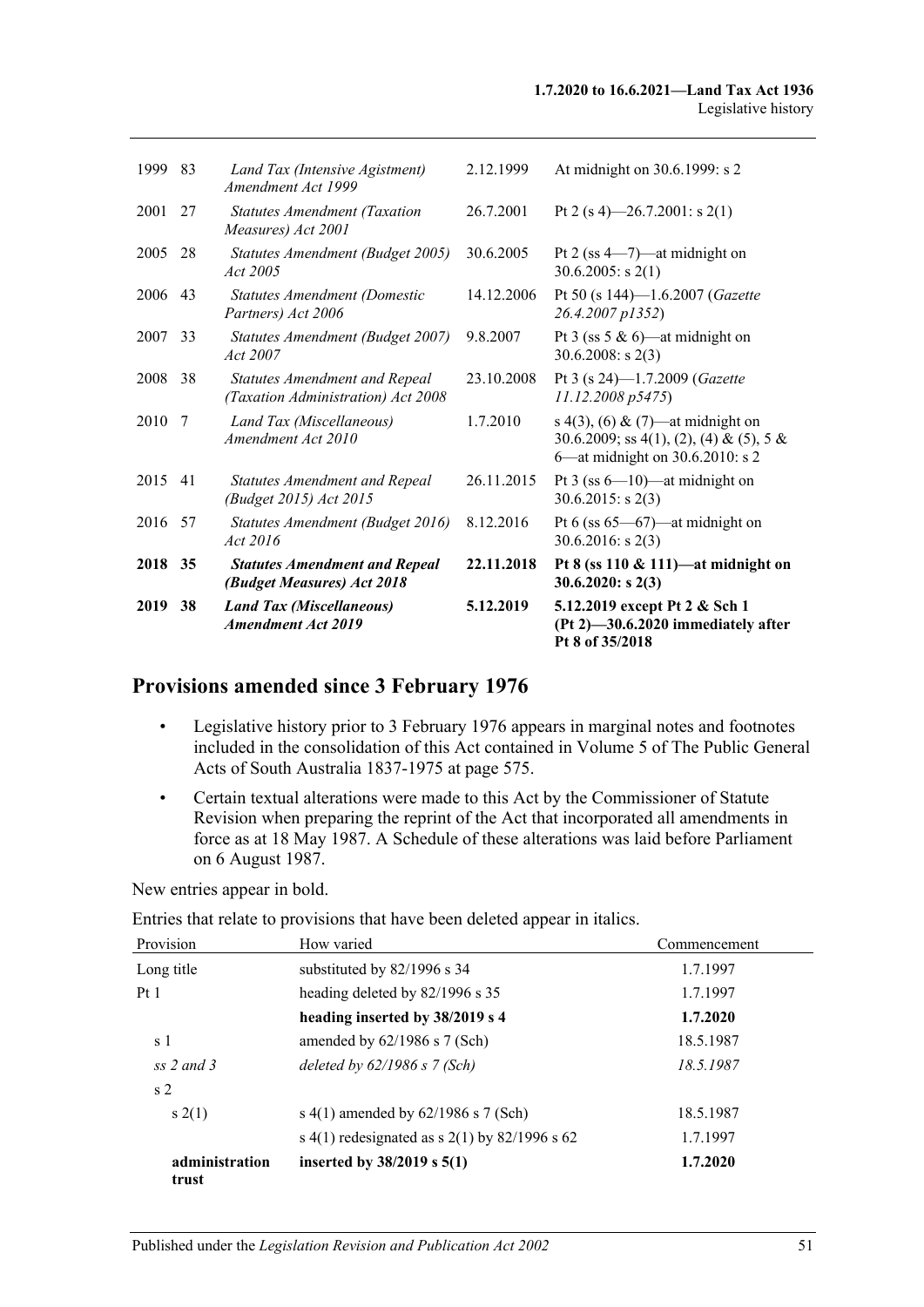| aggregation<br>principle               | inserted by $63/1994 s 3$                     | 1.7.1994  |
|----------------------------------------|-----------------------------------------------|-----------|
|                                        | deleted by $38/2019$ s $5(1)$                 | 1.7.2020  |
| assessment or<br>reassessment          | inserted by $82/1996$ s $36(a)$               | 1.7.1997  |
| association                            | inserted by $57/2016$ s 65                    | 1.7.2016  |
| beneficiary                            | inserted by $38/2019$ s $5(2)$                | 1.7.2020  |
| business of<br>primary<br>production   | amended by 79/1982 s 3                        | 30.6.1982 |
|                                        | amended by $83/1999$ s $3(a)$                 | 1.7.1999  |
| child<br>maintenance land              | inserted by $38/2019$ s $5(3)$                | 1.7.2020  |
| the Commissioner                       | substituted by 62/1986 s 7 (Sch)              | 18.5.1987 |
|                                        | substituted by $82/1996$ s $36(b)$            | 1.7.1997  |
| Commonwealth<br>Superannuation<br>Act  | inserted by $38/2019$ s $5(4)$                | 1.7.2020  |
|                                        | concessional trust inserted by 38/2019 s 5(5) | 1.7.2020  |
| contribution                           | deleted by $62/1986$ s 7 (Sch)                | 18.5.1987 |
| contributor                            | deleted by $62/1986$ s 7 (Sch)                | 18.5.1987 |
| controlling<br>interest                | inserted by $38/2019$ s $5(5)$                | 1.7.2020  |
| corporation                            | inserted by $38/2019$ s $5(5)$                | 1.7.2020  |
| declared livestock                     | inserted by $83/1999$ s $3(b)$                | 1.7.1999  |
| declared rural<br>land                 | substituted by $41/1976 s 3$                  | 30.6.1976 |
|                                        | deleted by $29/1981 s 9(a)$                   | 30.6.1981 |
| defined rural<br>area                  | amended by 38/2019 s 5(6)                     | 1.7.2020  |
| defined shack-site<br>area             | inserted by $50/1992$ s $3(a)$                | 1.7.1992  |
|                                        | amended by 38/2019 s 5(7)                     | 1.7.2020  |
| determination of<br>unimproved value   | deleted by $29/1981 s 9(b)$                   | 30.6.1981 |
| determination of<br>site value         | inserted by $29/1981$ s $9(b)$                | 30.6.1981 |
| discretionary<br>trust                 | inserted by 38/2019 s 5(8)                    | 1.7.2020  |
| document                               | inserted by $70/1995$ s $3(a)$                | 1.7.1995  |
| excluded trust                         | inserted by 38/2019 s 5(9)                    | 1.7.2020  |
| fixed trust                            | inserted by 38/2019 s 5(9)                    | 1.7.2020  |
| improvements                           | deleted by $29/1981 s$ 9(c)                   | 30.6.1981 |
| land used for<br>primary<br>production | substituted by $28/2005$ s 4(1)               | 1.7.2005  |
| liquidator                             | amended by $62/1986$ s 7 (Sch)                | 18.5.1987 |
|                                        |                                               |           |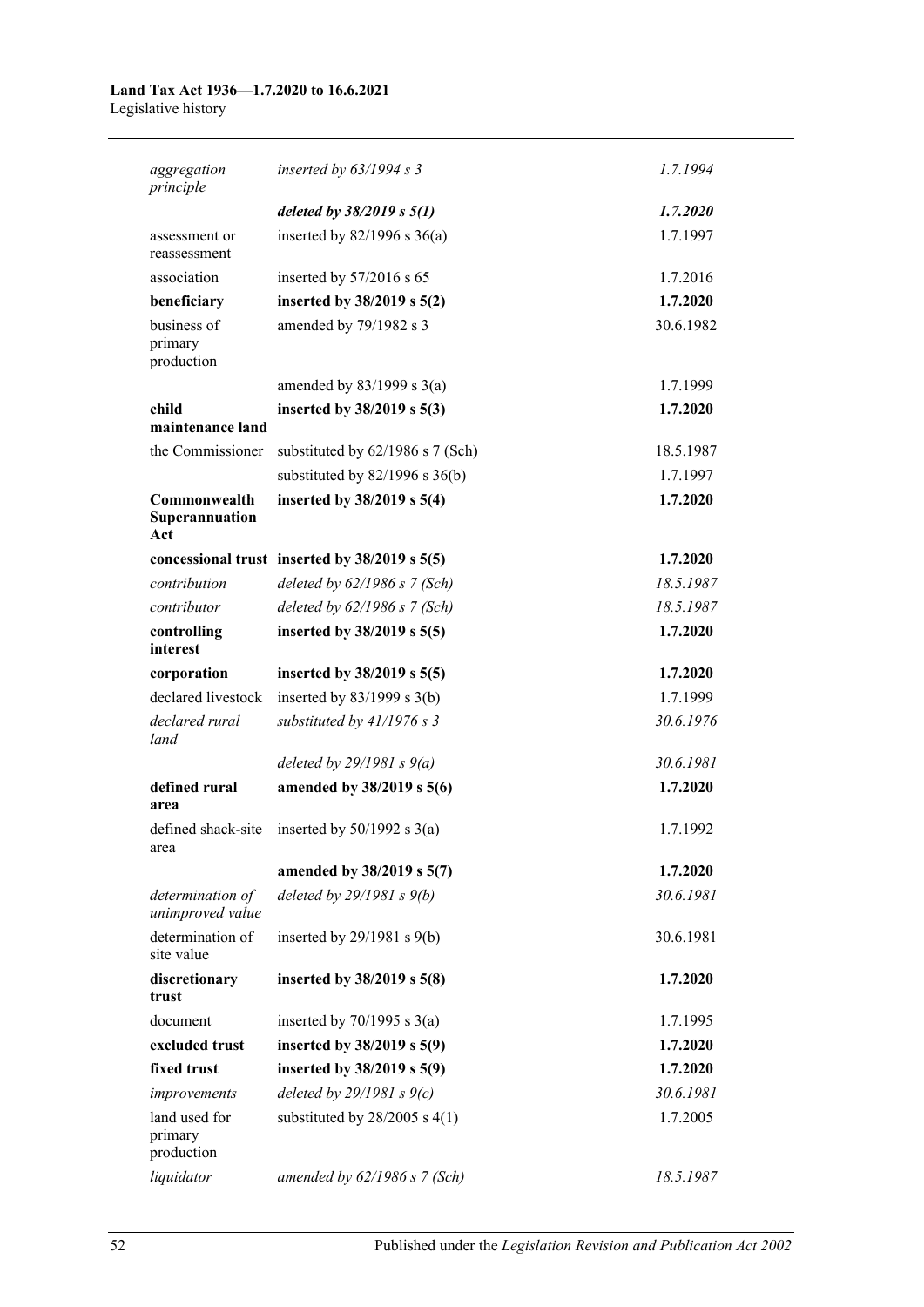|                                             | deleted by $82/1996 s 36(c)$                                | 1.7.1997  |
|---------------------------------------------|-------------------------------------------------------------|-----------|
| listed trust                                | inserted by 38/2019 s 5(10)                                 | 1.7.2020  |
| the metropolitan<br>area                    | substituted by $80/1983$ s 3                                | 30.6.1983 |
|                                             | deleted by $44/1990 s3$                                     | 1.7.1990  |
| owner                                       | amended by $62/1986$ s 7 (Sch)                              | 18.5.1987 |
|                                             | amended by $48/1989$ s $3(a)$ , (b)                         | 1.7.1989  |
|                                             | amended by $50/1992$ s $3(b)$ , (c)                         | 1.7.1992  |
|                                             | amended by 38/2019 s 5(11)                                  | 1.7.2020  |
| particular notice                           | amended by $62/1986$ s 7 (Sch)                              | 18.5.1987 |
|                                             | deleted by $82/1996 s 36(d)$                                | 1.7.1997  |
| public unit trust<br>scheme                 | inserted by 38/2019 s 5(12)                                 | 1.7.2020  |
| regulation                                  | deleted in pursuance of the Acts Republications<br>Act 1967 | 18.5.1987 |
| related<br>corporations                     | inserted by 38/2019 s 5(12)                                 | 1.7.2020  |
| residential land<br>exemption               | inserted by $38/2019$ s $5(12)$                             | 1.7.2020  |
| retirement village                          | inserted by 72/1987 s 3                                     | 1.7.1987  |
| returns                                     | amended by $62/1986$ s 7 (Sch)                              | 18.5.1987 |
|                                             | deleted by 82/1996 s 36(e)                                  | 1.7.1997  |
| shack site lease                            | inserted by $48/1989$ s $3(c)$                              | 1.7.1989  |
| site improvements                           | deleted by $29/1981 s 9(d)$                                 | 30.6.1981 |
| site value                                  | inserted by $29/1981$ s $9(d)$                              | 30.6.1981 |
| superannuation<br>trust                     | inserted by 38/2019 s 5(13)                                 | 1.7.2020  |
| tax                                         | substituted by $82/1996$ s $36(f)$                          | 1.7.1997  |
| taxable value                               | inserted by $38/2019$ s $5(14)$                             | 1.7.2020  |
| taxpayer                                    | amended by $82/1996$ s $36(g)$                              | 1.7.1997  |
| taxpayer in a<br>representative<br>capacity | deleted by 82/1996 s 36(h)                                  | 1.7.1997  |
| Treasurer                                   | deleted by $62/1986 s$ 7 (Sch)                              | 18.5.1987 |
| trust                                       | inserted by 38/2019 s 5(15)                                 | 1.7.2020  |
| trustee                                     | inserted by 38/2019 s 5(15)                                 | 1.7.2020  |
| unimproved value                            | deleted by $29/1981 s$ 9(e)                                 | 30.6.1981 |
| unit                                        | inserted by $38/2019$ s $5(15)$                             | 1.7.2020  |
| unit trust scheme                           | inserted by 38/2019 s 5(15)                                 | 1.7.2020  |
| widely held trust                           | inserted by 38/2019 s 5(15)                                 | 1.7.2020  |
| s 2(1a)—(1d)                                | inserted by 38/2019 s 5(16)                                 | 1.7.2020  |
| s(2)                                        | s 4(2) deleted by 29/1981 s 9(f)                            | 30.6.1981 |
|                                             | s 4(2) inserted by 70/1995 s 3(b)                           | 1.7.1995  |
|                                             | s 4(2) redesignated as s 2(2) by 82/1996 s 62               | 1.7.1997  |
| s(2(3))                                     | inserted by $28/2005$ s $4(2)$                              | 1.7.2005  |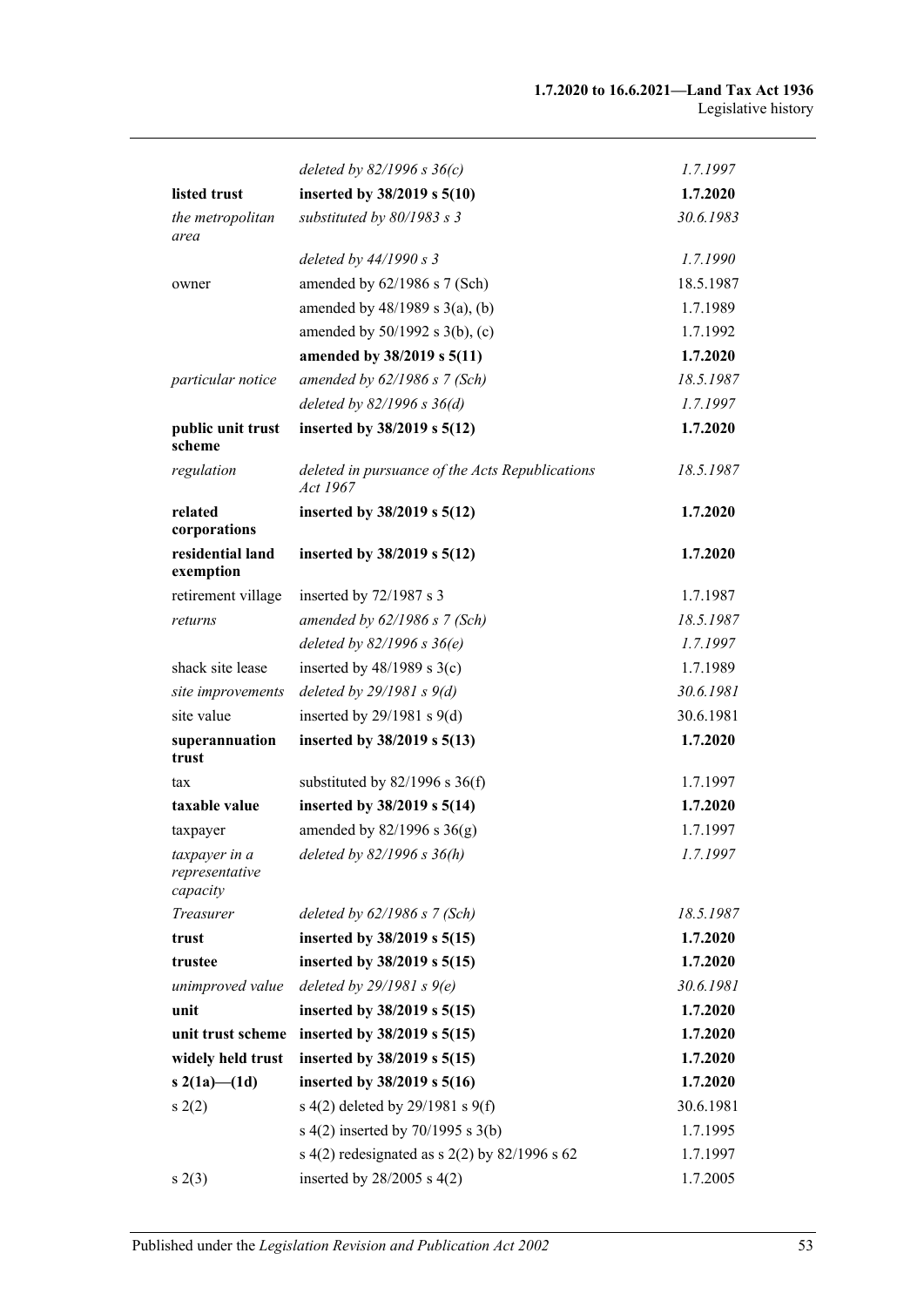| s <sub>3</sub>                           | s 5 inserted by 82/1996 s 37                                           | 1.7.1997  |
|------------------------------------------|------------------------------------------------------------------------|-----------|
|                                          | s 5 redesignated as s 3 by 82/1996 s 62                                | 1.7.1997  |
| Pt2                                      | amended by $62/1986$ s 7 (Sch)                                         | 18.5.1987 |
|                                          | amended by $2/1987 s 4$                                                | 5.3.1987  |
|                                          | deleted by 82/1996 s 37                                                | 1.7.1997  |
| Pt2                                      | heading inserted by 38/2019 s 6                                        | 1.7.2020  |
| Pt 2 Div 1                               | heading inserted by 38/2019 s 6                                        | 1.7.2020  |
| Pt3                                      | heading deleted by 82/1996 s 38                                        | 1.7.1997  |
| s <sub>4</sub>                           |                                                                        |           |
| s(4(1))                                  | s 10(1) amended by $41/1976$ s 4                                       | 30.6.1976 |
|                                          | s 10(1) amended by 32/1977 s 3(a)—(c)                                  | 30.6.1977 |
|                                          | s 10(1) amended by 61/1979 s 3(a)                                      | 30.6.1979 |
|                                          | s 10(1) amended by 79/1982 s 4                                         | 30.6.1982 |
|                                          | s 10(1) amended by $62/1986$ s 3                                       | 1.7.1986  |
|                                          | s $10(1)$ amended by $62/1986$ s 7 (Sch)                               | 18.5.1987 |
|                                          | s 10(1) amended by 82/1996 Sch cl 3                                    | 1.7.1997  |
|                                          | s 10(1) redesignated as $s$ 4(1) by 82/1996 s 62                       | 1.7.1997  |
|                                          | amended by 28/2005 s 5(1), (2)                                         | 1.7.2005  |
|                                          | amended by 57/2016 s 66                                                | 1.7.2016  |
|                                          | amended by 38/2019 s 7                                                 | 1.7.2020  |
| s(4(2)                                   | s 10(2) substituted by $82/1996$ s 39                                  | 1.7.1997  |
|                                          | s 10(2) redesignated as $s$ 4(2) by 82/1996 s 62                       | 1.7.1997  |
| s(4(3))                                  | s $10(3)$ deleted by $32/1977$ s $3(d)$                                | 30.6.1977 |
|                                          | s 10(3) inserted by $61/1979$ s 3(b)                                   | 30.6.1979 |
|                                          | s 10(3) amended by 82/1996 Sch cl 3                                    | 1.7.1997  |
|                                          | s 10(3) redesignated as $s$ 4(3) by 82/1996 s 62                       | 1.7.1997  |
| $s(4)$ and $(5)$                         | s 10(4) and (5) amended by 62/1986 s 7 (Sch)                           | 18.5.1987 |
|                                          | s 10(4) and (5) redesignated as $s$ 4(4) and (5) by<br>82/1996 s 62    | 1.7.1997  |
| s 5 before<br>substitution by<br>28/2005 | s 10A inserted by $61/1979$ s 4                                        | 30.6.1979 |
|                                          | s 10A redesignated as s 5 by 82/1996 s 62                              | 1.7.1997  |
| $s \frac{5(2)}{2}$                       | s $10A(2)$ amended by 82/1996 Sch cl 3                                 | 1.7.1997  |
|                                          | s 10A(2) redesignated as s $5(2)$ by 82/1996 s 62                      | 1.7.1997  |
| $s \; 5(3)$                              | s 10A(3) amended by 82/1996 s 40(a), Sch cl 3                          | 1.7.1997  |
|                                          | s 10A(3) redesignated as s $5(3)$ by 82/1996 s 62                      | 1.7.1997  |
| $s \, 5(4)$ and (5)                      | s $10A(4)$ and (5) substituted by 62/1986 s 7<br>(Sch)                 | 18.5.1987 |
|                                          | s $10A(4)$ and (5) redesignated as s $5(4)$ and (5)<br>by 82/1996 s 62 | 1.7.1997  |
| $s \, 5(6)$                              | s $10A(6)$ amended by $62/1986$ s 7 (Sch)                              | 18.5.1987 |
|                                          | s $10A(6)$ amended by $71/1992$ s $3(1)$ (Sch)                         | 1.3.1993  |
|                                          | s 10A(6) amended by 82/1996 s 40(b), Sch cl 3                          | 1.7.1997  |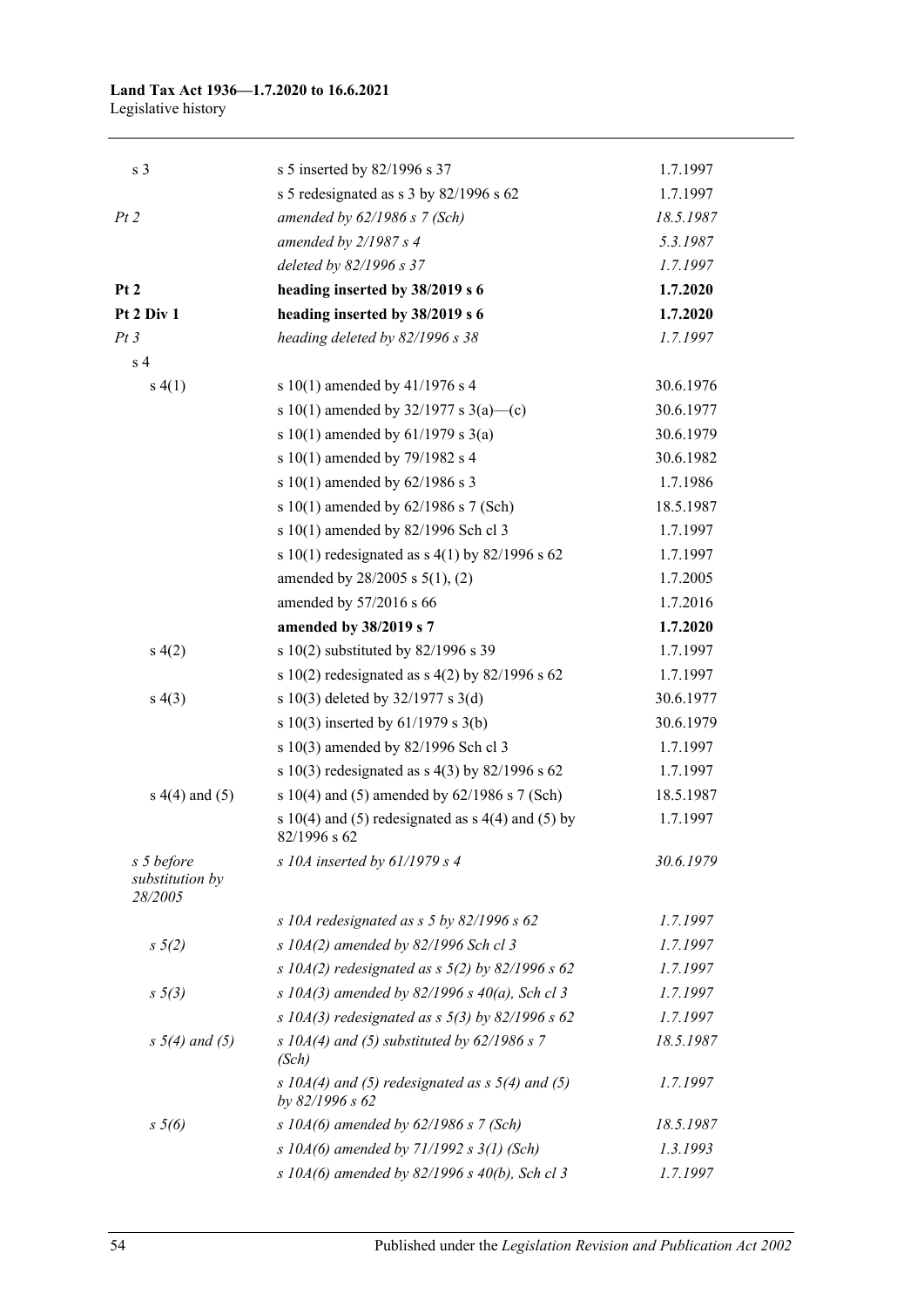|                                | s 10A(6) redesignated as s $5(6)$ by 82/1996 s 62           | 1.7.1997  |
|--------------------------------|-------------------------------------------------------------|-----------|
| $s \, 5(8)$                    | s $10A(8)$ amended by 82/1996 Sch cl 3                      | 1.7.1997  |
|                                | s 10A(8) redesignated as s $5(8)$ by 82/1996 s 62           | 1.7.1997  |
| $s \, 5(9)$                    | s $10A(9)$ substituted by 62/1986 s 7 (Sch)                 | 18.5.1987 |
|                                | s $10A(9)$ substituted by $71/1992$ s $3(1)$ (Sch)          | 1.3.1993  |
|                                | s 10A(9) amended by 82/1996 s 40(c)                         | 1.7.1997  |
|                                | s 10A(9) redesignated as s $5(9)$ by 82/1996 s 62           | 1.7.1997  |
| $s \frac{5}{10}$               | s $10A(10)$ amended by 62/1986 s 7 (Sch)                    | 18.5.1987 |
|                                | s $10A(10)$ redesignated as s $5(10)$ by 82/1996<br>$s\,62$ | 1.7.1997  |
| $s \frac{5}{11}$               | s $10A(11)$ amended by 79/1982 s $5(a)$ , (b)               | 30.6.1982 |
|                                | s $10A(11)$ amended by $62/1986$ s 7 (Sch)                  | 18.5.1987 |
|                                | s $10A(11)$ amended by 72/1987 s $4(a)$                     | 1.7.1987  |
|                                | s $10A(11)(a)(ii)$ deleted by 70/1995 s 4(a)                | 1.7.1995  |
|                                | s $10A(11)$ redesignated as s $5(11)$ by 82/1996<br>s 62    | 1.7.1997  |
| $s$ 10A(12)                    | s $10A(12)$ amended by 62/1986 s 7 (Sch)                    | 18.5.1987 |
|                                | s $10A(12)$ deleted by $70/1995$ s $4(b)$                   | 1.7.1995  |
| $s \frac{5(12)}{2}$            | s 10A(12a) inserted by 79/1982 s $5(c)$                     | 30.6.1982 |
|                                | s $10A(12a)$ substituted by 72/1987 s 4(b)                  | 1.7.1987  |
|                                | s 10A(12a) redesignated as s $5(12)$ by 82/1996<br>$s\,62$  | 1.7.1997  |
| $s$ 10A(14)                    | deleted by $82/1996 s 40(d)$                                | 1.7.1997  |
| Pt 2 Div 2                     | heading inserted by 38/2019 s 8                             | 1.7.2020  |
| s <sub>5</sub>                 | substituted by 28/2005 s 6                                  | 1.7.2005  |
| $s\ 5(10)$                     | amended by $7/2010$ s $4(3)$                                | 1.7.2009  |
|                                | amended by $7/2010$ s $4(1)$ , (2)                          | 1.7.2010  |
|                                | amended by $41/2015$ s $6(1)$                               | 1.7.2015  |
|                                | amended by 57/2016 s 67(1)                                  | 1.7.2016  |
| s $5(10a)$ (10c)               | inserted by $57/2016$ s $67(2)$                             | 1.7.2016  |
| $s\,5(11a)$                    | inserted by $7/2010$ s $4(4)$                               | 1.7.2010  |
| $s\,5(12)$                     | amended by $7/2010$ s $4(5)$                                | 1.7.2010  |
| $s\ 5(12a)$                    | inserted by $41/2015$ s $6(2)$                              | 1.7.2015  |
| $s\ 5(13)$                     |                                                             |           |
| approved provider              | inserted by $7/2010$ s $4(6)$                               | 1.7.2009  |
| close personal<br>relationship | inserted by 43/2006 s 144(1)                                | 1.6.2007  |
| close relative                 | amended by 43/2006 s 144(2)                                 | 1.6.2007  |
| domestic partner               | inserted by 43/2006 s 144(3)                                | 1.6.2007  |
| principal<br>beneficiary       | inserted by $41/2015$ s $6(3)$                              | 1.7.2015  |
| relative                       | amended by 43/2006 s 144(4), (5)                            | 1.6.2007  |
| residential care               | inserted by $7/2010$ s $4(7)$                               | 1.7.2009  |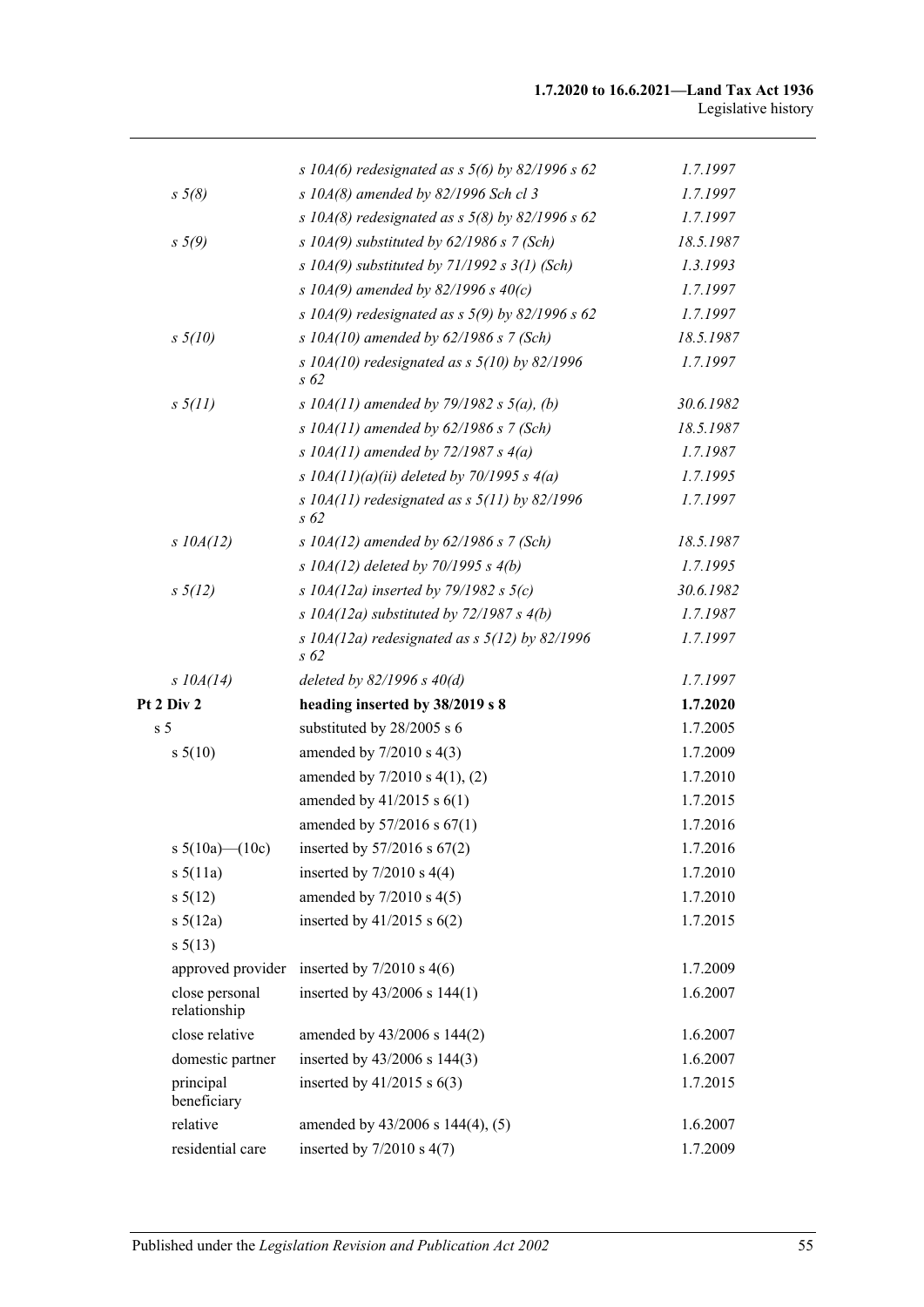| Social Security<br>Act                  | inserted by $41/2015$ s $6(4)$                     | 1.7.2015  |
|-----------------------------------------|----------------------------------------------------|-----------|
| special disability<br>trust             | inserted by $41/2015$ s $6(4)$                     | 1.7.2015  |
| spouse                                  | substituted by 43/2006 s 144(6)                    | 1.6.2007  |
| Veterans'<br><b>Entitlements Act</b>    | inserted by $41/2015$ s $6(5)$                     | 1.7.2015  |
| $s$ 5AA                                 | inserted by 38/2019 s 9                            | 1.7.2020  |
| $s$ 5A                                  | inserted by 27/2001 s 4                            | 26.7.2001 |
| $s$ 5A(1)                               | amended by $41/2015$ s $7(1)$                      | 1.7.2015  |
|                                         | (e)—(g) deleted by $41/2015$ s $7(1)$              | 1.7.2015  |
| s 5A(4)                                 | amended by $41/2015$ s $7(2)$                      | 1.7.2015  |
| $s$ 5A(6a)                              | inserted by 7/2010 s 5                             | 1.7.2010  |
| s <sub>6</sub>                          | s 10B inserted by 38/1996 s 9                      | 4.11.1996 |
|                                         | s 10B redesignated as s 6 by 82/1996 s 62          | 1.7.1997  |
|                                         | substituted by 38/2019 s 10                        | 1.7.2020  |
| Pt 2 Div 3                              | heading inserted by 38/2019 s 11                   | 1.7.2020  |
| s <sub>7</sub>                          | s 11 substituted by 61/1979 s 5                    | 30.6.1979 |
|                                         | s 11 amended by 29/1981 s 10                       | 30.6.1981 |
|                                         | s 11 substituted by 62/1986 s 4                    | 1.7.1986  |
|                                         | s 11 redesignated as s 7 by 82/1996 s 62           | 1.7.1997  |
| $s \ 7(2)$                              | s 11(2) amended by 82/1996 Sch cl 3                | 1.7.1997  |
|                                         | s 11(2) redesignated as s 7(2) by 82/1996 s 62     | 1.7.1997  |
| $S$ 11A                                 | amended by $61/1979 s 6$                           | 30.6.1979 |
|                                         | amended by 29/1981 s 11                            | 30.6.1981 |
|                                         | deleted by $62/1986 s 4$                           | 1.7.1986  |
| $s$ $11B$                               | deleted by $41/1976 s 5$                           | 30.6.1976 |
| s 8 before<br>substitution by<br>7/2010 | s 12 amended by $41/1976 s 6$                      | 30.6.1976 |
|                                         | s 12 amended by 32/1977 s 4                        | 30.6.1977 |
|                                         | s 12 amended by 79/1985 s 3                        | 1.7.1985  |
|                                         | s 12 substituted by $62/1986$ s 5                  | 1.7.1986  |
|                                         | s 12 redesignated as $s$ 8 by 82/1996 s 62         | 1.7.1997  |
| $s \, \delta(l)$                        | s 12(1) substituted by 63/1988 s $3(a)$            | 1.7.1988  |
|                                         | s 12(1) substituted by $48/1989$ s $4(a)$          | 1.7.1989  |
|                                         | s 12(1) substituted by $44/1990$ s $4(a)$          | 1.7.1990  |
|                                         | s 12(1) amended by 46/1991 s 3                     | 1.7.1991  |
|                                         | s 12(1) substituted by $50/1992$ s 4               | 1.7.1992  |
|                                         | s 12(1) amended by 77/1993 s 3                     | 1.7.1993  |
|                                         | s $12(1)$ substituted by 63/1994 s 4               | 1.7.1994  |
|                                         | s 12(1) redesignated as s $8(1)$ by $82/1996$ s 62 | 1.7.1997  |
|                                         | amended by 28/2005 s 7                             | 1.7.2005  |
| $s\ 12(2)$                              | deleted by $44/1990 s 4(a)$                        | 1.7.1990  |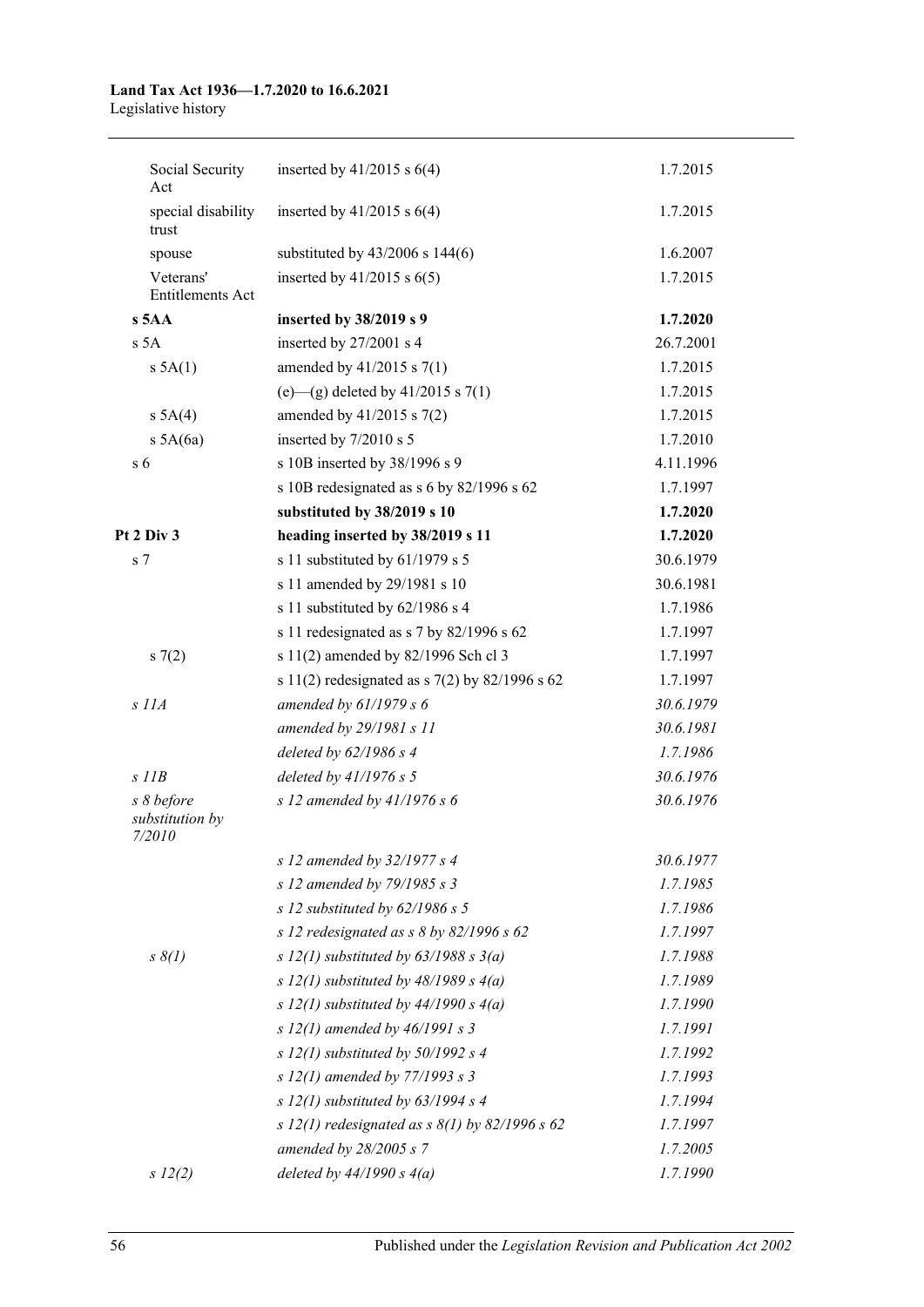| s 12(5)                                      | substituted by $72/1987 s 5$               | 1.7.1987  |
|----------------------------------------------|--------------------------------------------|-----------|
|                                              | substituted by $63/1988$ s $3(b)$          | 1.7.1988  |
|                                              | substituted by $48/1989$ s $4(b)$          | 1.7.1989  |
|                                              | deleted by $44/1990 s 4(b)$                | 1.7.1990  |
| $s \, \delta$                                | substituted by $7/2010 s 6$                | 1.7.2010  |
|                                              | deleted by 35/2018 s 110                   | 1.7.2020  |
| Pt 3                                         | heading inserted by 38/2019 s 12           | 1.7.2020  |
| <b>Pt 3 Div 1</b>                            | heading inserted by 38/2019 s 12           | 1.7.2020  |
| s 8A                                         | inserted by 7/2010 s 6                     | 1.7.2010  |
| s 8A(1)                                      | substituted by 35/2018 s 111(1)            | 1.7.2020  |
|                                              | substituted by 38/2019 s 13(1)             | 1.7.2020  |
| s $8A(1a)$ (1c)                              | inserted by 38/2019 s 13(1)                | 1.7.2020  |
| s 8A(2)                                      | substituted by 35/2018 s 111(1)            | 1.7.2020  |
|                                              | amended by 38/2019 s 13(2)                 | 1.7.2020  |
| s 8A(2a)                                     | inserted by 35/2018 s 111(1)               | 1.7.2020  |
| s 8A(3)                                      | substituted by 35/2018 s 111(1)            | 1.7.2020  |
|                                              | amended by 38/2019 s 13(3)                 | 1.7.2020  |
| $s 8A(3a)$ and $(3b)$                        | inserted by 38/2019 s 13(4)                | 1.7.2020  |
| s 8A(4)                                      | amended by 35/2018 s 111(2)                | 1.7.2020  |
|                                              | amended by 38/2019 s 13(5)                 | 1.7.2020  |
| s 8A(4a)                                     | inserted by 35/2018 s 111(3)               | 1.7.2020  |
| s 8A(5)                                      | substituted by 35/2018 s 111(3)            | 1.7.2020  |
|                                              | substituted by 38/2019 s 13(6)             | 1.7.2020  |
| $s\,8A(10)$ before<br>deletion by<br>38/2019 |                                            |           |
| LT(TE)                                       | inserted by $35/2018$ s $111(4)$           | 1.7.2020  |
| $s\,8A(10)$                                  | deleted by 38/2019 s 13(7)                 | 1.7.2020  |
| s8B                                          | inserted by 7/2010 s 6                     | 1.7.2010  |
| s 12A                                        | amended by 32/1977 s 5                     | 30.6.1977 |
|                                              | amended by $61/1979 s$ 7                   | 30.6.1979 |
|                                              | amended by 29/1981 s 12                    | 30.6.1981 |
|                                              | amended by 79/1982 s 6                     | 30.6.1982 |
|                                              | amended by $79/1985 s 4$                   | 1.7.1985  |
|                                              | deleted by $62/1986 s 6$                   | 1.7.1986  |
| s 9                                          | substituted by 38/2019 s 14                | 1.7.2020  |
| $s$ 9 $C$                                    | s 12C amended by 41/1976 s 7               | 30.6.1976 |
|                                              | s 12C amended by 32/1977 s 6               | 30.6.1977 |
|                                              | s 12C amended by 29/1981 s 13              | 30.6.1981 |
|                                              | s 12C substituted by 62/1986 s 7 (Sch)     | 18.5.1987 |
|                                              | s 12C redesignated as s 9C by 82/1996 s 62 | 1.7.1997  |
| Pt 3 Div 2                                   |                                            |           |
| s 10                                         | s 12D inserted by 50/1992 s 5              | 1.7.1992  |
|                                              |                                            |           |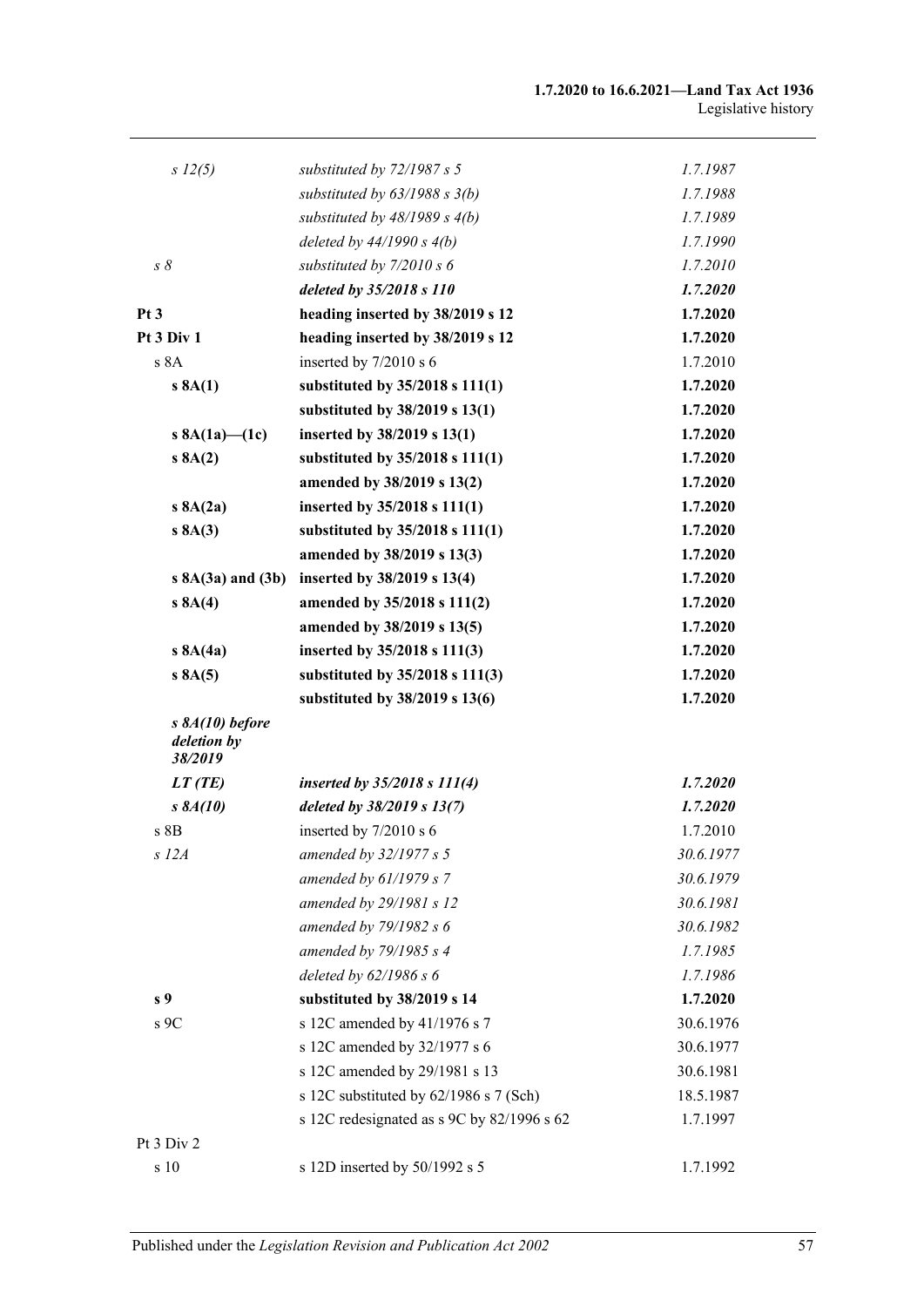|                                            | s 12D redesignated as s 10 by 82/1996 s 62                                        | 1.7.1997   |
|--------------------------------------------|-----------------------------------------------------------------------------------|------------|
|                                            | substituted by 38/2019 s 14                                                       | 1.7.2020   |
| Pt 3 Div 3                                 |                                                                                   |            |
| s 11                                       | s 13 amended by $79/1985$ s $5(a)$                                                | 1.7.1985   |
|                                            | s 13 redesignated as $s$ 13(1) in pursuance of the<br>Acts Republication Act 1967 | 1.10.1991  |
|                                            | s 13(1) amended by 63/1994 s 5                                                    | 1.7.1994   |
|                                            | s 13(1) redesignated as s 11 by $82/1996$ s 62                                    | 1.7.1997   |
|                                            | amended by 38/2008 s 24                                                           | 1.7.2009   |
|                                            | substituted by 38/2019 s 14                                                       | 1.7.2020   |
| $s\,13(2)$                                 | amended by $79/1985 s 5(b)$                                                       | 1.7.1985   |
|                                            | deleted by 78/1986 (Sch 5)                                                        | 1.4.1987   |
| s 12 before<br>substitution by<br>38/2019  |                                                                                   |            |
| $s\,12(1)$                                 | s 15(1) amended by 79/1982 s 7(a)                                                 | 30.6.1982  |
|                                            | s 15(1) substituted by $62/1986$ s 7 (Sch)                                        | 18.5.1987  |
|                                            | s 15(1) redesignated as s 12(1) by 82/1996 s 62                                   | 1.7.1997   |
| $s\ 12(2)$                                 | s 15(1a) inserted by 79/1982 s 7(b)                                               | 30.6.1982  |
|                                            | s 15(1a) redesignated as s 12(2) by 82/1996<br>$s\,62$                            | 1.7.1997   |
| s 15(2)                                    | substituted by $79/1982$ s $7(c)$                                                 | 30.6.1982  |
|                                            | amended by $62/1986$ s 7 (Sch)                                                    | 18.5.1987  |
|                                            | deleted by $63/1994 s 6$                                                          | 1.7.1994   |
| s 15(3)                                    | inserted by $79/1982$ s $7(c)$                                                    | 30.6.1982  |
|                                            | amended by $50/1992 s 6$                                                          | 1.7.1992   |
|                                            | deleted by $63/1994 s 6$                                                          | 1.7.1994   |
| s $15(4)$ - (6)                            | inserted by $79/1982$ s $7(c)$                                                    | 30.6.1982  |
|                                            | deleted by $63/1994 s 6$                                                          | 1.7.1994   |
| s 12                                       | substituted by 38/2019 s 14                                                       | 1.7.2020   |
| s 13 before<br>substitution by<br>38/2019  | s 15A inserted by $63/1994$ s 7                                                   | 1.7.1994   |
|                                            | s 15A redesignated as s 13 by 82/1996 s 62                                        | 1.7.1997   |
| s 13(3)                                    | amended by $81/1997 s 2(a)$                                                       | 24.12.1997 |
| $s$ 13(3a)                                 | inserted by $81/1997 s 2(b)$                                                      | 24.12.1997 |
| s 13(6)                                    | inserted by $33/2007 s 5$                                                         | 1.7.2008   |
| s <sub>13</sub>                            | substituted by 38/2019 s 14                                                       | 1.7.2020   |
| s 13A before<br>substitution by<br>38/2019 | inserted by $33/2007 s$ 6                                                         | 1.7.2008   |
| $s$ 13A(1)                                 |                                                                                   |            |
| prescribed land                            | substituted by $41/2015$ s $8(1)$                                                 | 1.7.2015   |
| $s$ 13A(3a)                                | inserted by $41/2015$ s $8(2)$                                                    | 1.7.2015   |
| $s$ 13A(4)                                 | amended by $41/2015 s 8(3)$                                                       | 1.7.2015   |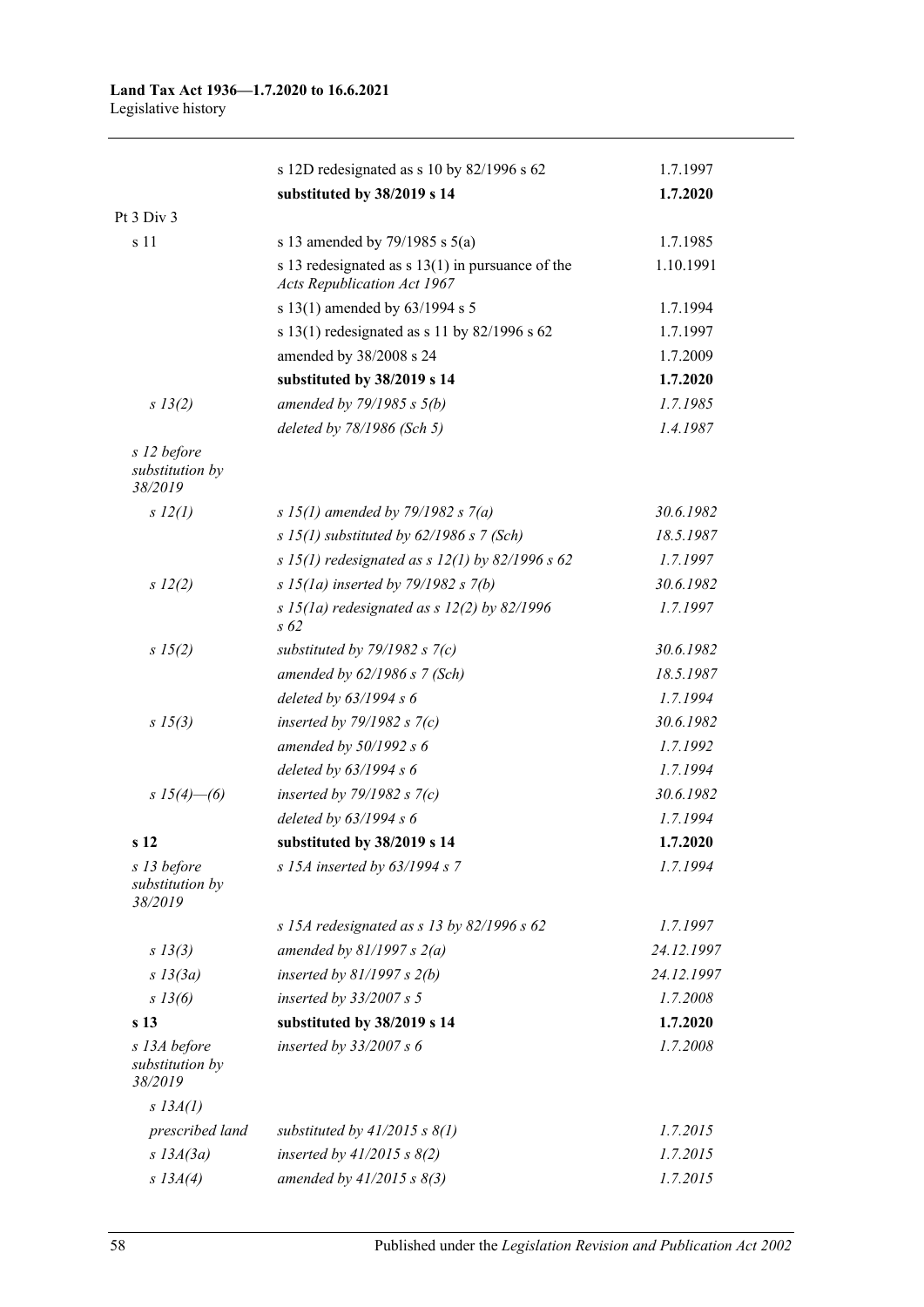| $s$ 13A(5)                   | amended by $41/2015 s 8(4)$                                   | 1.7.2015  |
|------------------------------|---------------------------------------------------------------|-----------|
| $S$ 13A(9)                   | amended by $41/2015 s 8(5)$                                   | 1.7.2015  |
| s 13A                        | substituted by 38/2019 s 14                                   | 1.7.2020  |
| ss 13B and 13C               | inserted by 38/2019 s 14                                      | 1.7.2020  |
| Pt 3 Div 4                   |                                                               |           |
| s 13D                        | inserted by 38/2019 s 14                                      | 1.7.2020  |
| Pt 3 Div 5                   |                                                               |           |
| ss 13E and 13F               | inserted by 38/2019 s 14                                      | 1.7.2020  |
| Pt 3 Div 6                   |                                                               |           |
| ss 13G-13J                   | inserted by 38/2019 s 14                                      | 1.7.2020  |
| s16                          | deleted by 79/1982 s 8                                        | 30.6.1982 |
| s <sub>19</sub>              | deleted by $62/1986$ s 7 (Sch)                                | 18.5.1987 |
| Pt4                          | heading deleted by 82/1996 s 41                               | 1.7.1997  |
| heading preceding            | deleted by 82/1996 s 42                                       | 1.7.1997  |
| s <sub>31</sub>              |                                                               |           |
| Pt 4                         | heading inserted by 38/2019 s 15                              | 1.7.2020  |
| s <sub>14</sub>              |                                                               |           |
| s 14(1)                      | s 31 amended and redesignated as $s$ 31(1) by<br>82/1996 s 43 | 1.7.1997  |
|                              | s 31 redesignated as s $14(1)$ by 82/1996 s 62                | 1.7.1997  |
| s 14(2)                      | s 31(2) inserted by 82/1996 s 43(b)                           | 1.7.1997  |
|                              | s $31(2)$ redesignated as s $14(2)$ by $82/1996$ s 62         | 1.7.1997  |
| s <sub>15</sub>              |                                                               |           |
| s 15(1)                      | s 32(1) amended by 79/1982 s 9                                | 30.6.1982 |
|                              | s $32(1)$ substituted by $62/1986$ s 7 (Sch)                  | 18.5.1987 |
|                              | s $32(1)$ amended by $82/1996$ s $44(a)$                      | 1.7.1997  |
|                              | s $32(1)$ redesignated as s $15(1)$ by $82/1996$ s 62         | 1.7.1997  |
| s 15(2)                      | s 32(2) amended by 62/1986 s 7 (Sch)                          | 18.5.1987 |
|                              | s 32(2) amended by 82/1996 s 44(b)                            | 1.7.1997  |
|                              | s $32(2)$ redesignated as s $15(2)$ by $82/1996$ s 62         | 1.7.1997  |
| s <sub>33</sub>              | amended by 79/1982 s 10                                       | 30.6.1982 |
|                              | substituted by $62/1986$ s 7 (Sch)                            | 18.5.1987 |
|                              | deleted by 82/1996 s 45                                       | 1.7.1997  |
| heading preceding<br>$s\,34$ | s 34 deleted by 82/1996 s 46                                  | 1.7.1997  |
| s 16                         | s 34 substituted by 79/1982 s 11                              | 30.6.1982 |
|                              | s 34 amended by 82/1996 s 47                                  | 1.7.1997  |
|                              | s 34 redesignated as s 16 by 82/1996 s 62                     | 1.7.1997  |
| s 17                         |                                                               |           |
| s 17(1)                      | s 35(1) amended by 82/1996 s 48                               | 1.7.1997  |
|                              | s 35(1) redesignated as s 17(1) by 82/1996 s 62               | 1.7.1997  |
| s 17(2)                      | s $35(2)$ substituted by $62/1986$ s 7 (Sch)                  | 18.5.1987 |
|                              | s 35(2) amended by 82/1996 s 48                               | 1.7.1997  |
|                              | s 35(2) redesignated as s 17(2) by 82/1996 s 62               | 1.7.1997  |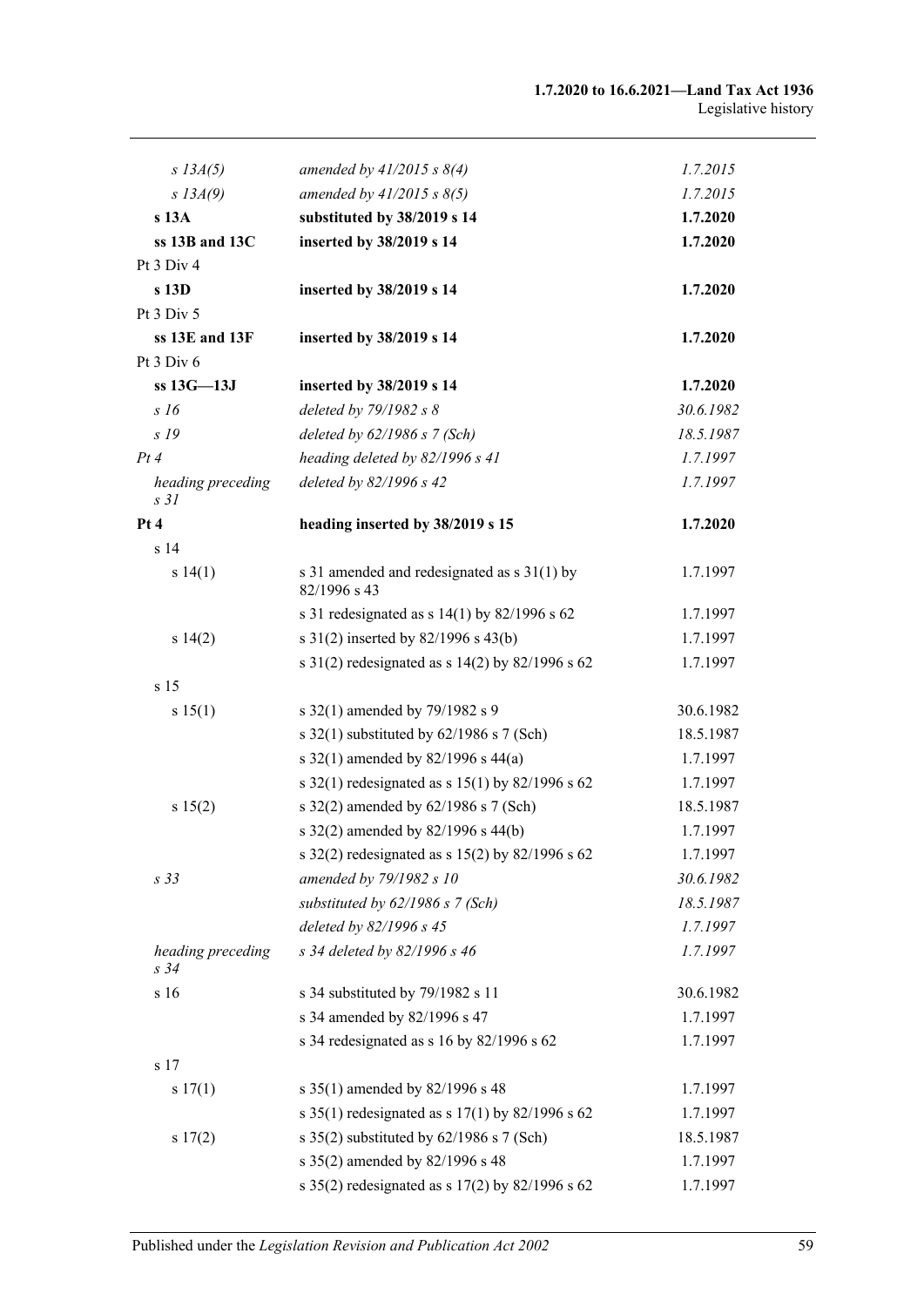| s36                                  | amended by 79/1982 s 12                         | 30.6.1982 |
|--------------------------------------|-------------------------------------------------|-----------|
|                                      | deleted by $62/1986$ s $7$ (Sch)                | 18.5.1987 |
| $ss\,37 - 39$                        | deleted by $62/1986$ s 7 (Sch)                  | 18.5.1987 |
| $s\,40$                              | substituted by $62/1986$ s 7 (Sch)              | 18.5.1987 |
|                                      | deleted by 82/1996 s 49                         | 1.7.1997  |
| s41                                  | amended by 79/1982 s 13                         | 30.6.1982 |
|                                      | deleted by $62/1986$ s 7 (Sch)                  | 18.5.1987 |
| $Pt\,5$                              | heading inserted by 38/2019 s 16                | 1.7.2020  |
| s 18                                 | s 42 substituted by 32/1977 s 7                 | 30.6.1977 |
|                                      | s 42 redesignated as s 18 by 82/1996 s 62       | 1.7.1997  |
| s 18(1)                              | s 42(1) amended by 62/1986 s 7 (Sch)            | 18.5.1987 |
|                                      | s 42(1) amended by 82/1996 Sch cl 3             | 1.7.1997  |
|                                      | s 42(1) redesignated as s 18(1) by 82/1996 s 62 | 1.7.1997  |
| ss 43 and 44                         | deleted by 32/1977 s 7                          | 30.6.1977 |
| $Pt\ 6$                              | heading deleted by 82/1996 s 50                 | 1.7.1997  |
| heading preceding<br>s <sub>56</sub> | deleted by 82/1996 s 51                         | 1.7.1997  |
| s 19                                 | s 56 amended by 29/1981 s 14                    | 30.6.1981 |
|                                      | s 56 substituted by 82/1996 s 52                | 1.7.1997  |
|                                      | s 56 redesignated as s 19 by 82/1996 s 62       | 1.7.1997  |
| s 19(1)                              | s 19 redesignated as s 19(1) by 41/2015 s 9     | 1.7.2015  |
| s 19(2)                              | inserted by 41/2015 s 9                         | 1.7.2015  |
|                                      | amended by $38/2019$ s $17(1)$ —(3)             | 1.7.2020  |
| s 19(3)                              | inserted by $41/2015$ s 9                       | 1.7.2015  |
|                                      | amended by 38/2019 s 17(4)                      | 1.7.2020  |
| ss 56A and 57                        | amended by $62/1986 s$ 7 (Sch)                  | 18.5.1987 |
|                                      | deleted by 82/1996 s 53                         | 1.7.1997  |
| s <sub>58</sub>                      | substituted by $62/1986$ s 7 (Sch)              | 18.5.1987 |
|                                      | substituted by 46/1991 s 4                      | 1.7.1991  |
|                                      | deleted by 82/1996 s 53                         | 1.7.1997  |
| s 58A                                | amended by $62/1986$ s 7 (Sch)                  | 18.5.1987 |
|                                      | deleted by 82/1996 s 53                         | 1.7.1997  |
| $s$ 58 $B$                           | amended by 55/1977 s 9                          | 1.7.1978  |
|                                      | deleted by 78/1986 (Sch 5)                      | 1.4.1987  |
| heading preceding<br>s <sub>59</sub> | deleted by 82/1996 s 53                         | 1.7.1997  |
| s 59                                 | substituted by $62/1986$ s 7 (Sch)              | 18.5.1987 |
|                                      | deleted by 82/1996 s 53                         | 1.7.1997  |
| $s \theta l$                         | amended by $62/1986$ s 7 (Sch)                  | 18.5.1987 |
|                                      | deleted by 82/1996 s 53                         | 1.7.1997  |
| s 20                                 | s 62 substituted by $62/1986$ s 7 (Sch)         | 18.5.1987 |
|                                      | s 62 redesignated as s 20 by 82/1996 s 62       | 1.7.1997  |
| $s \ 20(1)$                          | s 62(1) amended by 82/1996 s 54                 | 1.7.1997  |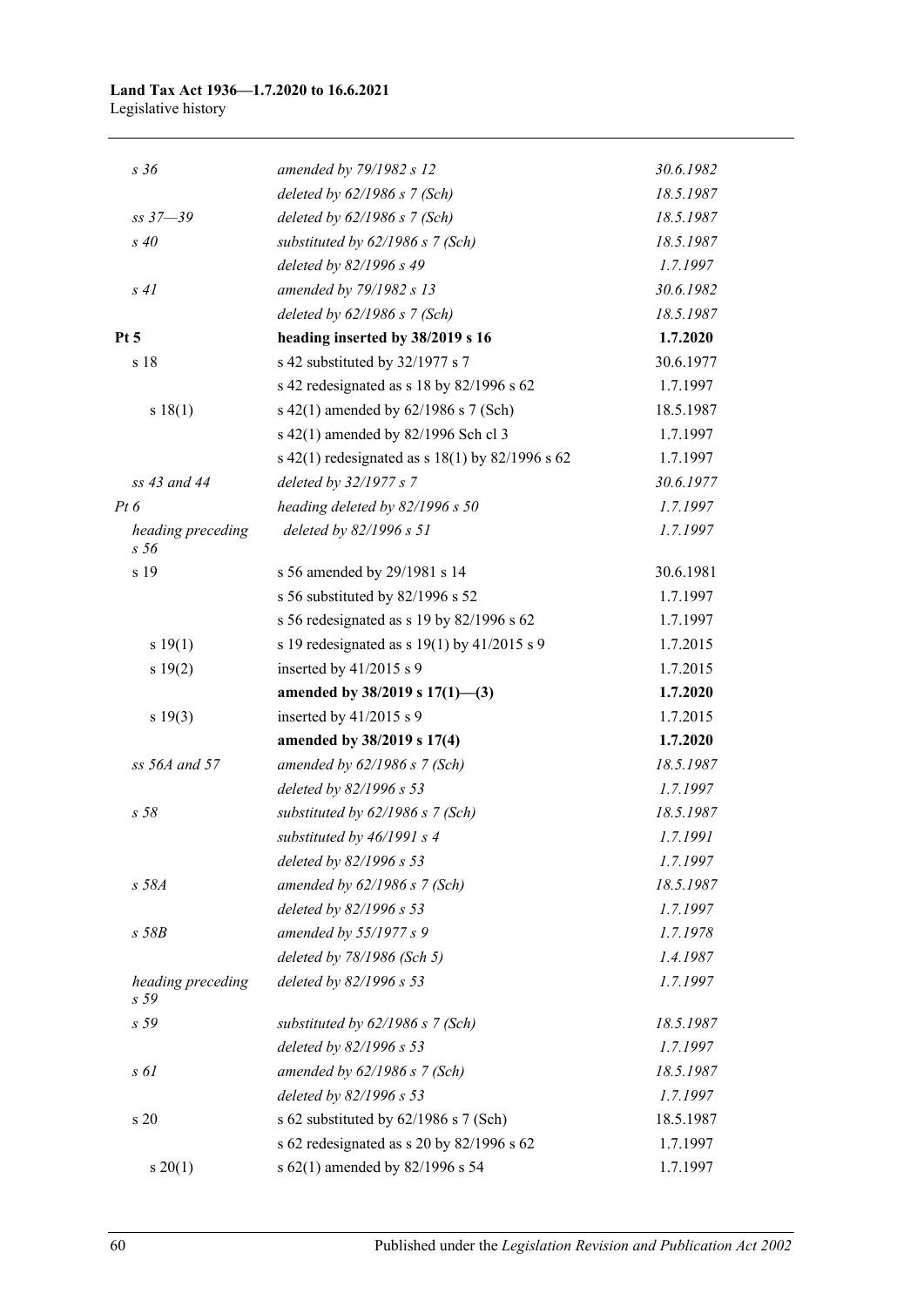|                    | s $62(1)$ redesignated as s $20(1)$ by 82/1996 s 62            | 1.7.1997  |
|--------------------|----------------------------------------------------------------|-----------|
| $ss 63$ and $64$   | deleted by $62/1986$ s 7 (Sch)                                 | 18.5.1987 |
| s 21               | s 65 substituted by $62/1986$ s 7 (Sch)                        | 18.5.1987 |
|                    | s 65 amended by 82/1996 s 55                                   | 1.7.1997  |
|                    | s 65 redesignated as s 21 by 82/1996 s 62                      | 1.7.1997  |
| s 22               |                                                                |           |
| $s\,22(1)$         | s 66 amended by 79/1982 s 14                                   | 30.6.1982 |
|                    | s 66 substituted by 62/1986 s 7 (Sch)                          | 18.5.1987 |
|                    | s 66 redesignated as s $66(1)$ by 38/1996 s 10                 | 4.11.1996 |
|                    | s 66(1) amended by 82/1996 s 56                                | 1.7.1997  |
|                    | s $66(1)$ redesignated as s 22 by 82/1996 s 62                 | 1.7.1997  |
| s 22(2)            | s 66(2) inserted by 38/1996 s 10                               | 4.11.1996 |
|                    | s 66(2) redesignated as s 22(2) by 82/1996 s 62                | 1.7.1997  |
| s 23               | s 66A inserted by 79/1982 s 15                                 | 8.12.1983 |
|                    | s 66A redesignated as s 23 by 82/1996 s 62                     | 1.7.1997  |
| s 23(4)            | s $66A(4)$ amended by $62/1986$ s 7 (Sch)                      | 18.5.1987 |
|                    | s 66A(4) amended by 82/1996 s 57                               | 1.7.1997  |
|                    | s $66A(4)$ redesignated as s 23(4) by 82/1996<br>$\sqrt{5}$ 62 | 1.7.1997  |
| $s\,67$            | deleted by 82/1996 s 58                                        | 1.7.1997  |
| s <sub>24</sub>    | s 68(1) amended by 88/1984 s 8(1) (Sch Pt 1)                   | 11.7.1985 |
|                    | s 68(1) amended by 82/1996 s 59(a)                             | 1.7.1997  |
|                    | s $68(1)$ redesignated as s 24 by 82/1996 s 62                 | 1.7.1997  |
| $s\,68(2)$         | substituted by 79/1982 s 16                                    | 30.6.1982 |
|                    | substituted by $62/1986$ s 7 (Sch)                             | 18.5.1987 |
|                    | deleted by 82/1996 s 59(b)                                     | 1.7.1997  |
| $s\,68(3)$ and (4) | substituted by 79/1982 s 16                                    | 30.6.1982 |
|                    | deleted by 82/1996 s 59(b)                                     | 1.7.1997  |
| $s\,68(5)$         | inserted by 79/1982 s 16                                       | 30.6.1982 |
|                    | amended by $62/1986$ s 7 (Sch)                                 | 18.5.1987 |
|                    | deleted by 82/1996 s 59(b)                                     | 1.7.1997  |
| $s\,68(6)$         | inserted by 79/1982 s 16                                       | 30.6.1982 |
|                    | deleted by $82/1996 s 59(b)$                                   | 1.7.1997  |
| Pt 7               | heading deleted by 82/1996 s 60                                | 1.7.1997  |
| s 68A              | inserted by 32/1977 s 8                                        | 30.6.1977 |
|                    | amended by 62/1986 s 7 (Sch)                                   | 18.5.1987 |
|                    | deleted by 82/1996 s 61                                        | 1.7.1997  |
| ss 68B and 68C     | inserted by 32/1977 s 8                                        | 30.6.1977 |
|                    | deleted by 82/1996 s 61                                        | 1.7.1997  |
| Pt 6               | heading inserted by 38/2019 s 18                               | 1.7.2020  |
| s 25               | s 69 deleted by 62/1986 s 7 (Sch)                              | 18.5.1987 |
|                    | s 69 inserted by 82/1996 s 61                                  | 1.7.1997  |
|                    | s 69 redesignated as s 25 by 82/1996 s 62                      | 1.7.1997  |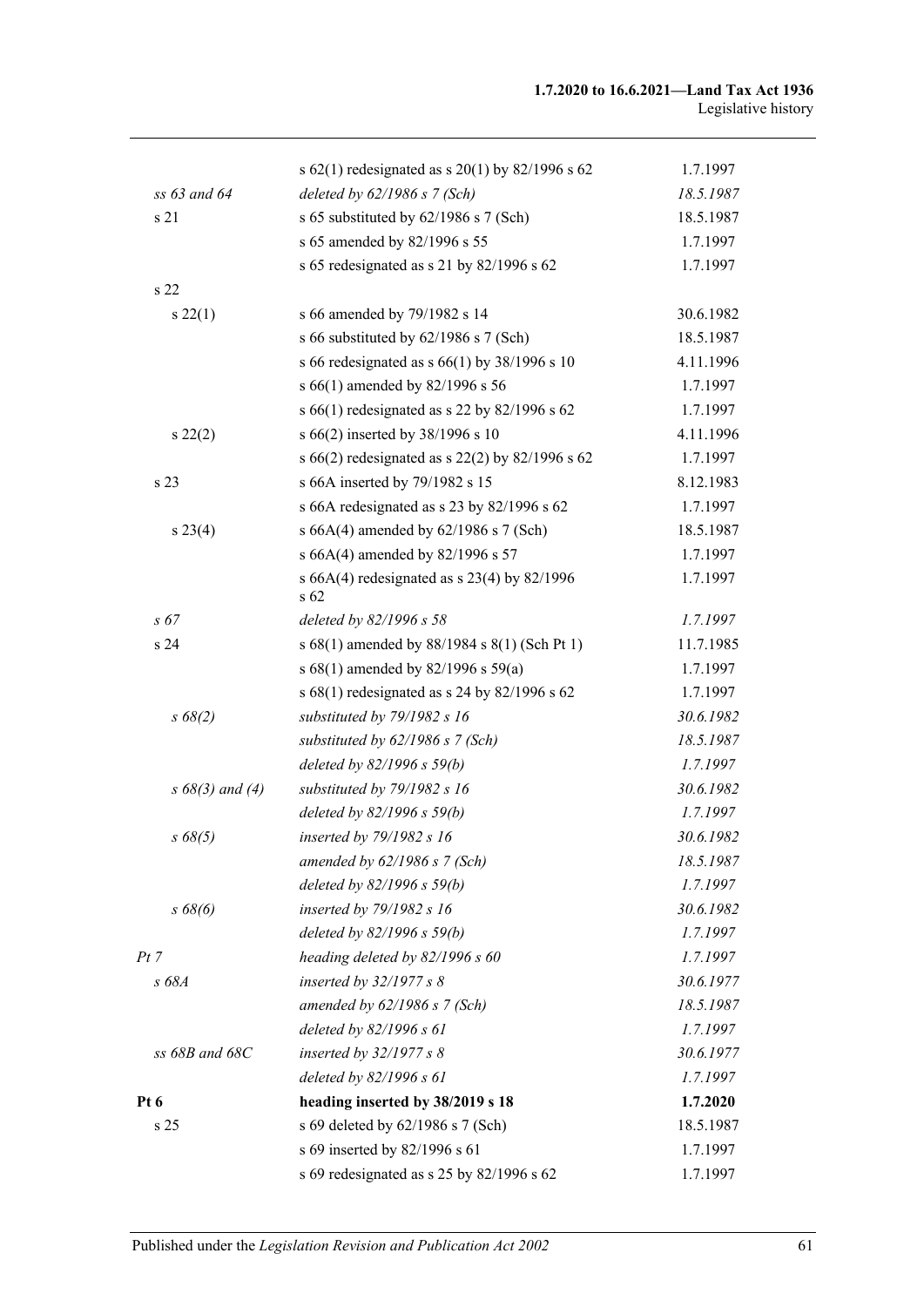| $ss\,70 - 72$   | deleted by $62/1986$ s 7 (Sch)                        | 18.5.1987 |
|-----------------|-------------------------------------------------------|-----------|
| S <sub>73</sub> | substituted by $62/1986$ s 7 (Sch)                    | 18.5.1987 |
|                 | amended by 70/1995 s 5                                | 1.7.1995  |
|                 | deleted by 82/1996 s 61                               | 1.7.1997  |
| $s\,74$         | amended by $62/1986$ s 7 (Sch)                        | 18.5.1987 |
|                 | amended by $70/1995 s 6$                              | 1.7.1995  |
|                 | deleted by 82/1996 s 61                               | 1.7.1997  |
| $S$ 74 $A$      | inserted by 70/1995 s 7                               | 1.7.1995  |
|                 | deleted by 82/1996 s 61                               | 1.7.1997  |
| $s\,75$         | amended by $41/1976 s 8$                              | 30.6.1976 |
|                 | amended by $62/1986$ s 7 (Sch)                        | 18.5.1987 |
|                 | deleted by 82/1996 s 61                               | 1.7.1997  |
| s 76            | substituted by $62/1986$ s 7 (Sch)                    | 18.5.1987 |
|                 | deleted by 82/1996 s 61                               | 1.7.1997  |
| $s$ 77          | amended by $62/1986$ s 7 (Sch)                        | 18.5.1987 |
|                 | deleted by $82/1996 s 61$                             | 1.7.1997  |
| ss 78 and 79    | deleted by $62/1986$ s 7 (Sch)                        | 18.5.1987 |
| s <sub>26</sub> | s 80 substituted by $62/1986$ s 7 (Sch)               | 18.5.1987 |
|                 | s 80 redesignated as s 26 by 82/1996 s 62             | 1.7.1997  |
| $s \; 26(2)$    | s 80(2) amended by 82/1996 Sch cl 3                   | 1.7.1997  |
|                 | s $80(2)$ redesignated as s $26(2)$ by $82/1996$ s 62 | 1.7.1997  |
| Sch 1           | inserted by 38/2019 s 19                              | 1.7.2020  |
| s81             | deleted by $62/1986$ s 7 (Sch)                        | 18.5.1987 |
| Sch 1           | deleted by $62/1986$ s 7 (Sch)                        | 18.5.1987 |
|                 |                                                       |           |

# **Transitional etc provisions associated with Act or amendments**

## *Statutes Amendment (Taxation Administration) Act 1996*

#### **62—Renumbering**

- (1) When all provisions of this Part have been brought into operation, the sections of the principal Act are to be renumbered in consecutive order (and any cross-reference in a provision of the principal Act to a section that is renumbered is to be corrected accordingly).
- (2) A reference in any Act or other instrument (whether of a legislative character or not) to a provision of the principal Act as numbered before the commencement of this Part will be taken to be a reference to the corresponding provision of the principal Act as renumbered by this Part.

#### *Statutes Amendment and Repeal (Budget 2015)*

## **10—Transitional provisions**

(1) In this section—

*principal Act* means the *[Land Tax Act](http://www.legislation.sa.gov.au/index.aspx?action=legref&type=act&legtitle=Land%20Tax%20Act%201936) 1936*.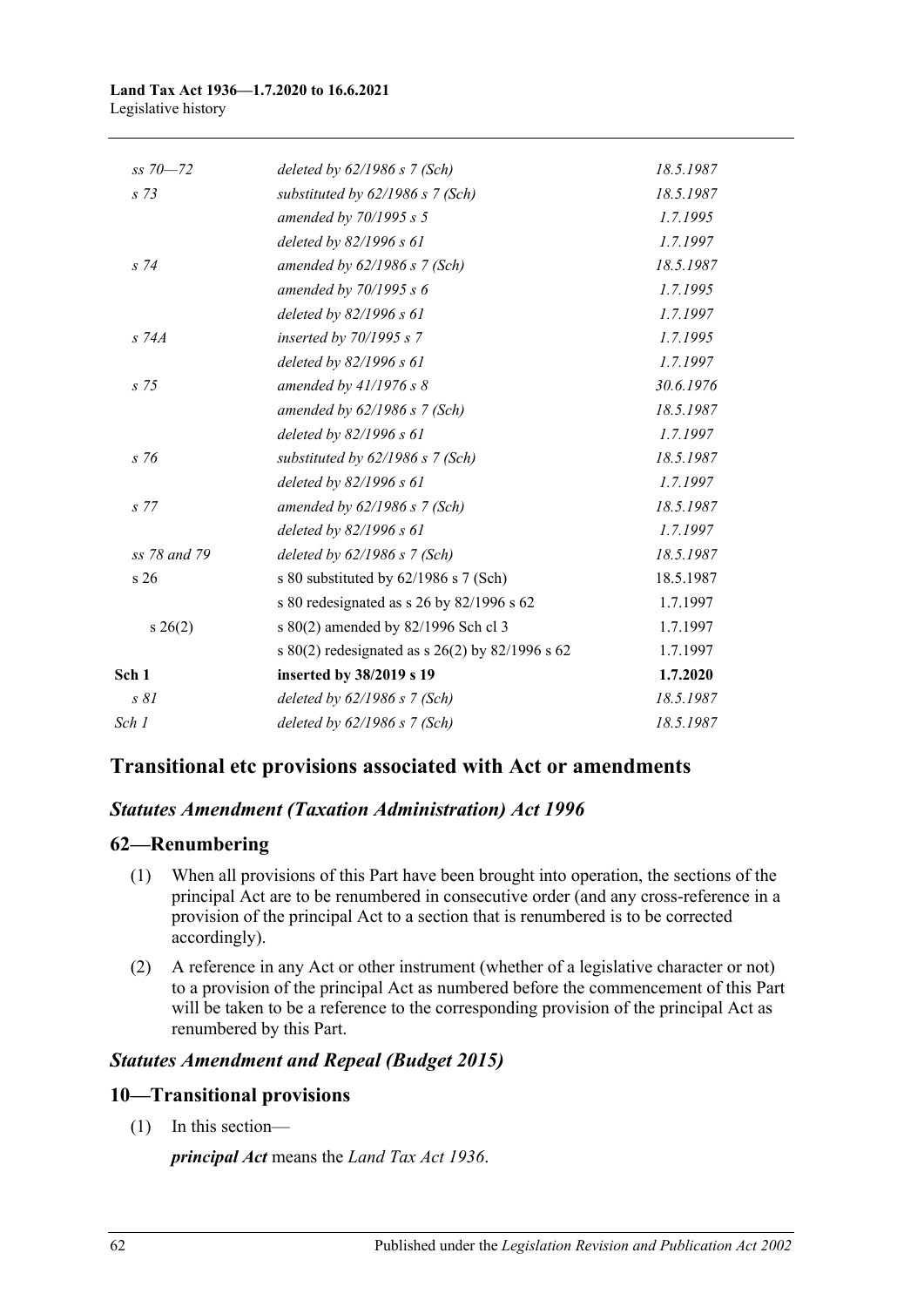- (2) Paragraph (c) of section 5A(4) of the principal Act as inserted by section 7 of this Act applies in relation to an application under section 5A for a refund of land tax or an amount representing land tax if the liability to the tax was assessed for the 2014/2015 financial year or a subsequent financial year (and paragraph (c) of section 5A(4) of the principal Act as in force immediately before the commencement of section 7 of this Act continues to apply in relation to an application under section 5A for a refund of land tax or an amount representing land tax if the liability to the tax was assessed for an earlier financial year).
- (3) An interest may be or become subject to the operation of section 13A of the principal Act, as amended by this Part, in respect of a financial year commencing after the commencement of this Part no matter when the interest was created, including in a case where the interest was created before the commencement of this Part.

### *Land Tax (Miscellaneous) Amendment Act 2019, Sch 1 Pt 1—Transitional provisions etc*

#### **1—Interpretation**

In this Schedule—

*Commissioner* has the same meaning as in the principal Act;

*principal Act* means the *[Land Tax Act](http://www.legislation.sa.gov.au/index.aspx?action=legref&type=act&legtitle=Land%20Tax%20Act%201936) 1936*.

#### **2—Notices for the purposes of new Part 3 Division 3 of principal Act**

Any notice that may be lodged with the Commissioner under section 12, 13 or 13A of the principal Act as in force after the commencement of Part 2 of this Act may be lodged with the Commissioner after the commencement of this clause (for the purposes of the 2020/2021 financial year) as if Part 2 of this Act had already commenced (and such a notice must be in the form, and contain the information, determined by the Commissioner).

#### *Land Tax (Miscellaneous) Amendment Act 2019, Sch 1 Pt 2—Transitional provisions*

#### **3—Defined rural areas and defined shack sites**

- (1) A proclamation in force under section 9 of the principal Act immediately before the commencement of section 5(6) of this Act continues in force as if it were a proclamation made pursuant to the definition of *defined rural area* in section 2(1) of the principal Act (as in force after the commencement of section 5(6)).
- (2) A proclamation in force under section 10 of the principal Act immediately before the commencement of section 5(7) of this Act continues in force as if it were a proclamation made pursuant to the definition of *defined shack-site area* in section  $2(1)$  of the principal Act (as in force after the commencement of section  $5(7)$ ).

#### *Land Tax (Miscellaneous) Amendment Act 2019, Pt 2*

#### **20—Review**

(1) The Treasurer must cause a review of the operation of the amendments to the *[Land](http://www.legislation.sa.gov.au/index.aspx?action=legref&type=act&legtitle=Land%20Tax%20Act%201936)  [Tax Act](http://www.legislation.sa.gov.au/index.aspx?action=legref&type=act&legtitle=Land%20Tax%20Act%201936) 1936* effected by this Act and by the *[Statutes Amendment and Repeal \(Budget](http://www.legislation.sa.gov.au/index.aspx?action=legref&type=act&legtitle=Statutes%20Amendment%20and%20Repeal%20(Budget%20Measures)%20Act%202018)  [Measures\) Act](http://www.legislation.sa.gov.au/index.aspx?action=legref&type=act&legtitle=Statutes%20Amendment%20and%20Repeal%20(Budget%20Measures)%20Act%202018) 2018* to be conducted by a person independent of the government.